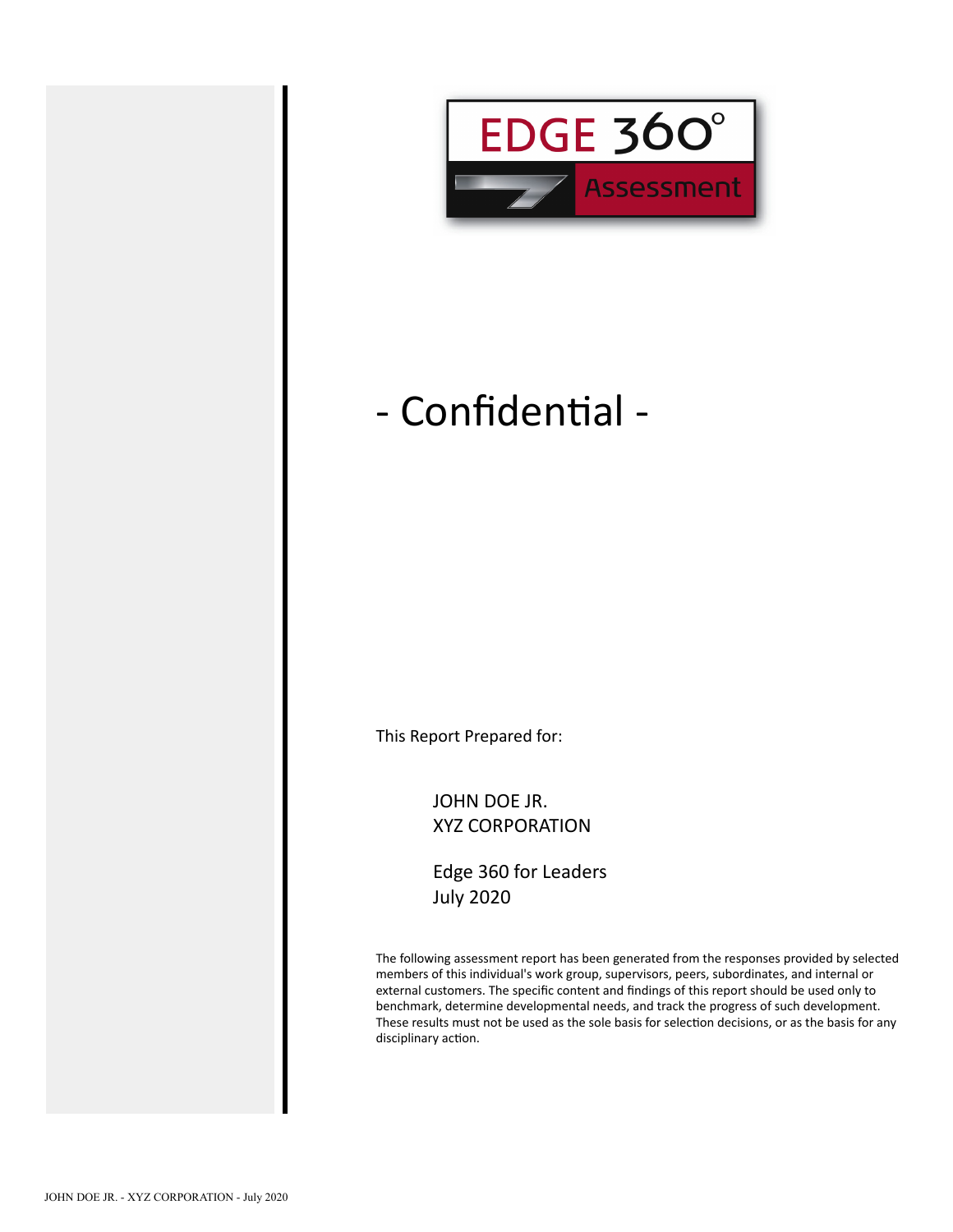## **Edge 360 for Leaders Individual Feedback Report**

**Parcipant's Name:** JOHN DOE JR. **Organization: XYZ CORPORATION Report Date:** July 2020

This **Edge 360 for Leaders Individual Feedback Report** has been prepared specifically for you.

The information contained in this report is based on information about your leadership skills and performance collected on the assessment questionnaire you and others completed recently. These assessment questionnaires were completed by you and others around you - your supervisor, peers, subordinates, customers and others.

You and your other assessors answered questions as to how frequently you performed 100 specific leadership behaviors. You were also asked to rank the relative importance of 12 specific leadership tasks. Finally, an opportunity was offered to give written comments regarding your strengths as a leader, as well as any areas which might benefit from further development of your leadership skills.

#### **Feedback is Essential for Development**

The former Mayor of New York City, Ed Koch, used to greet constituents on the streets of his city with the simple question, "How am I doing?" And he listened to their responses, good and bad.

Mayor Koch recognized that getting constant feedback on his performance (especially from those most affected by his performance) was essential to his continued success as a leader.

The value of the information in this report is in the use to which you put these results. What is most important is not what this report says, but what you do with the information it contains.

The data contained in this report will help you measure your current progress as a leader, provide a benchmark for comparison as you continue to develop and implement your leadership skills, and provide ongoing motivation and direction for self-development. Your continuing development as a leader is so important to your organization and to those with whom you work that they have agreed to invest the time necessary to give you this detailed feedback. Your job is to accept, understand, and use the feedback which has been offered to you.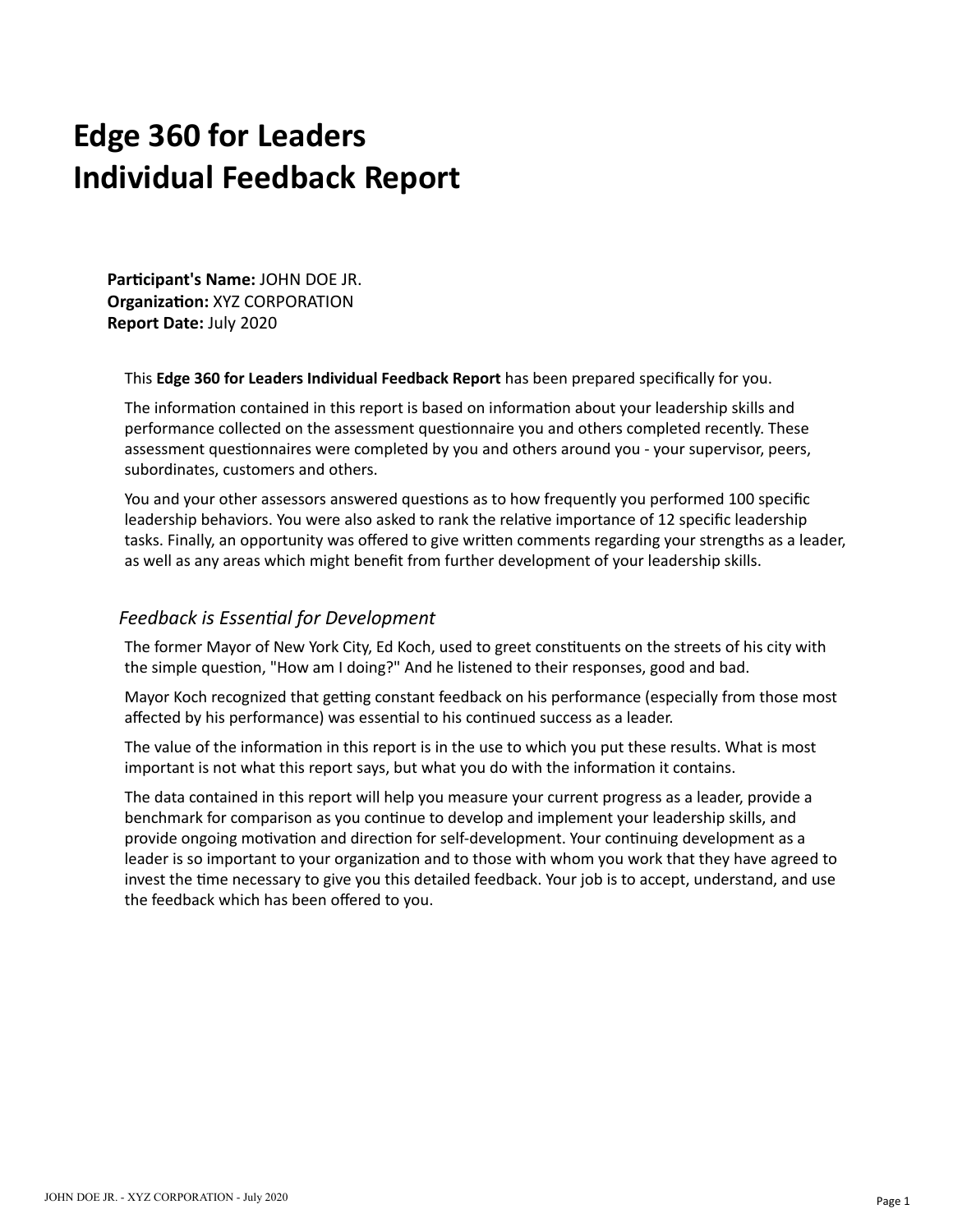## **Soliciting and Accepting Feedback**

As leaders rise through the hierarchies of their organizations, they often receive less and less honest information about themselves and their performance. With most positions of leadership comes perceived power and authority. Subordinates and others are sometimes fearful of displeasing those in leadership positions and often may give less than frank and candid feedback on a leader's performance when asked directly, face to face, as Ed Koch asked his constituents on the streets of New York.

A 360° assessment process such as this offers others an opportunity to give you accurate and helpful feedback in a constructive and confidential manner.

#### *Strengths & Needs . . . as well as Unseen Strengths & Blind Spots*

This feedback may help to validate your own self-perceptions. It is unlikely that you have reached your position in your organization by behaving in a random way. You already have an understanding of appropriate leadership behavior and probably have a pretty good idea of your own strengths and needs. But honest and reliable feedback is necessary to test your own perceptions, recognize previously unseen strengths, and become aware of blind spots in your own self-perceptions.

#### **Self-Perception vs. Reality**

Humans are said to be the only animals capable of self-deception. On occasion, our self perceptions may be creating blind spots in our view of ourselves. We may think of a particular leadership task as one of our towering strengths while others around us may see that, in reality, this task is more of a glaring need. We need feedback from others to make sure that our view of ourselves is completely realistic.

#### *Feedback Is an Investment*

When others give you feedback in a 360° assessment process such as this, they become involved in the process of improvement. They have invested time, energy, and thought into your development as a leader and have become actively involved in your growth and continued improvement. They are more likely to continue to support your development when you ask for their feedback, act on their feedback, and follow through with them afterwards.

#### *Three more quick points before we turn to the reports . . .*

- 1. This feedback report is simply information. It is *not* a "report card" or an appraisal of your worth as a leader, or as a person.
- 2. The feedback contained in this report is inherently *subjective*. In other words, this information is based on the perceptions and opinions of others.
- 3. In your development as a leader, what matters most is how *you* evaluate this information what it means to you, not what it means to others around you.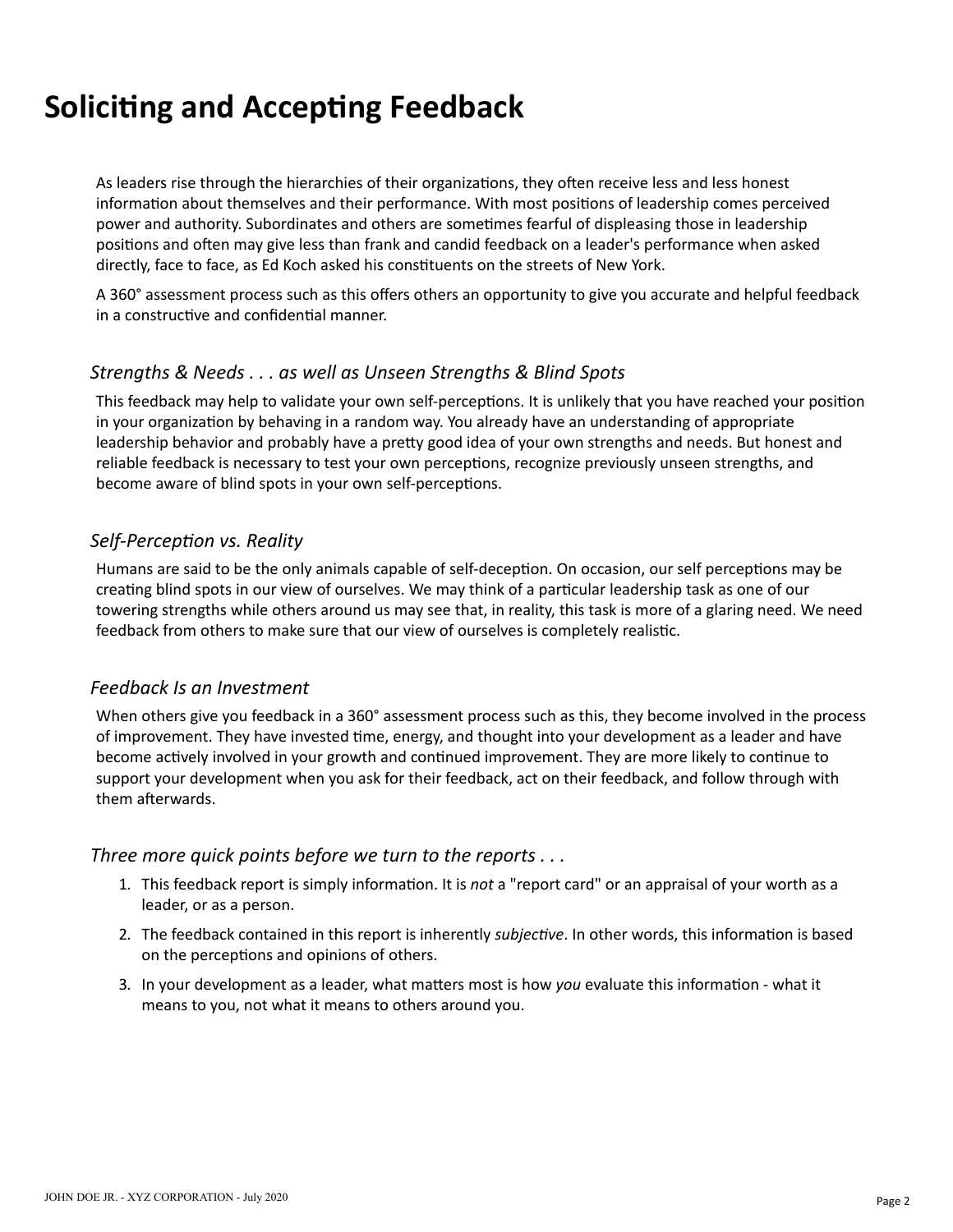## **Interpreting Your Reports**

Your Individual Feedback Report is actually a collection of several different types of reports. Each of these sets of reports looks at the information collected in different ways.

#### *Task Summary Report*

The Task Summary Report gives a bird's-eye view of your assessment results. In completing your 360° assessment questionnaire, your assessors rated how frequently you performed 100 specific leadership behaviors. These 100 behaviors can be linked together to form a group of 12 discrete leadership tasks, such as Managing Change or Coaching Employees. Each leadership task contains several leadership behaviors. The Task Summary Report shows your overall ratings for each of these 12 leadership tasks. There are two reports, one in alphabetical order by task and the second in order by performance rating with your highest rated leadership task at the top.

#### *Gap Analysis Report*

The Gap Analysis Report shows how you rated yourself in the 12 leadership tasks compared to how your supervisor, your direct reports, your peers, customers and others rated you. These reports are important for spotting *unseen strengths* - areas in which you may have rated your performance significantly lower than others did, as well as *blind spots* - those tasks in which you may have rated yourself significantly higher than others did. Highlighting these gaps can be a source of excellent insight and the starting point for discussion with others as to why your ratings might have differed.

#### *Importance Rankings Report*

The Importance Rankings Report shows the overall importance rankings given for each of the 12 leadership tasks and how each group of raters (yourself, your supervisor, your subordinates, your peers, your customers and others) ranked the importance of each leadership task. This information can be useful as you attempt to prioritize the areas in which you seek further development. These reports can also highlight tasks in which you and others may hold significantly different opinions as to the relative importance of that particular task and may serve as an excellent discussion starter exploring these differing perceptions.

#### *Importance / Performance Grid*

As a follow-up to the Importance Rankings Report, the Importance / Performance Grid sets up a four-quadrant view of your performance ratings compared to the overall importance rankings given by your raters. This report can help prioritize areas for development as well as identify areas of strength you can build on. For example, you may wish to focus your development efforts on those tasks which were rated "high" in importance in which your performance level was "low."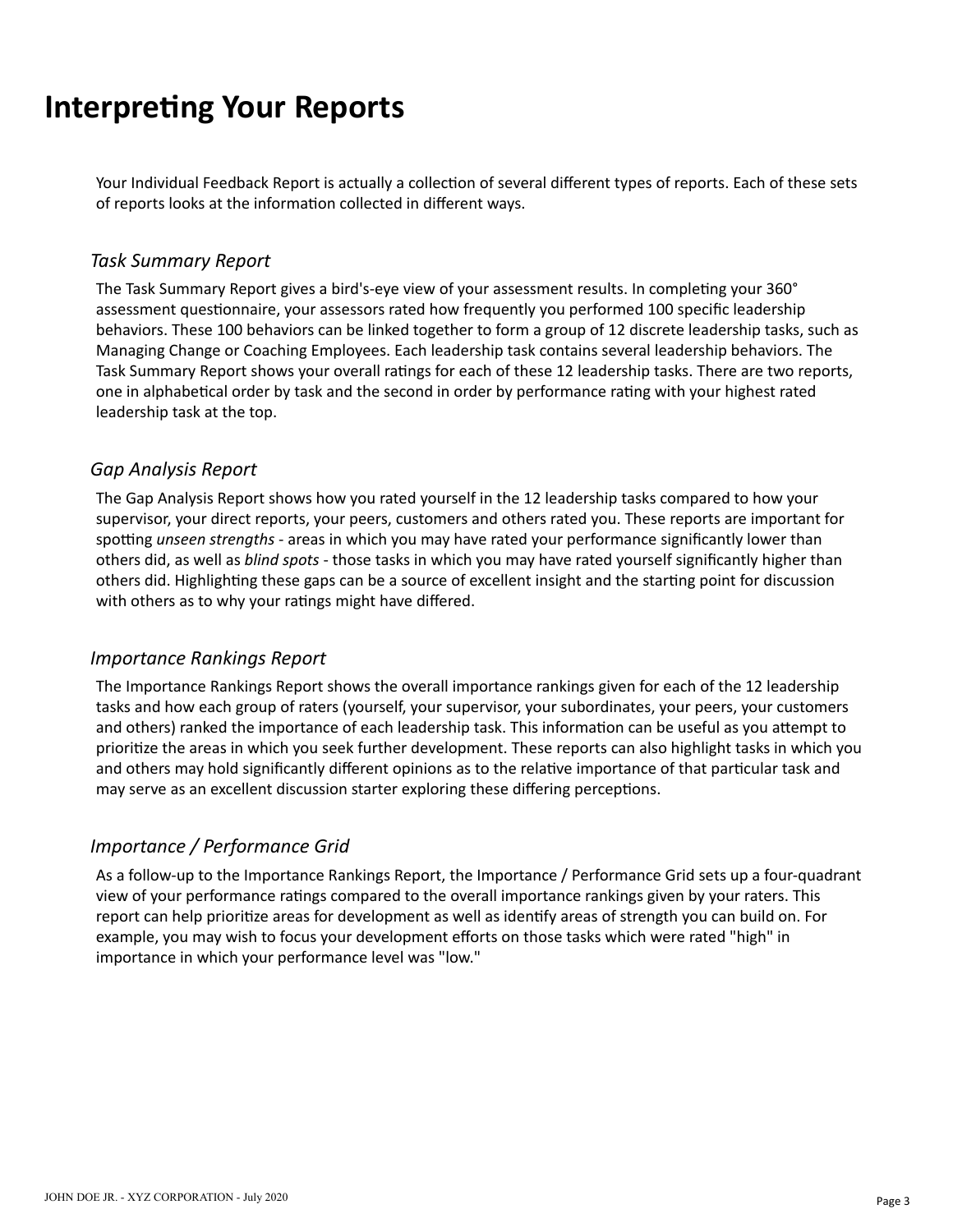As part of your assessment program, you may have completed a knowledge-based assessment instrument (or test) such as *KNOWLEDGE for Leaders* which tests your knowledge of the most effective leadership behaviors. If you have completed such a test, then your feedback report may contain a report called the Knowledge / Performance Grid. This four-quadrant report will highlight your strengths (areas in which you have demonstrated high knowledge and high ratings for performance) as well as showing other correlations between your knowledge and performance. This report can be helpful in idenfying training and coaching needs, as well as areas in which you might be able to mentor others based on your high knowledge/high performance.

#### *Strengths / Needs Report*

The Strengths / Needs Report lists your 20 top-rated and your 20 lowest-rated of the 100 behavioral statements. This report will help you identify those specific behaviors which are recognized by your raters as particular strengths, as well as those behaviors which may need further attention and development work.

#### *Item Detail / Frequency Distribution Report*

The Item Detail / Frequency Distribution Report gives the most comprehensive look at your assessment results. For each of the 12 leadership tasks assessed, you will see how each of the rater groups (self, supervisor, subordinates, peers, customers and others) rated you. You will also see each behavior item which contributed to this task score and the detailed ratings report for each item.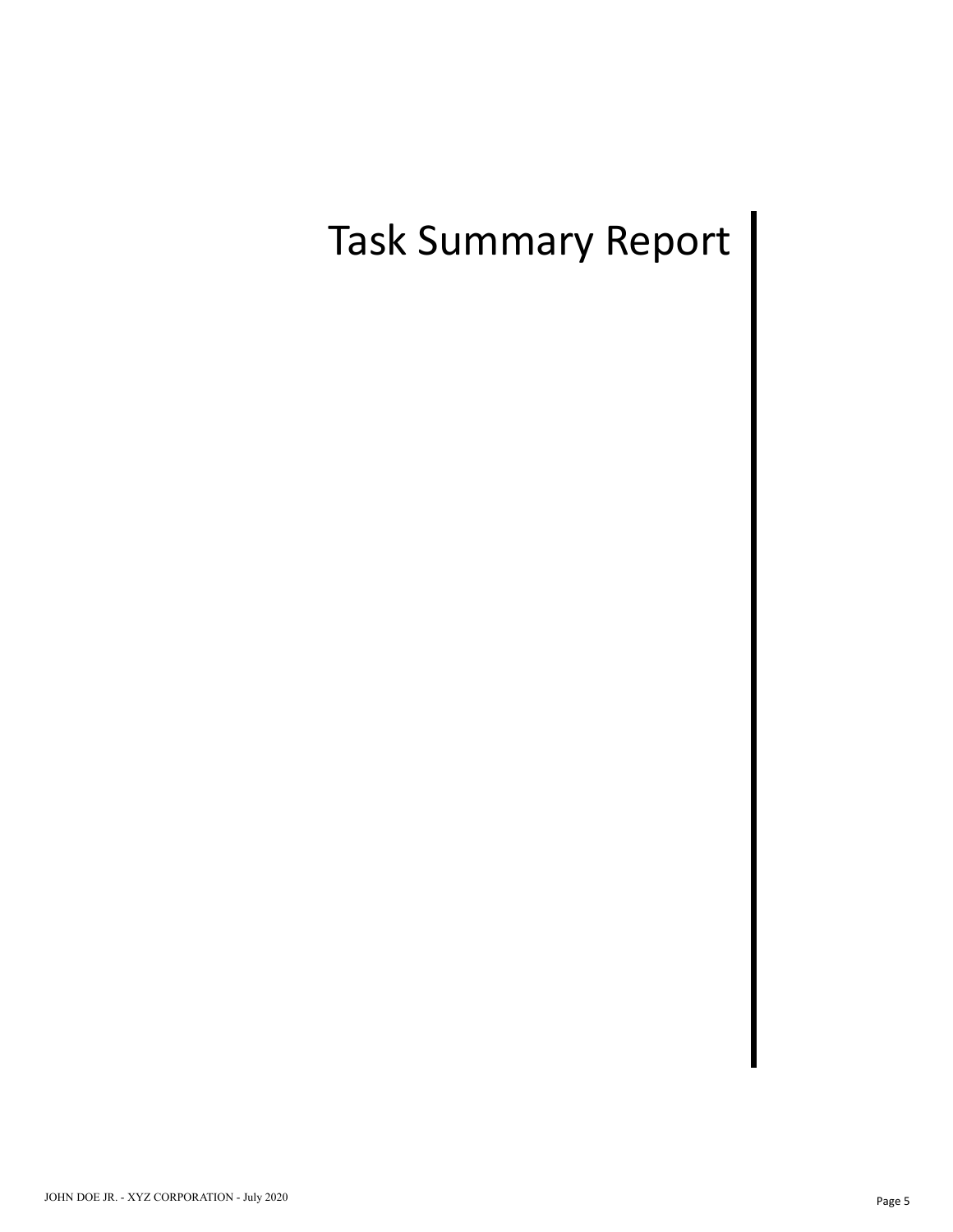The following Task Summary Report gives an overall view of the results of your 360° assessment and are compiled from the responses given by up to five groups of raters: yourself, your supervisor(s), your subordinates, your peers, and your customers.

|                      | <b>100 Behaviors Rated</b> |          | Your raters responded to 100 very specific statements regarding your leadership<br>behaviors. These behavior statements included items such as "Is resourceful and<br>versatile in responding to changing demands and opportunities." and "Able to build on<br>others' ideas." Your raters were asked to rate how frequently you performed a given<br>behavior using the following six-point scale:               |                                            |  |  |  |  |  |  |
|----------------------|----------------------------|----------|-------------------------------------------------------------------------------------------------------------------------------------------------------------------------------------------------------------------------------------------------------------------------------------------------------------------------------------------------------------------------------------------------------------------|--------------------------------------------|--|--|--|--|--|--|
|                      | <b>Six-Point Scale</b>     |          | 1. Almost Never<br>2. Not Usually<br>3. Sometimes                                                                                                                                                                                                                                                                                                                                                                 | 4. Often<br>5. Usually<br>6. Almost Always |  |  |  |  |  |  |
|                      | <b>12 Leadership Tasks</b> |          | These 100 specific leadership behaviors can be grouped within 12 discrete leadership<br>tasks. For instance, the following two items, "Is resourceful and versatile in responding<br>to changing demands and opportunities." and "Able to build on others' ideas.," are both<br>part of the overall leadership task called "Adaptability & Innovation."                                                           |                                            |  |  |  |  |  |  |
| "Average All" Rating |                            |          | The ratings you received from all your raters for each item were averaged together to<br>give an "Average All" score for each item. The average item scores for each item<br>pertaining to one leadership task were then averaged together to determine an<br>"Average All" score for each of the 12 tasks. These "Average All" scores for each task<br>were used in producing the following Task Summary Report. |                                            |  |  |  |  |  |  |
|                      |                            | Strength |                                                                                                                                                                                                                                                                                                                                                                                                                   |                                            |  |  |  |  |  |  |
| 4                    | 5                          | 6        |                                                                                                                                                                                                                                                                                                                                                                                                                   |                                            |  |  |  |  |  |  |
|                      |                            |          | You will notice that most tasks on the report have a bar on the chart to the right of the<br>task name. This bar shows the range of item scores you received for that task. The task<br>average score for each rater category is used to prepare this bar.                                                                                                                                                        |                                            |  |  |  |  |  |  |
|                      |                            |          | The "Average All" score for each task is represented on the following charts by a thick<br>black line and the score itself is indicated by the number to the left of the graph.                                                                                                                                                                                                                                   |                                            |  |  |  |  |  |  |
|                      |                            |          | If there is no bar, only a black vertical line, then all raters gave you that same rating -<br>there was no variance in their ratings.                                                                                                                                                                                                                                                                            |                                            |  |  |  |  |  |  |

The first Task Summary Report shows the tasks and their scores in alphabetical order by task. The second Task Summary Report shows the tasks sorted by performance, with the highest rated task listed at the top.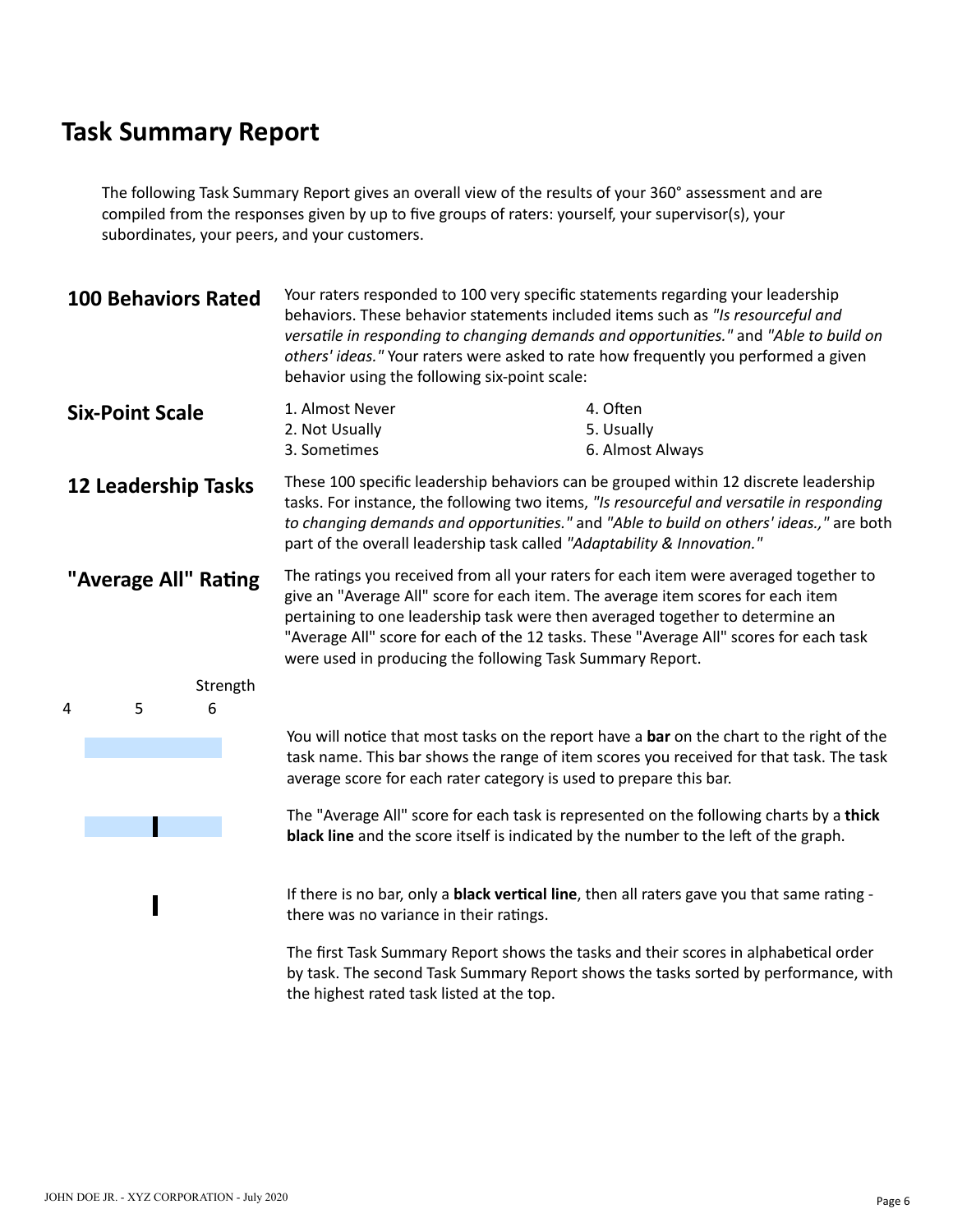|                                       |                    | Need        |   |   |   | Strength |   |
|---------------------------------------|--------------------|-------------|---|---|---|----------|---|
|                                       | Average Of         | $\mathbf 1$ | 2 | 3 | 4 | 5        | 6 |
| Adaptability & Innovation             | All Raters<br>4.42 |             |   |   |   |          |   |
|                                       |                    |             |   |   |   |          |   |
|                                       |                    |             |   |   |   |          |   |
| <b>Building Trust &amp; Integrity</b> | 4.42               |             |   |   |   |          |   |
|                                       |                    |             |   |   |   |          |   |
| <b>Coaching &amp; Counseling</b>      | 4.62               |             |   |   |   |          |   |
|                                       |                    |             |   |   |   |          |   |
|                                       |                    |             |   |   |   |          |   |
| <b>Communicating Effectively</b>      | 4.50               |             |   |   |   |          |   |
|                                       |                    |             |   |   |   |          |   |
| Influence & Negotiation               | 4.58               |             |   |   |   |          |   |
|                                       |                    |             |   |   |   |          |   |
| <b>Managing Change</b>                | 4.56               |             |   |   |   |          |   |
|                                       |                    |             |   |   |   |          |   |
|                                       |                    |             |   |   |   |          |   |
| <b>Managing Conflict</b>              | 4.34               |             |   |   |   |          |   |
|                                       |                    |             |   |   |   |          |   |
| <b>Managing Diversity</b>             | 4.35               |             |   |   |   |          |   |
|                                       |                    |             |   |   |   |          |   |
|                                       |                    |             |   |   |   |          |   |
| Performance Management                | 4.51               |             |   |   |   |          |   |
|                                       |                    |             |   |   |   |          |   |
| Problem Solving & Decision Making     | 4.49               |             |   |   |   |          |   |
|                                       |                    |             |   |   |   |          |   |
|                                       | 4.52               |             |   |   |   |          |   |
| Setting Goals & Standards             |                    |             |   |   |   |          |   |
|                                       |                    |             |   |   |   |          |   |
| <b>Team Building</b>                  | 4.08               |             |   |   |   |          |   |
|                                       |                    |             |   |   |   |          |   |
|                                       |                    |             |   |   |   |          |   |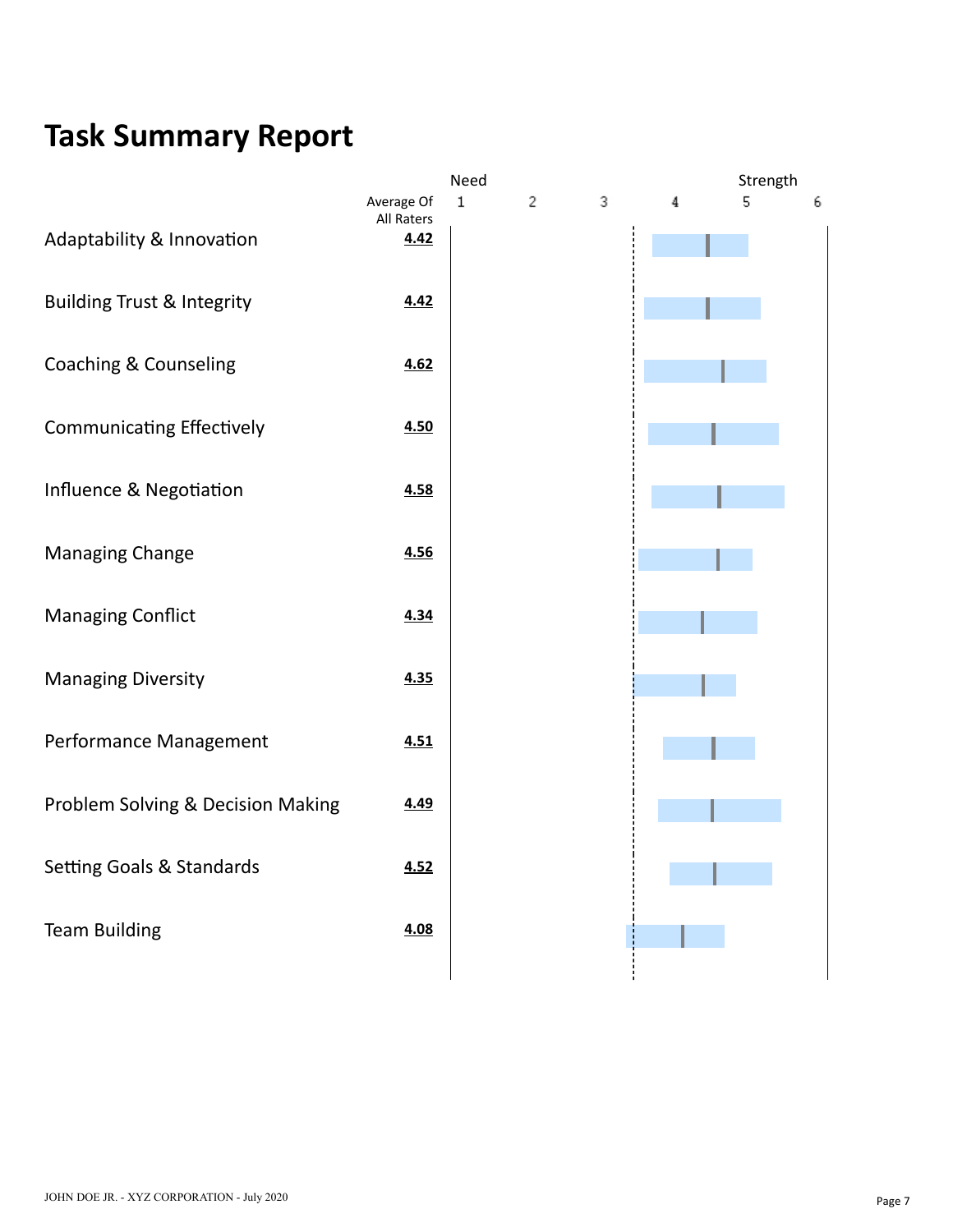|                                       |                                  | Need        |   |   |   | Strength |   |
|---------------------------------------|----------------------------------|-------------|---|---|---|----------|---|
| <b>Coaching &amp; Counseling</b>      | Average Of<br>All Raters<br>4.62 | $\mathbf 1$ | 2 | 3 | 4 | 5        | 6 |
|                                       |                                  |             |   |   |   |          |   |
| Influence & Negotiation               | 4.58                             |             |   |   |   |          |   |
| <b>Managing Change</b>                | 4.56                             |             |   |   |   |          |   |
| Setting Goals & Standards             | 4.52                             |             |   |   |   |          |   |
| Performance Management                | 4.51                             |             |   |   |   |          |   |
| <b>Communicating Effectively</b>      | 4.50                             |             |   |   |   |          |   |
|                                       |                                  |             |   |   |   |          |   |
| Problem Solving & Decision Making     | 4.49                             |             |   |   |   |          |   |
| <b>Building Trust &amp; Integrity</b> | 4.42                             |             |   |   |   |          |   |
| Adaptability & Innovation             | 4.42                             |             |   |   |   |          |   |
| <b>Managing Diversity</b>             | 4.35                             |             |   |   |   |          |   |
| <b>Managing Conflict</b>              | 4.34                             |             |   |   |   |          |   |
|                                       |                                  |             |   |   |   |          |   |
| <b>Team Building</b>                  | 4.08                             |             |   |   |   |          |   |
|                                       |                                  |             |   |   |   |          |   |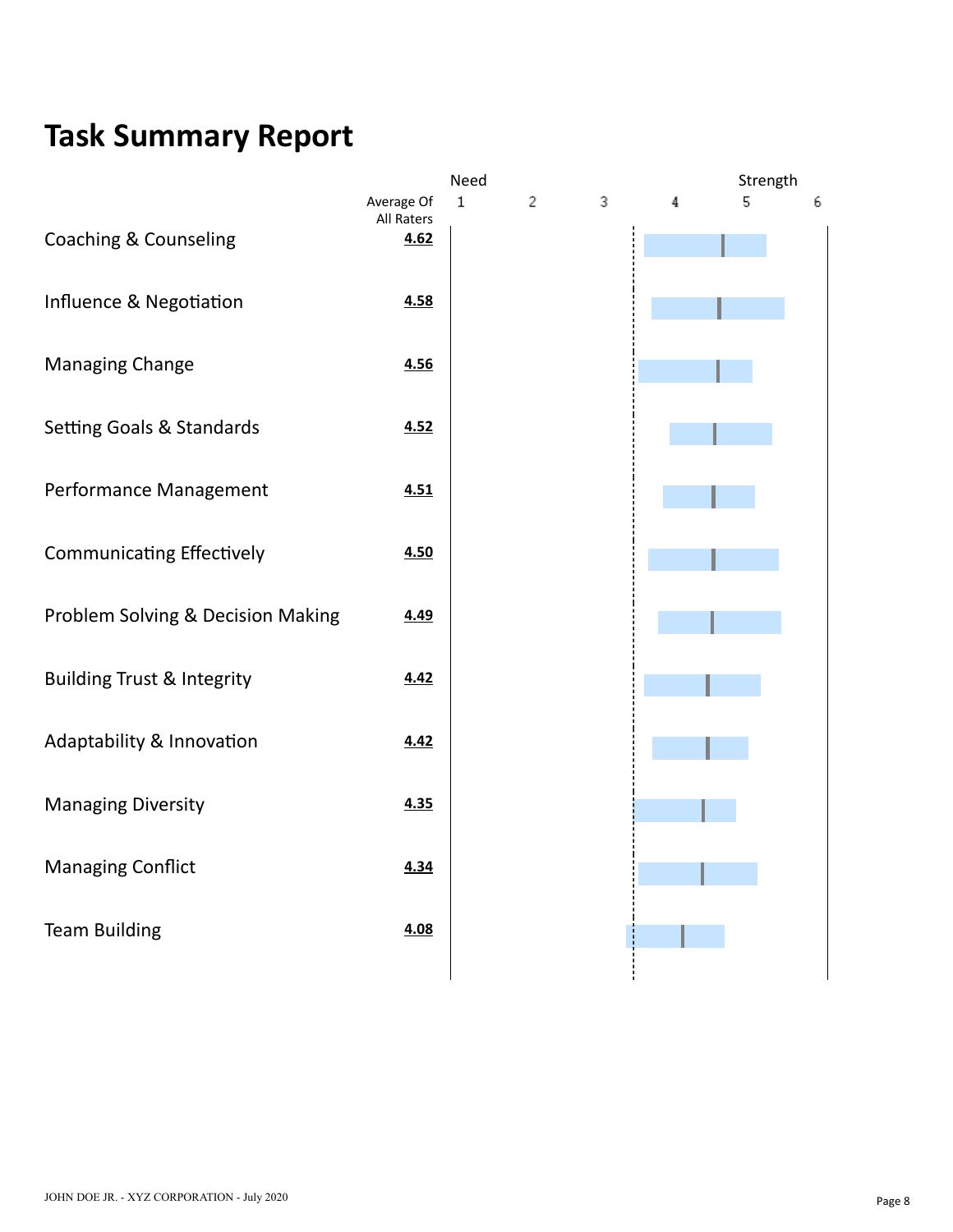## Gap Analysis Report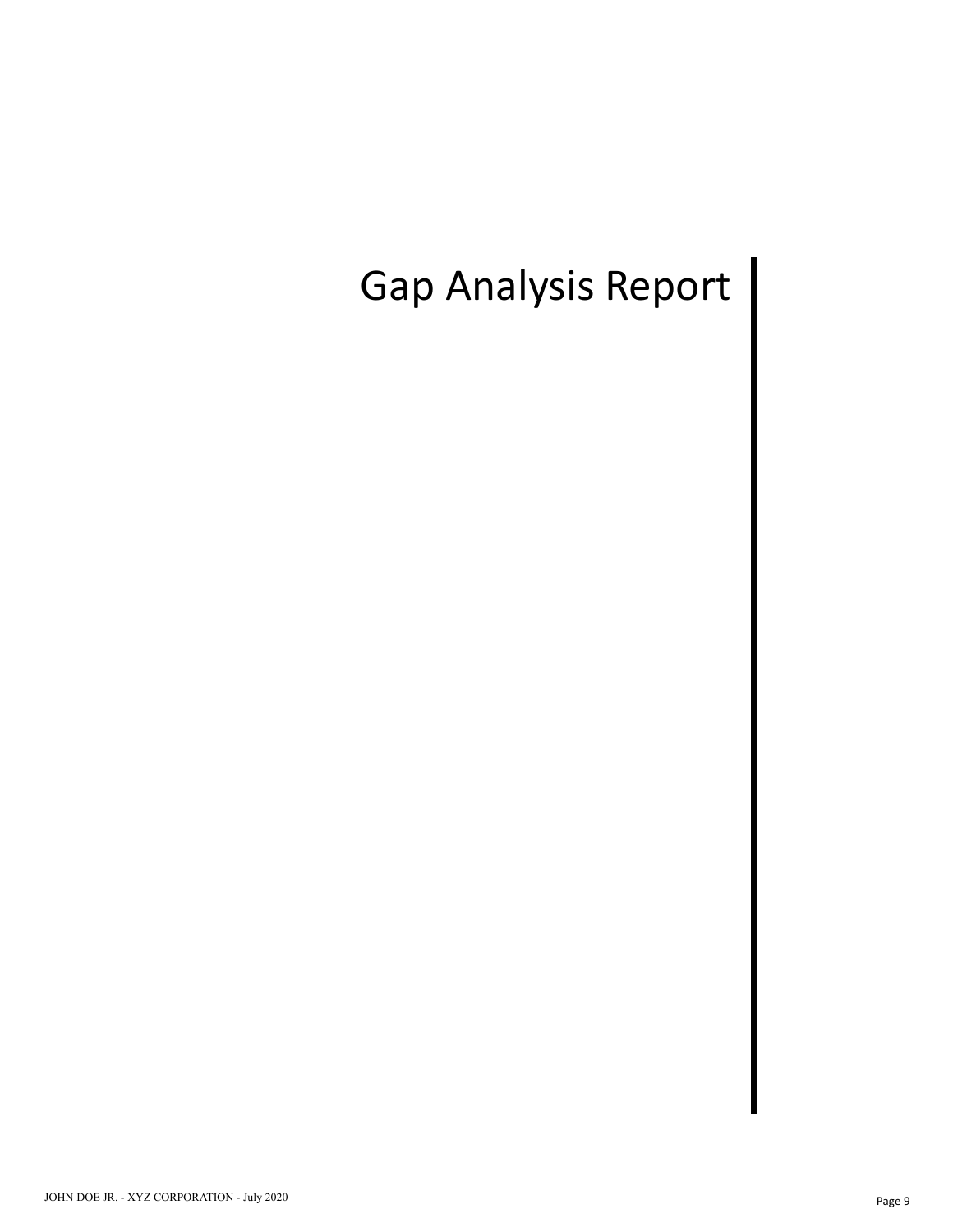#### **Gap Analysis Report**

The following Gap Analysis Reports are among the most powerful reports in this package. These reports will show you how your own evaluation of your performance compares to that given by your Supervisor, Direct Reports, Peers.

1. The first question this report answers is "How do others view my performance for each leadership task?"



The bar shows the range of scores given by everyone who rated your performance - you, your Supervisor, Direct Reports, Peers.

The dark vertical line shows the average of all the scores given by yourself and all others.

#### 2. The next question is "**How do my Supervisor, Direct Reports, Peers view my performance for each leadership task?"**



Each report shows how a specific group rated your performance for each leadership task. In this case, your Supervisor's rating is shown. The Supervisor's rating is indicated by the white square which appears on the bar.

#### 3. The third question is "How did I rate myself on each leadership task?"



Your own rating for each task is indicated by the black dot. You can see at a glance whether your own rating is higher or lower than that given by your Supervisor. You can see how close your own rating was to the overall average score given by all others. You can also see whether your own rating was within the range of ratings given by all others, or whether - as in the example at left - your rating of your own performance was different than the rating given by all others.

#### 4. Finally, we can ask, "Are there any significant gaps between my own ratings of my performance, and the ratings **given by my Supervisor, Direct Reports, Peers for these leadership tasks?"**

If a significant gap (greater than one point on the scale) appears between the rating you have given yourself and the rating given by the comparison group - in this case, your supervisor - then your attention is called to that gap by the placement of a line connecting the two ratings.



If you rated yourself significantly higher (greater than one point on the scale) than the comparison group rated you, then a bold black line connects the two ratings and calls your attention to a potential *blind spot* - an area in which you may be overrating your own performance. The number to the left of the scale shows the size of the gap.



If you rated yourself significantly lower (greater than one point on the scale) than the comparison group rated you, then a dotted gray line connects the two ratings and calls your attention to a potential *hidden strength* - an area in which you may be underrating your own performance. The number to the right of the scale shows the size of the gap.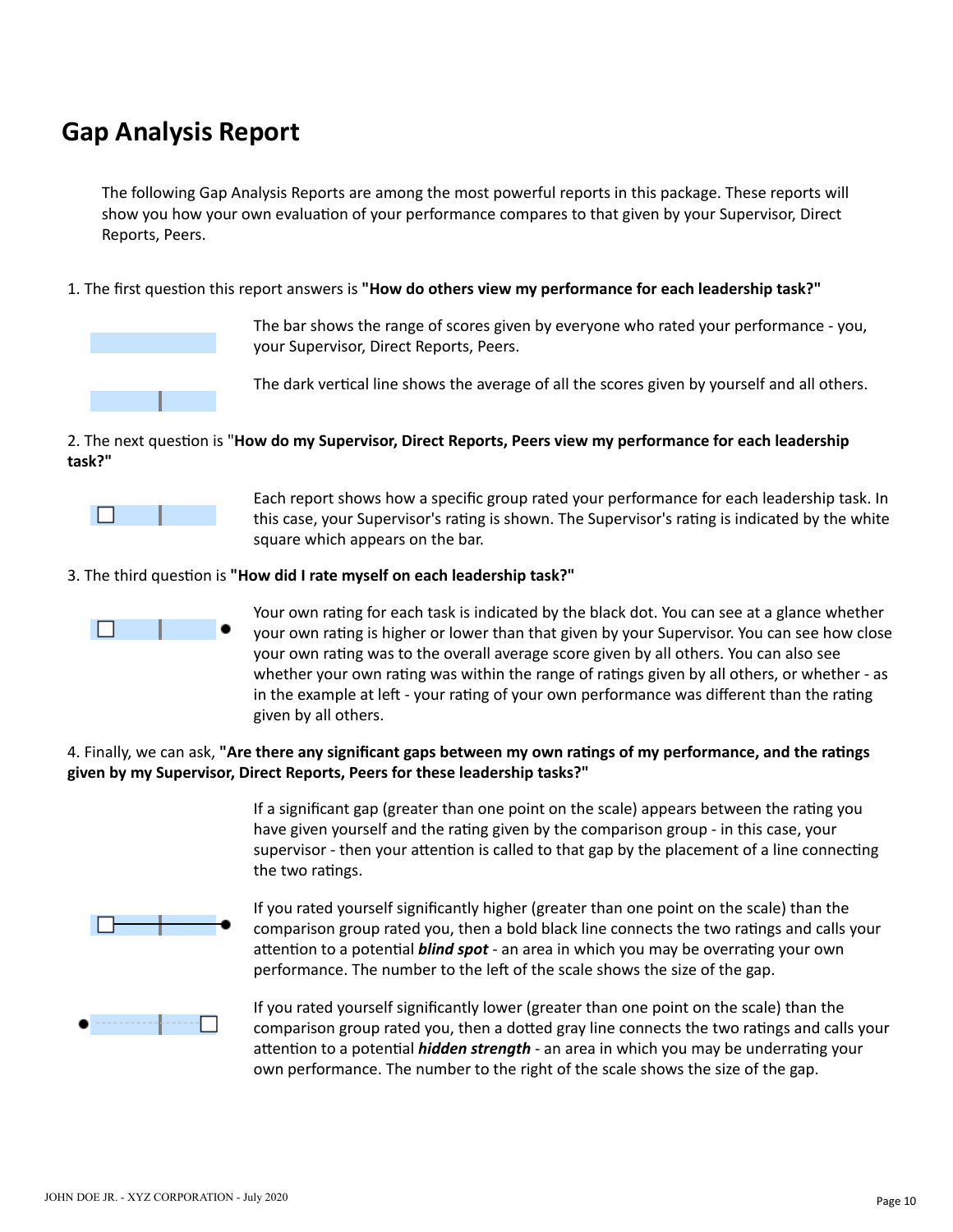## **Gap Analysis Report - Supervisor Comparison**

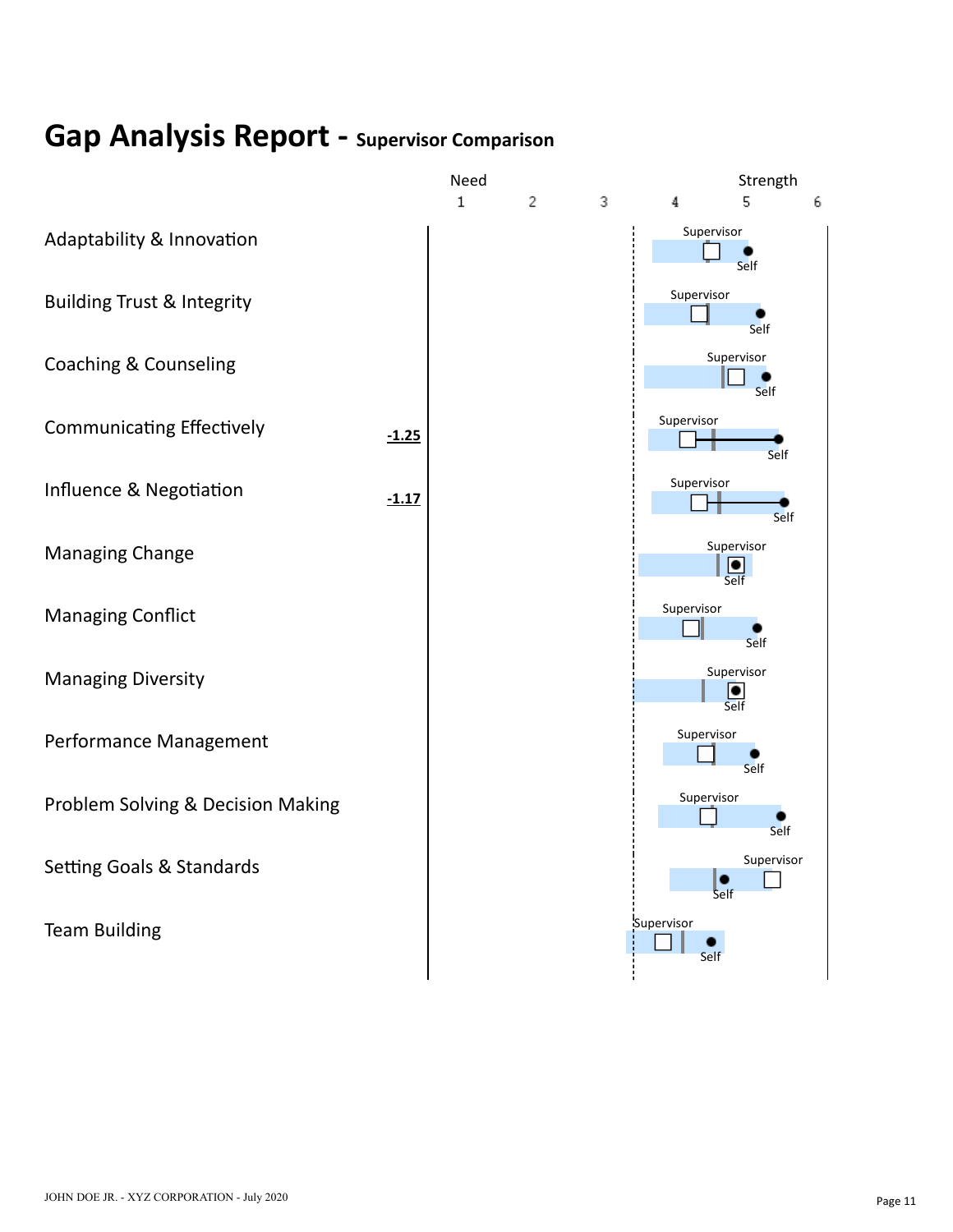#### **Gap Analysis Report - Direct Reports Comparison**

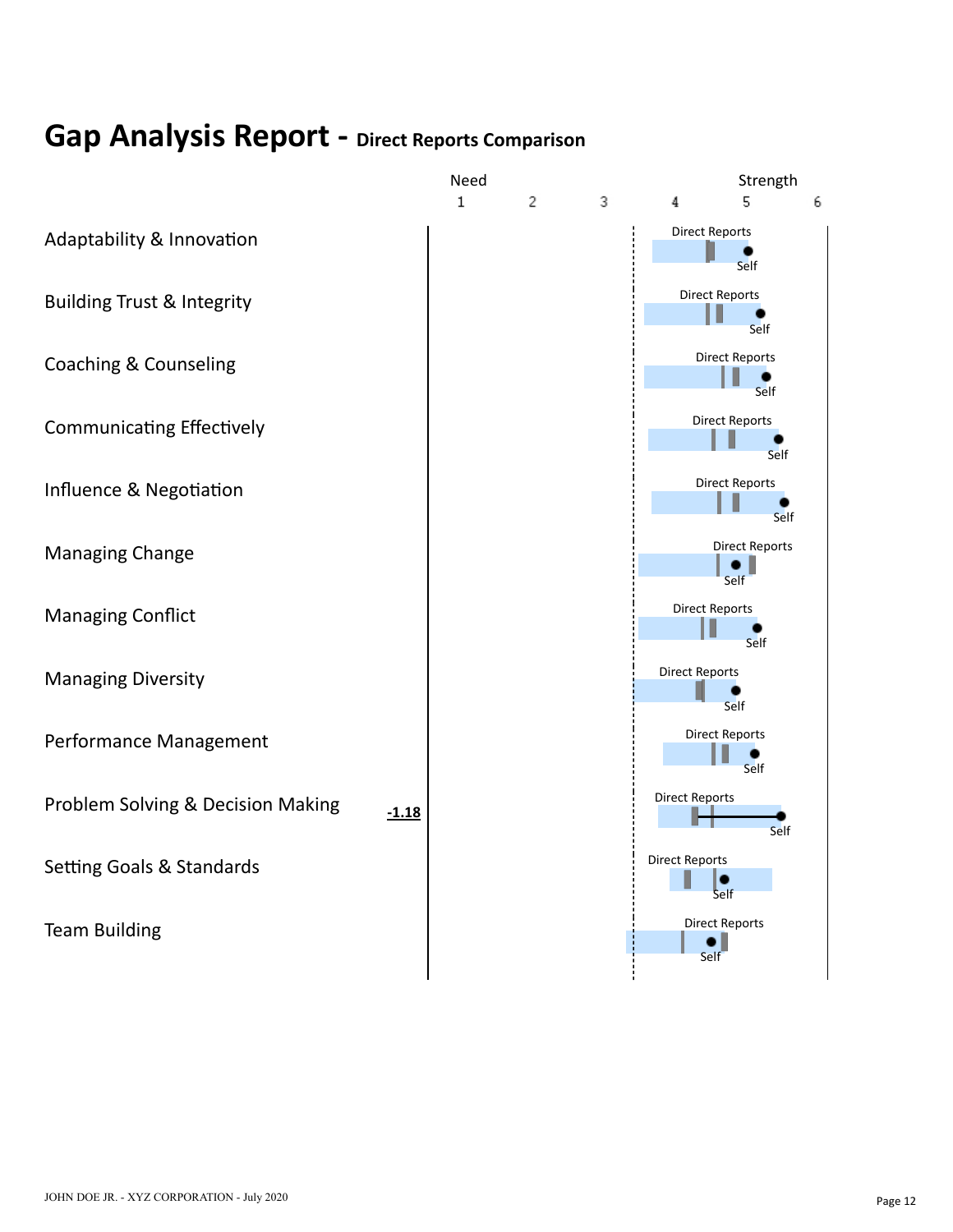### **Gap Analysis Report - Peers Comparison**

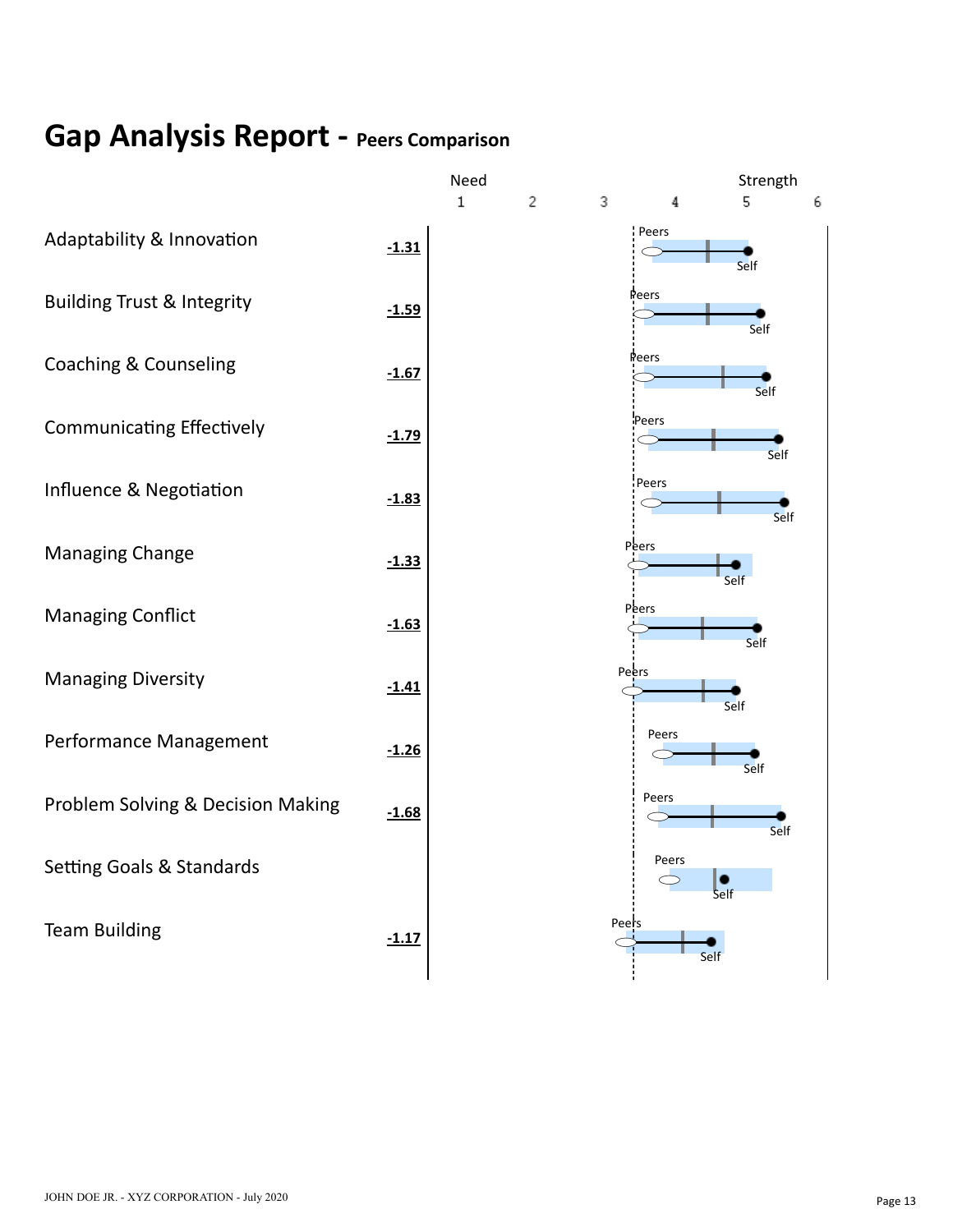#### **Gap Analysis Report - All Rater Comparison Report**

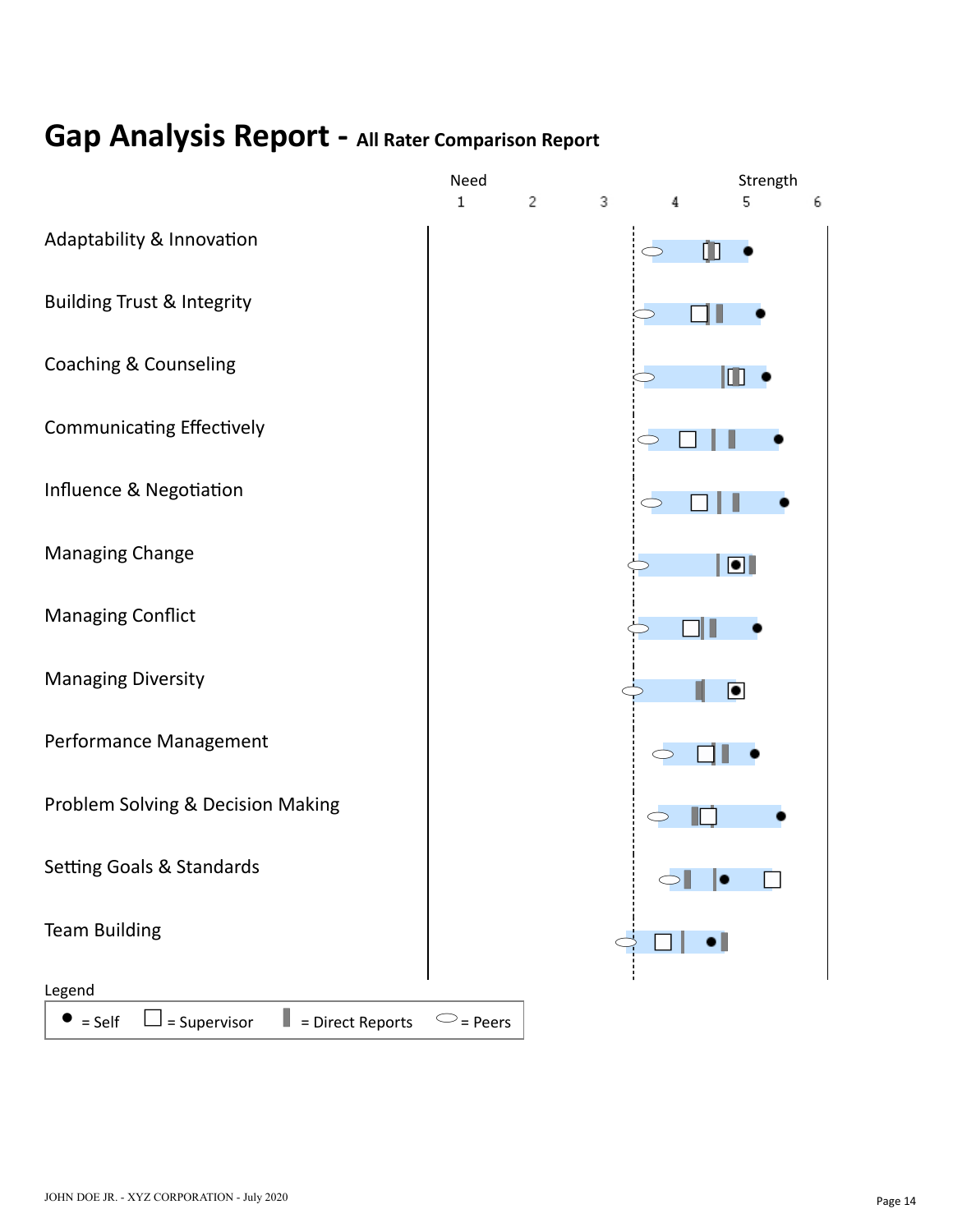## Importance Rankings Report Importance / Performance Grid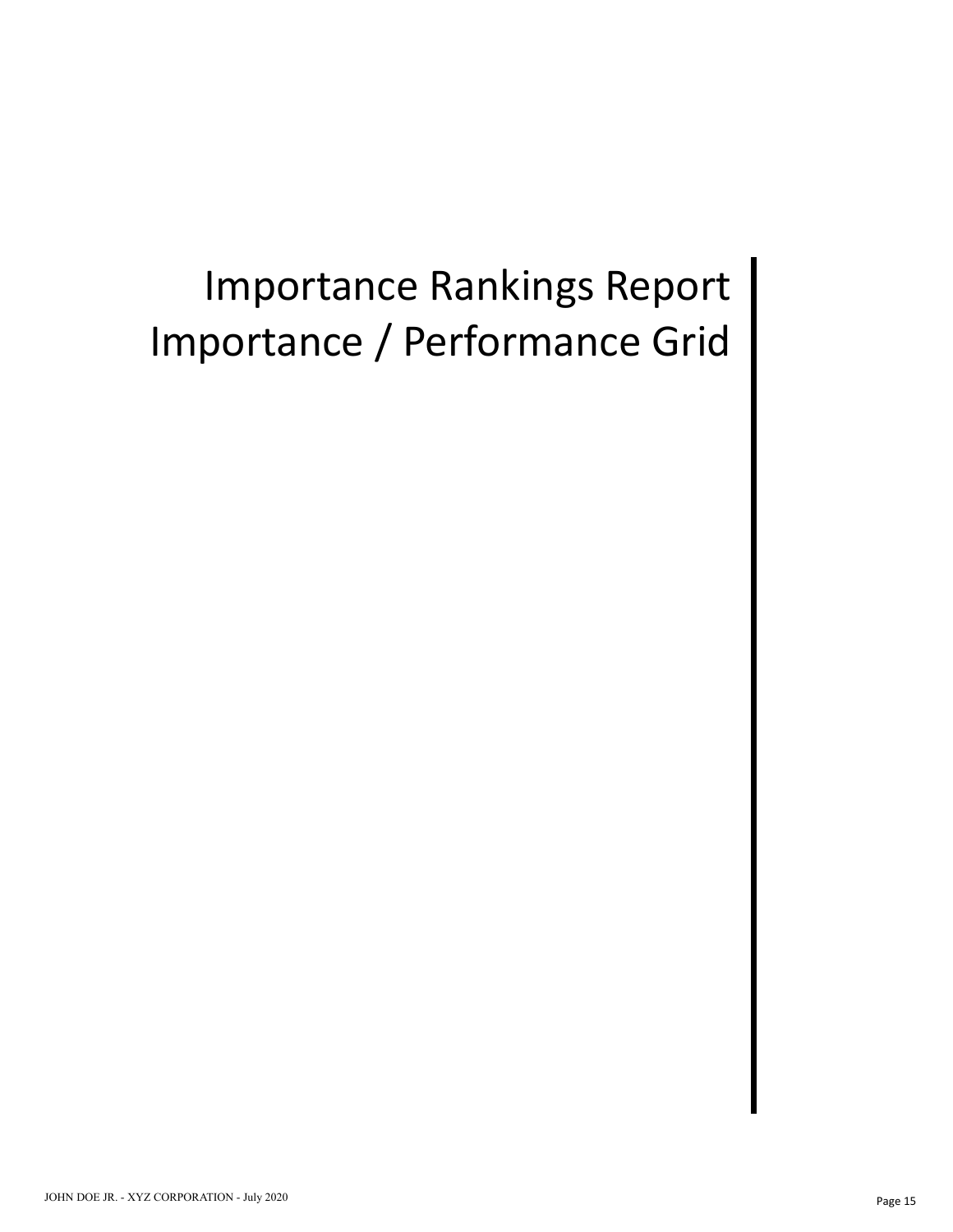#### **Importance Rankings Report**

#### **12 Leadership Tasks**

*Crically Important Very Important Important*



You, and the others who rated you, were asked to rate the importance of each of the 12 leadership tasks assessed by the **Edge 360 for Leaders**. You were asked to specify which of these leadership tasks were the most important to your job.

**Importance Ratings** The ratings given by all raters were averaged. Based on the average importance rating given by all raters, the leadership tasks were sorted and listed in descending order of importance.

**Average Importance** The average importance rating is listed in the column to the left of the graph marked **"Average All."**

> The bar is a graphic depiction of the average importance rating. Any rating higher than 0.67 falls into the *Critical* column, any average rating falling between 0.34 and 0.67 falls into the *Very Important* column, and any average rating below 0.34 falls into the *Important* column.

The average importance rating given by each rater group in your report (Self, Supervisor, Direct Reports, Peers) for each task is shown on the report by a symbol placed in the appropriate column.



Peers  $=$ 

You can easily see how your rating compares to the importance rating given by your supervisor or others and see where differences of opinion as to the relative importance of a task may exist. These differences, if significant (for instance, when you think a task is merely important, but your supervisor believes it to be critically important), may be a signal that some discussion is needed regarding the priorities you set in your job.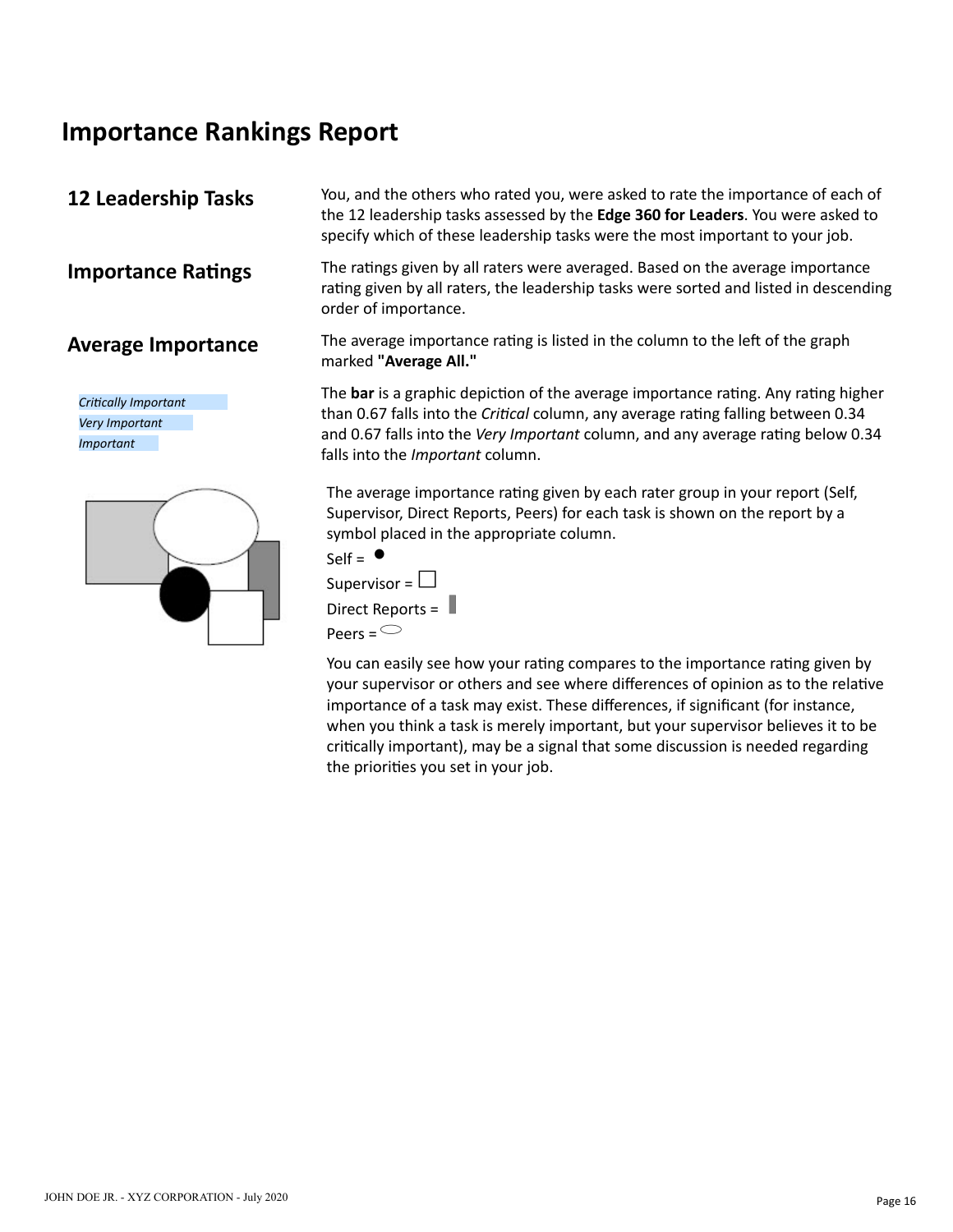#### **Importance / Performance Grid**

| Need<br>High<br>Importance /<br>l ow<br>Performance | High<br>Importance /<br>High<br>Performance            |
|-----------------------------------------------------|--------------------------------------------------------|
| / Low<br>Performance                                | Low Importance Low Importance<br>/ High<br>Performance |

| High<br>Importance /<br>l ow<br>Performance | <b>Strength</b><br>High<br>Importance /<br>High<br>Performance |
|---------------------------------------------|----------------------------------------------------------------|
| / Low<br>Performance                        | Low Importance Low Importance<br>/ High<br>Performance         |

This report shows the correlation between the importance rankings of the leadership tasks given by your raters, and the rating of your performance in those same tasks. The tasks are listed on the grid in descending order of importance.

Any tasks rated *high in importance* (0.5 or greater on a scale of 0 to 1) but *low in performance* (less than 5 on a scale of 1 to 6) are shown in the upper left quadrant of the grid. These items can be considered **immediate development needs** and should probably be the focus of additional training and development efforts.

Those tasks that are *high in importance* (0.5 or greater on a scale of 0 to 1) and *high in performance* (5 or greater on a scale of 1 to 6) are listed in the upper right quadrant of the grid and can be considered **strengths** and could be tasks in which you might consider mentoring others.

This report can help you prioritize any training and development needs and highlight any strengths.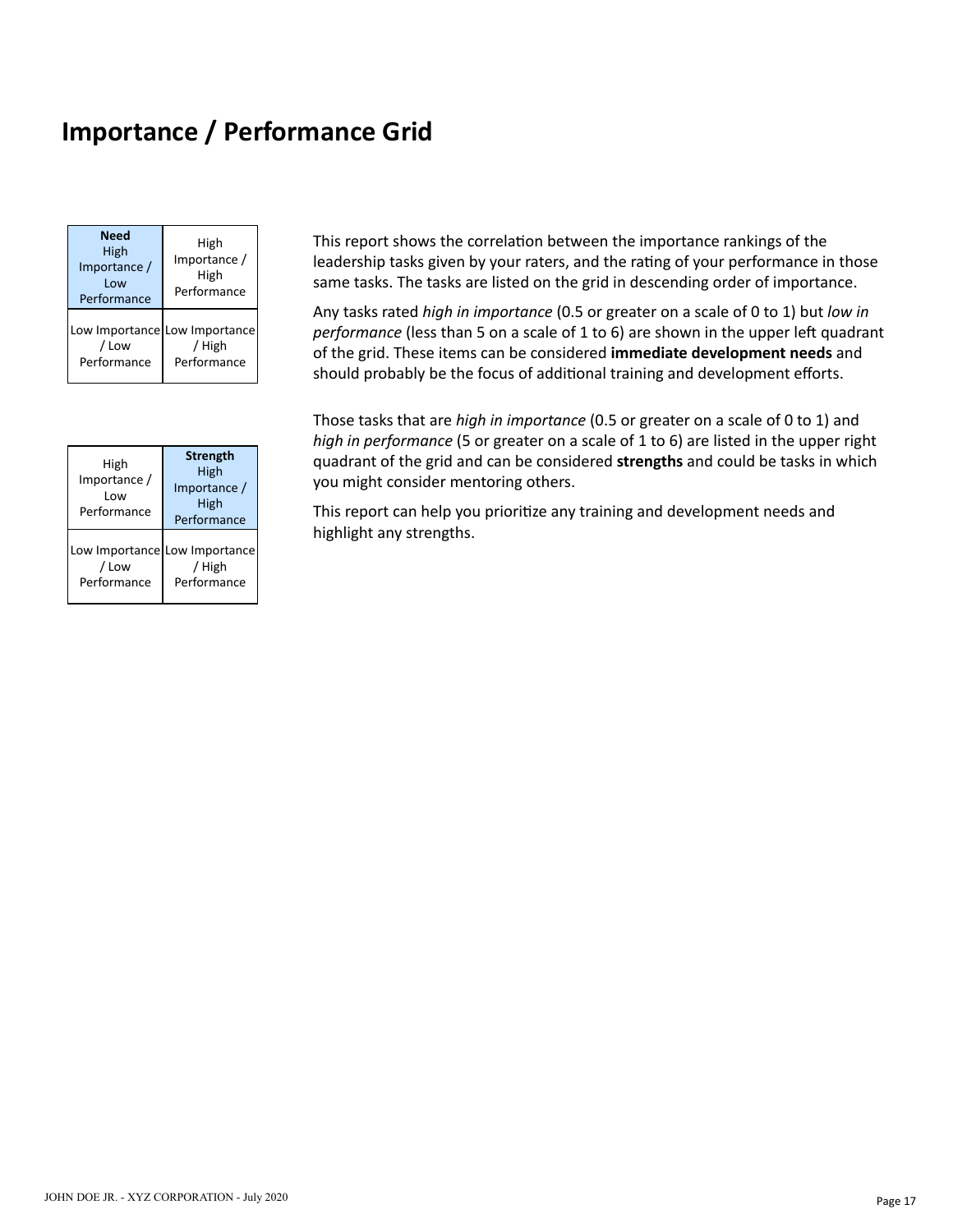## **Importance Rankings Report** Average

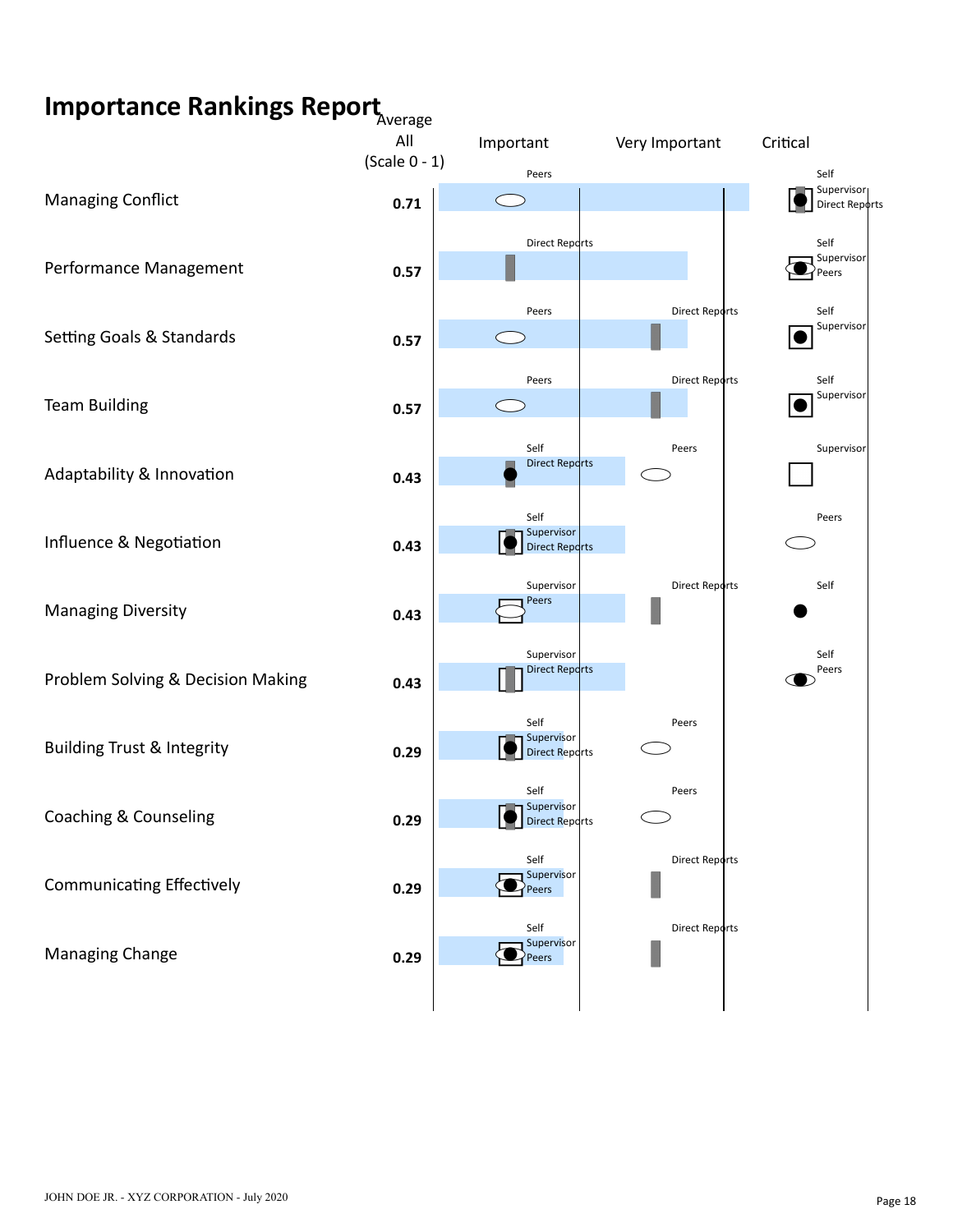## **Importance / Performance Grid**

| <b>High Importance / Low Performance</b>                                                                | High Importance / High Performance                         |
|---------------------------------------------------------------------------------------------------------|------------------------------------------------------------|
| Importance greater or equal to 0.5 on a scale of 0-1                                                    | Importance greater or equal to 0.5 on a scale of 0-1       |
| Performance less than 5 on a scale of (1-6)                                                             | Performance greater than or equal to 5 on a scale of (1-6) |
| <b>Managing Conflict</b><br>Performance Management<br>Setting Goals & Standards<br><b>Team Building</b> |                                                            |
|                                                                                                         |                                                            |
| Low Importance / Low Performance                                                                        | Low Importance / High Performance                          |
| Importance less than 0.5 on a scale of 0-1                                                              | Importance less than 0.5 on a scale of 0-1                 |
| Performance less than 5 on a scale of (1-6)                                                             | Performance greater than or equal to 5 on a scale of (1-6) |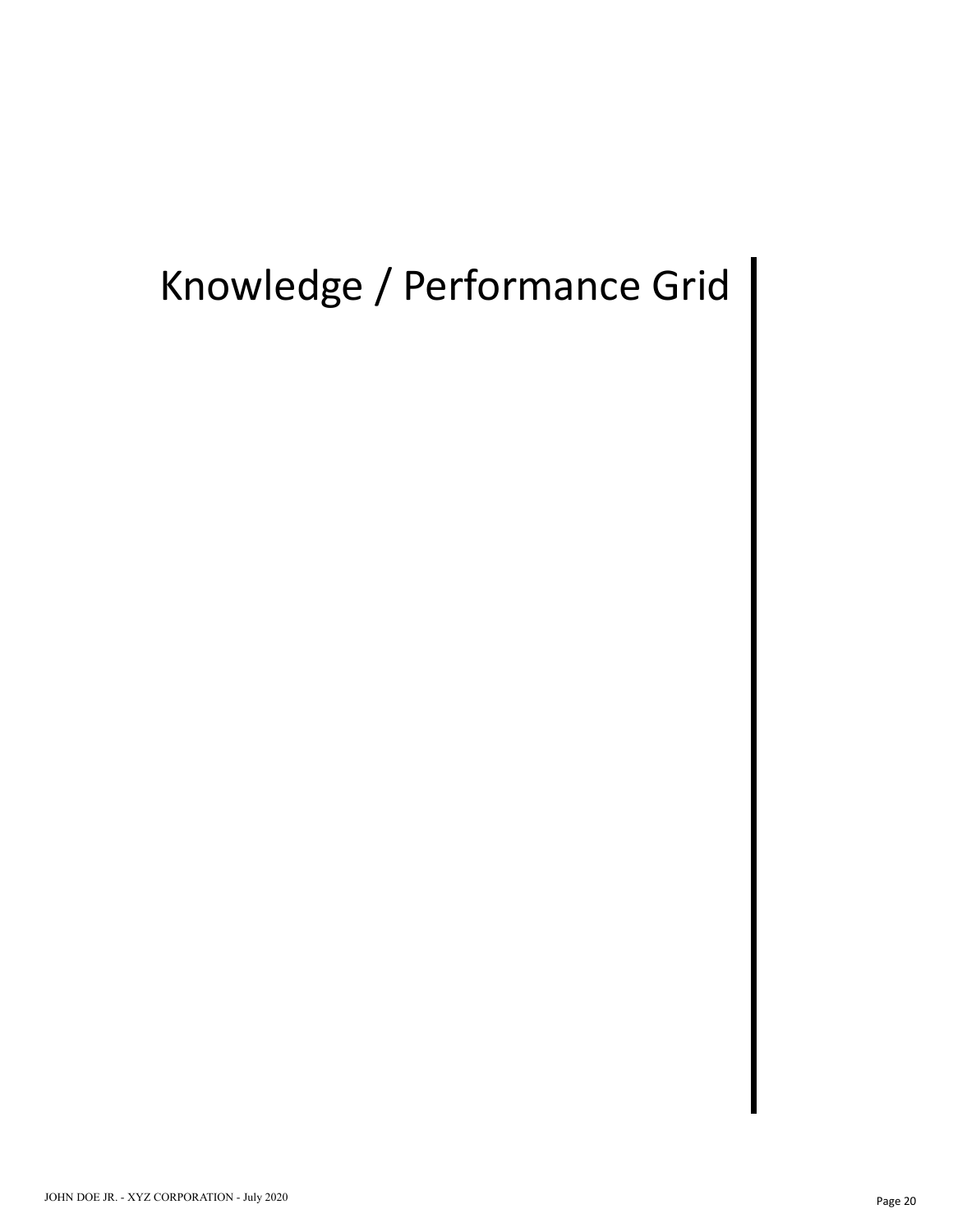This report shows the correlation between the knowledge you have demonstrated on a particular leadership task and the performance rating given on the Edge 360 for Leaders.

The measurement of knowledge typically comes from the results of a knowledge-based assessment test such as *KnowlEDGE for Leaders Post Test* that you have completed.

| Knowledge<br>Improvement<br>Opportunity | Strength             |
|-----------------------------------------|----------------------|
| <b>Training Need</b>                    | <b>Coaching Need</b> |

Any tasks rated *high in knowledge* and *high in performance* are listed in the upper right quadrant of the grid. These tasks can be considered *Strengths*.

Any tasks rated *high in knowledge* and *low in performance* are listed in the lower right quadrant of the grid. These tasks can be considered *Coaching Needs* and might benefit from further efforts to improve your on-the-job application of the knowledge you have demonstrated.

Any tasks rated *low in knowledge* and *high in performance* are listed in the upper left quadrant of the grid. These tasks can be considered **Knowledge Improvement Opportunities**. Although your performance is rated highly, you might benefit from increasing your level of knowledge regarding the proper performance of this task.

Any tasks rated *low in knowledge* and *low in performance* are listed in the lower left quadrant of the grid. These tasks can be considered **Training Needs** and should be the focus of additional training and development efforts.

## *Gray Italic Text* Any tasks shown in **gray italic text** were not measured by a knowledge-based test.

**Bold Text** Any tasks shown in **bold text** were rated as Very Important or Critically Important tasks by your raters.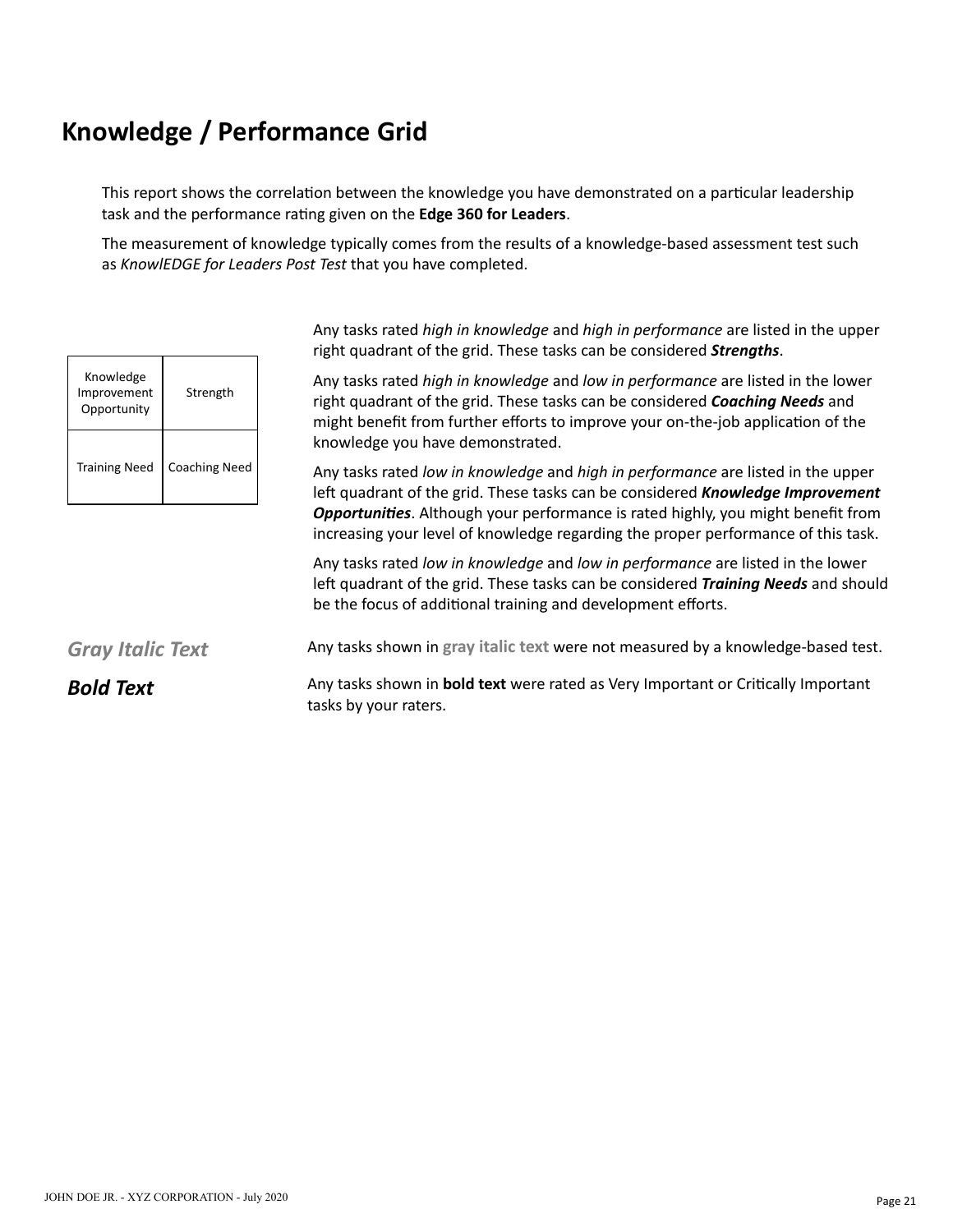| <b>Knowledge Improvement Opportunity</b><br>Low Knowledge / High Performance<br>Knowledge less than 70 <sup>th</sup> percent<br>Performance greater than or equal to 5 on a scale of (1-6) | <b>Strength</b><br>High Knowledge / High Performance<br>Knowledge greater than or equal to 70 <sup>th</sup> percent<br>Performance greater than or equal to 5 on a scale of (1-6) |
|--------------------------------------------------------------------------------------------------------------------------------------------------------------------------------------------|-----------------------------------------------------------------------------------------------------------------------------------------------------------------------------------|
|                                                                                                                                                                                            |                                                                                                                                                                                   |
|                                                                                                                                                                                            |                                                                                                                                                                                   |
|                                                                                                                                                                                            |                                                                                                                                                                                   |
| <b>Training Need</b>                                                                                                                                                                       | <b>Coaching Need</b>                                                                                                                                                              |
| Low Knowledge / Low Performance                                                                                                                                                            |                                                                                                                                                                                   |
| Knowledge less than 70 <sup>th</sup> percent<br>Performance less than 5 on a scale of (1-6)                                                                                                | <b>High Knowledge / Low Performance</b><br>Knowledge greater than or equal to 70 <sup>th</sup> percent<br>Performance less than 5 on a scale of (1-6)                             |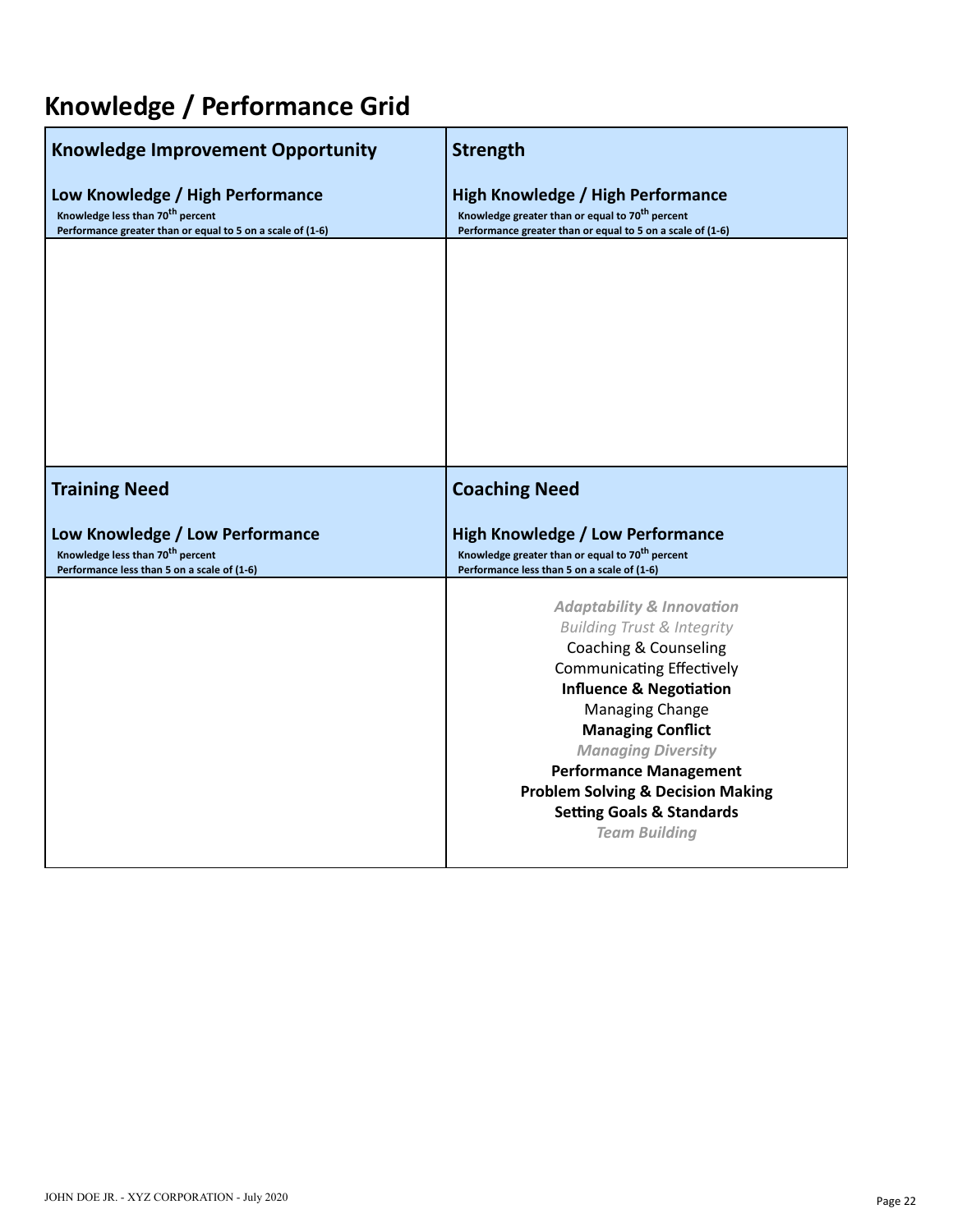## Strengths / Needs Report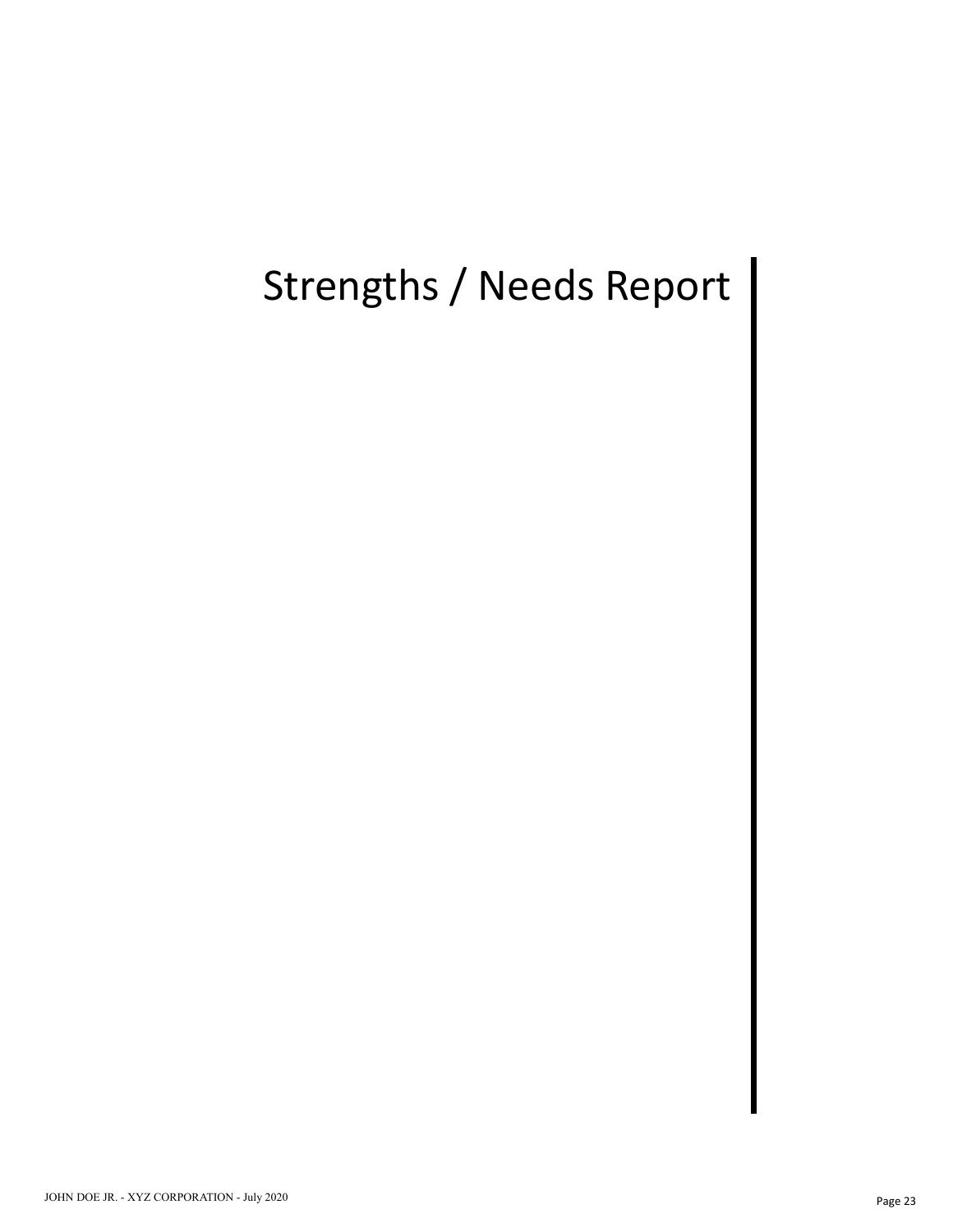## **Strengths / Needs Report**

|                                  | <b>20 Highest-Rated Behaviors</b> |   | The Strengths / Needs Report lists your 20 highest-rated behaviors and your 20<br>lowest-rated behaviors of the 100 behavioral items assessed.                                                                                                             |  |  |  |  |  |  |
|----------------------------------|-----------------------------------|---|------------------------------------------------------------------------------------------------------------------------------------------------------------------------------------------------------------------------------------------------------------|--|--|--|--|--|--|
|                                  | &                                 |   | Each listed strength or need includes the leadership task from which the item is<br>taken, the text of the behavior statement (and item #) as it was printed in the<br>assessment questionnaire, and a graphic depiction of the overall average rating you |  |  |  |  |  |  |
| <b>20 Lowest-Rated Behaviors</b> |                                   |   | received for that item.                                                                                                                                                                                                                                    |  |  |  |  |  |  |
| Strength                         |                                   |   | The bar indicates the range of scores given on that item by all the rating groups (Self,<br>Supervisor, Direct Reports, Peers).                                                                                                                            |  |  |  |  |  |  |
| 4                                | 5                                 | 6 |                                                                                                                                                                                                                                                            |  |  |  |  |  |  |
|                                  | 5.13                              |   | The vertical black line indicates the average of all ratings (including your own). The<br>average rating score is printed to the right of the vertical black line.                                                                                         |  |  |  |  |  |  |
|                                  |                                   |   | If there is no bar, then all raters gave you the same rating for that item - there was<br>no variance between the ratings.                                                                                                                                 |  |  |  |  |  |  |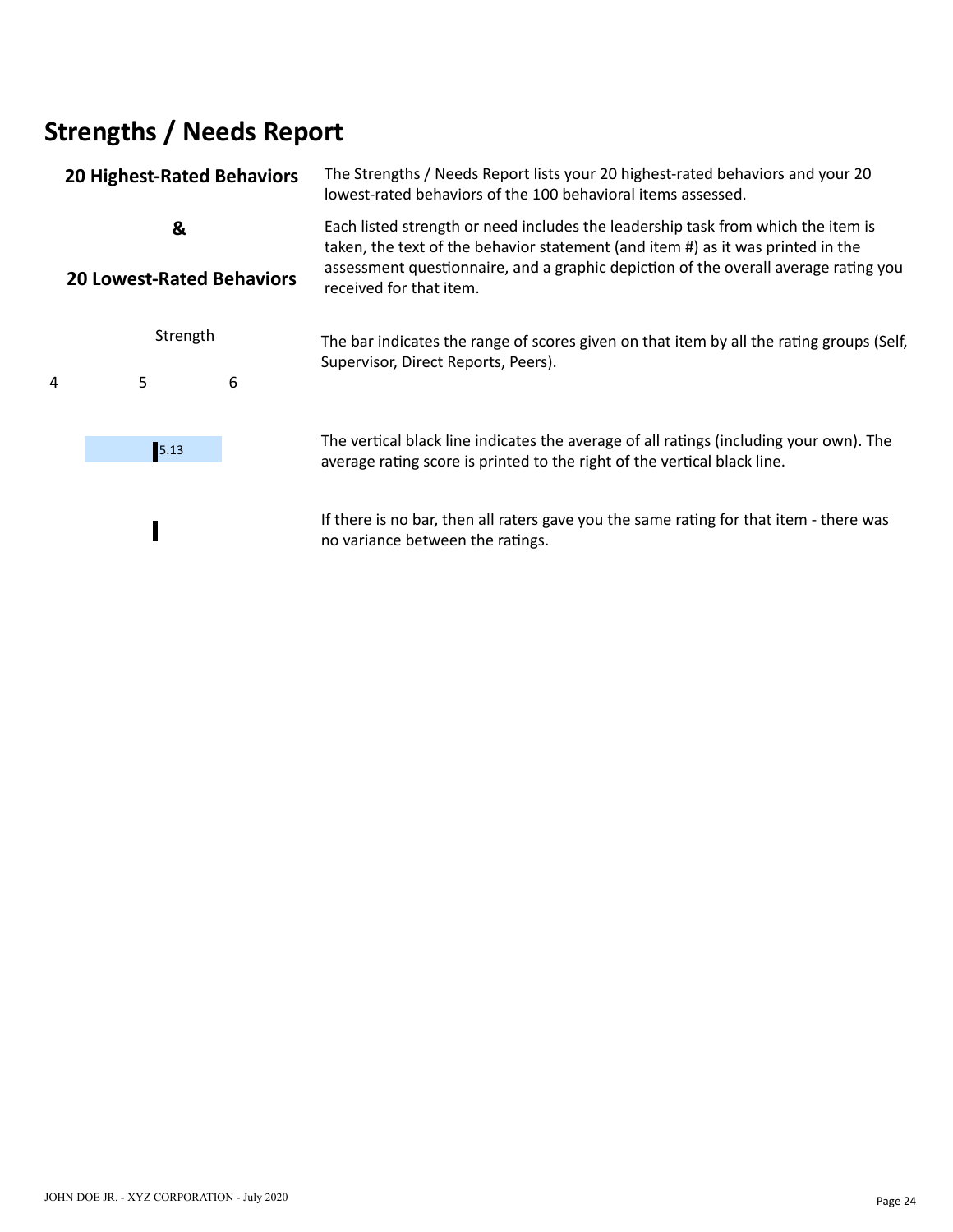| <b>Strengths / Needs Report</b>                                                                                                                 | Need |   |   |   | Strength  |   |
|-------------------------------------------------------------------------------------------------------------------------------------------------|------|---|---|---|-----------|---|
| #1 Strength - Item 30 - Problem Solving & Decision<br>Making<br>Brainstorms possible alternatives in making a                                   | 1    | 2 | 3 | 4 | 5<br>5.43 | 6 |
| decision.                                                                                                                                       |      |   |   |   |           |   |
| #2 Strength - Item 41 - Adaptability & Innovation<br>Champions innovative ideas.                                                                |      |   |   |   | 5.29      |   |
|                                                                                                                                                 |      |   |   |   |           |   |
| #3 Strength - Item 52 - Building Trust & Integrity<br>Sets high standards for self and others.                                                  |      |   |   |   |           |   |
|                                                                                                                                                 |      |   |   |   | 5.29      |   |
|                                                                                                                                                 |      |   |   |   |           |   |
| #4 Strength - Item 32 - Influence & Negotiation<br>When negotiating, clearly identifies areas of<br>agreement as well as areas of disagreement. |      |   |   |   | 5.14      |   |
|                                                                                                                                                 |      |   |   |   |           |   |
| #5 Strength - Item 37 - Managing Change                                                                                                         |      |   |   |   |           |   |
| Listens and responds appropriately to employees'<br>feelings and opinions about a change being<br>introduced or implemented.                    |      |   |   |   | 5.14      |   |
| #6 Strength - Item 70 - Performance Management                                                                                                  |      |   |   |   |           |   |
| Includes discussion of both employee strengths and<br>needs during a performance appraisal.                                                     |      |   |   |   | 5.14      |   |
|                                                                                                                                                 |      |   |   |   |           |   |
| #7 Strength - Item 14 - Performance Management<br>Carefully prepares for performance appraisals with                                            |      |   |   |   |           |   |
| employees.                                                                                                                                      |      |   |   |   | 5.00      |   |
|                                                                                                                                                 |      |   |   |   |           |   |
| #8 Strength - Item 40 - Performance Management<br>Completes work on a timely basis.                                                             |      |   |   |   | 5.00      |   |
|                                                                                                                                                 |      |   |   |   |           |   |
| #9 Strength - Item 74 - Coaching & Counseling                                                                                                   |      |   |   |   |           |   |
| After a counseling session, follows up with the<br>employee to monitor progress.                                                                |      |   |   |   | 5.00      |   |
|                                                                                                                                                 |      |   |   |   |           |   |
| #10 Strength - Item 85 - Coaching & Counseling<br>Specifically describes further disciplinary action to be                                      |      |   |   |   |           |   |
| taken if an employee's performance has not<br>improved.                                                                                         |      |   |   |   | 5.00      |   |
|                                                                                                                                                 |      |   |   |   |           |   |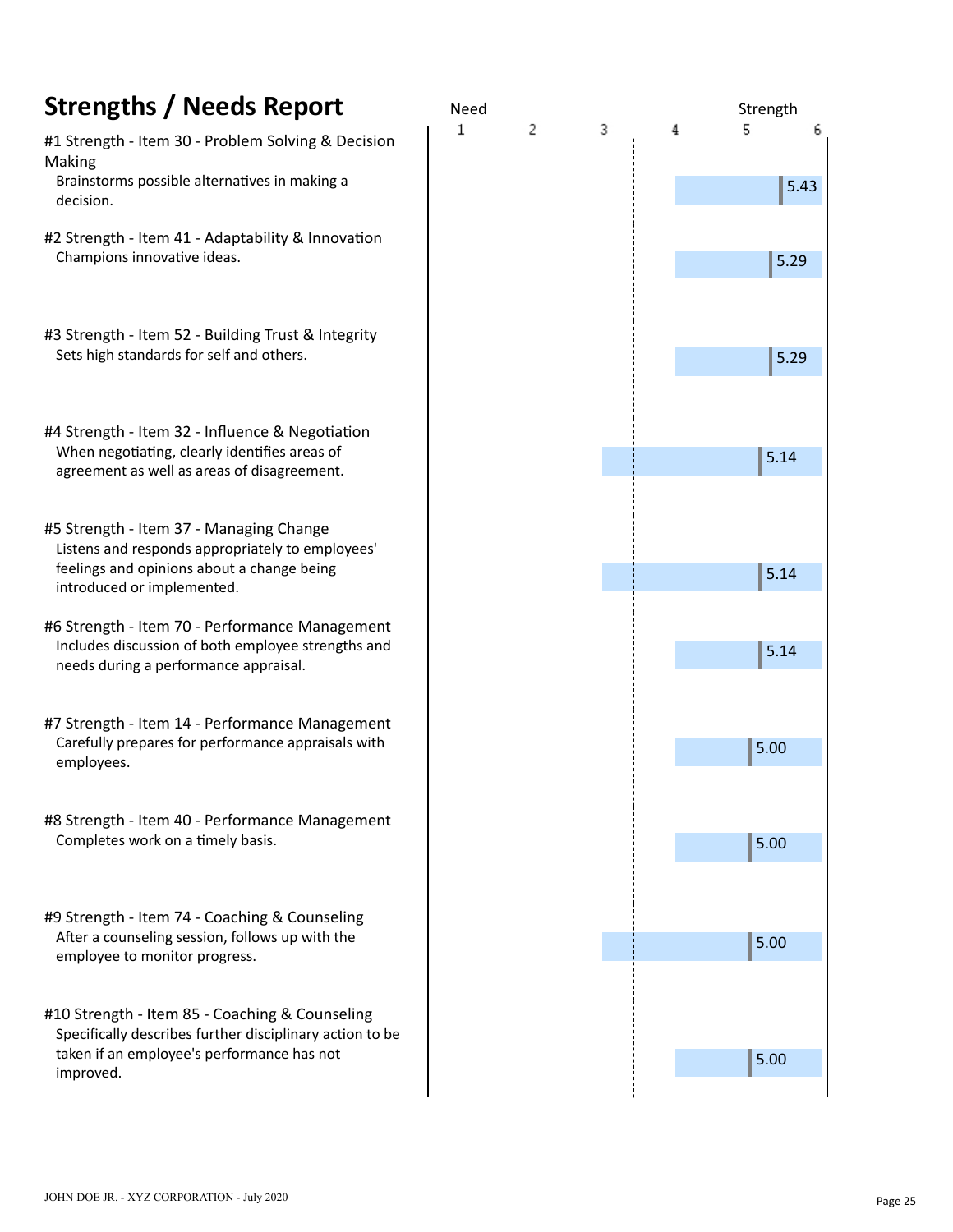### **Strengths / Needs Report**

- #11 Strength Item 19 Communicating Effectively Effectively uses visual aids, support materials, and handouts when making presentations.
- #12 Strength Item 49 Performance Management Lets employees know how the tasks they are assigned fit into the bigger organizational picture.
- #13 Strength Item 76 Setting Goals & Standards Makes sure employees understand job performance standards.
- #14 Strength Item 78 Managing Conflict Keeps parties to a conflict focused on finding solutions instead of making accusations or placing blame.
- #15 Strength Item 90 Coaching & Counseling Gives developmental feedback in a non-threatening manner.
- #16 Strength Item 8 Influence & Negotiation When negotiating, helps to jointly develop ideas that will satisfy both parties' needs and desires.
- #17 Strength Item 22 Setting Goals & Standards Identifies potential problems with a plan and how those problems might be prevented or contingency plans developed to achieve a goal.
- #18 Strength Item 27 Communicating Effectively Asks for clarification when things are unclear in a discussion.
- #19 Strength Item 33 Building Trust & Integrity Develops relationships with others throughout the organization based on mutual respect and trust.
- #20 Strength Item 47 Influence & Negotiation Presents ideas in a clear, convincing, and logical manner.

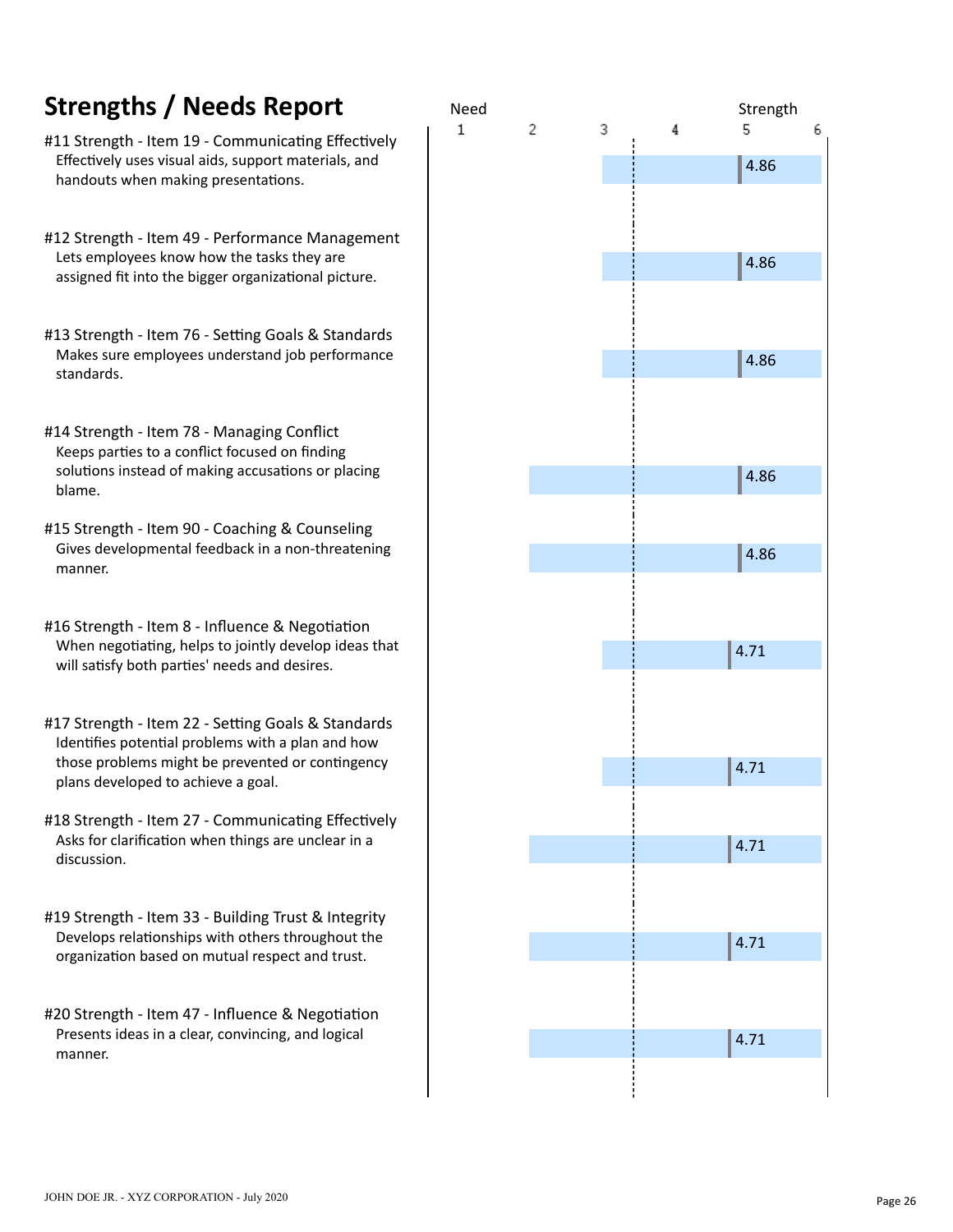| <b>Strengths / Needs Report</b>                                                                                | Need |   |           |      | Strength |   |
|----------------------------------------------------------------------------------------------------------------|------|---|-----------|------|----------|---|
| #1 Need - Item 100 - Performance Management<br>Manages time effectively.                                       | 1    | 2 | 3<br>3,17 |      | 5        | 6 |
|                                                                                                                |      |   |           |      |          |   |
| #2 Need - Item 58 - Team Building<br>Recognizes the importance of teamwork.                                    |      |   | 3.29      |      |          |   |
|                                                                                                                |      |   |           |      |          |   |
| #3 Need - Item 44 - Managing Conflict<br>Asks appropriate questions to get to the root cause of                |      |   |           | 3.57 |          |   |
| an employee's complaint.                                                                                       |      |   |           |      |          |   |
| #4 Need - Item 81 - Building Trust & Integrity<br>Has personal integrity and can be trusted.                   |      |   |           | 3.57 |          |   |
|                                                                                                                |      |   |           |      |          |   |
| #5 Need - Item 12 - Problem Solving & Decision<br>Making                                                       |      |   |           |      |          |   |
| Exhibits a positive outlook and a can-do attitude in<br>accomplishing goals even when overcoming<br>obstacles. |      |   |           | 3.71 |          |   |
| #6 Need - Item 62 - Managing Diversity<br>Respects others' opinions and feelings.                              |      |   |           |      |          |   |
|                                                                                                                |      |   |           | 3.71 |          |   |
| #7 Need - Item 64 - Problem Solving & Decision<br>Making                                                       |      |   |           |      |          |   |
| Exercises creativity and initiative in solving complex<br>problems.                                            |      |   |           | 3.71 |          |   |
| #8 Need - Item 4 - Setting Goals & Standards<br>Develops measurable, specific, and achievable                  |      |   |           |      |          |   |
| written objectives.                                                                                            |      |   |           | 3.86 |          |   |
| #9 Need - Item 43 - Managing Conflict<br>Resolves conflict by clarifying and discussing issues                 |      |   |           |      |          |   |
| positively and patiently.                                                                                      |      |   |           | 3.86 |          |   |
| #10 Need - Item 65 - Adaptability & Innovation                                                                 |      |   |           |      |          |   |
| Adapts to new situations and demands of the job.                                                               |      |   |           | 3.86 |          |   |
|                                                                                                                |      |   |           |      |          |   |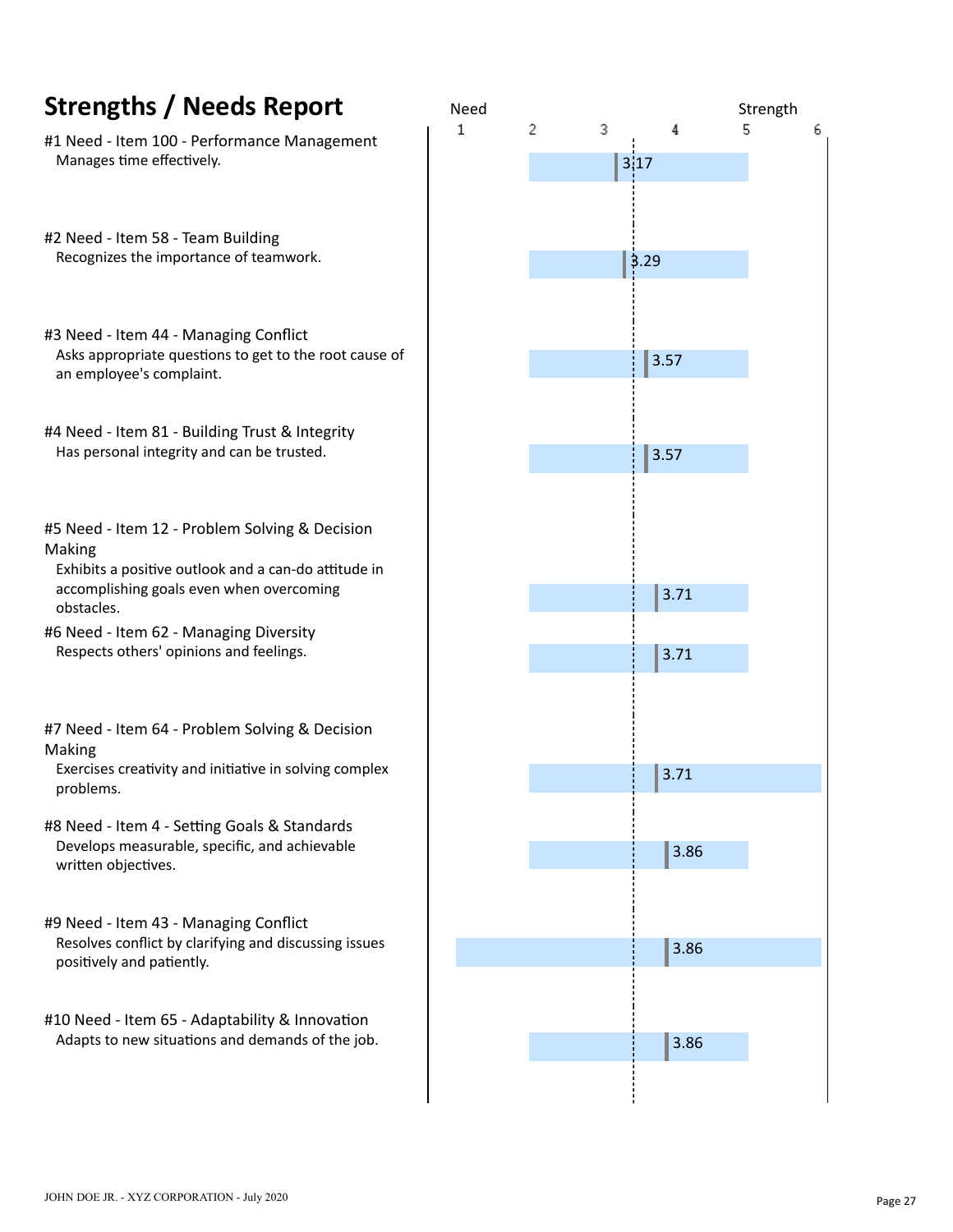# appropriate. #17 Need - Item 36 - Performance Management Provides employees appropriate resources, authority, and support necessary to complete a delegated task. #18 Need - Item 63 - Influence & Negotiation Strives to reach agreements which are mutually beneficial or 'win-win.' #19 Need - Item 77 - Communicating Effectively Listens well to others. #20 Need - Item 96 - Building Trust & Integrity Works diligently and applies full effort on the job. JOHN DOE JR. - XYZ CORPORATION - July 2020

Making

Making



6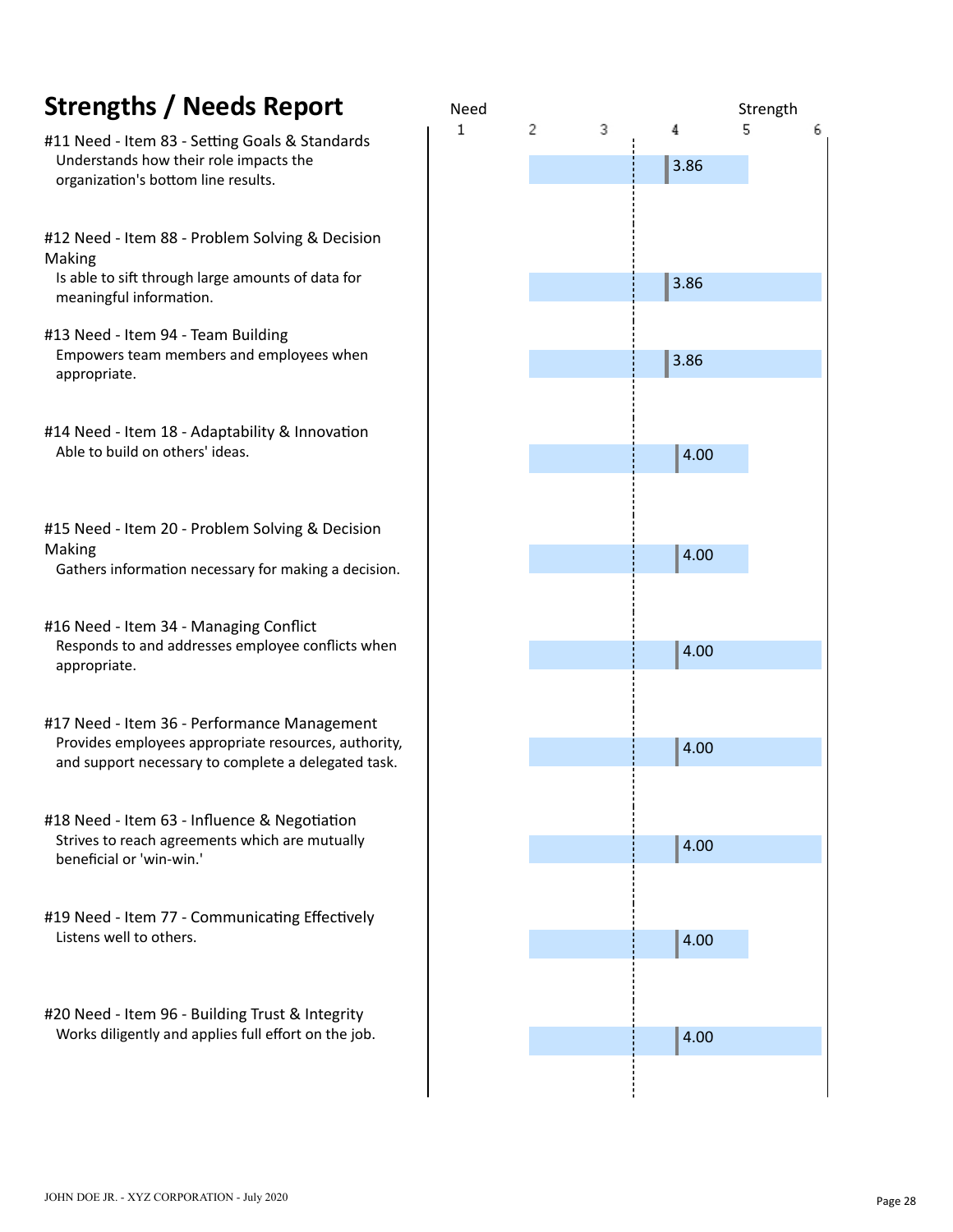## Item Detail / Frequency Distribution Report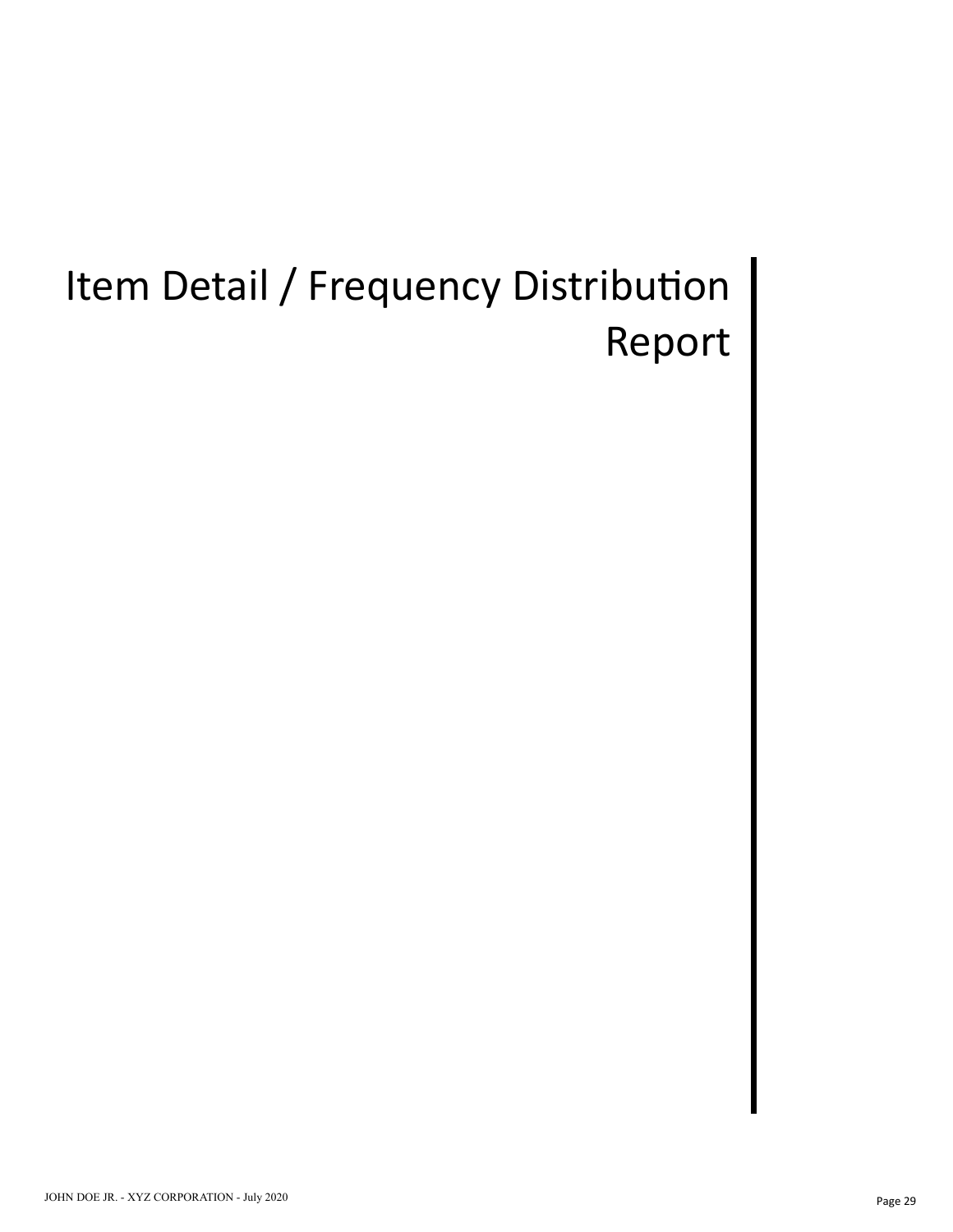#### **Item Detail / Frequency Distribution Report**

This report offers the most detailed look at the results of your **Edge 360 for Leaders** assessment.

#### **Avoid**

**"Paralysis by Analysis"**

For many participants, this report provides more information than is really necessary to receive a benefit from this type of assessment. Concentrating on all the nitty-gritty details of an assessment such as this can sometimes create a kind of "paralysis by analysis." You can become so consumed by details that you lose sight of the overall picture - failing to see the forest for the trees. Having said that, however, this report can be very useful in pinpointing training needs and other areas for focus. For instance, if you show a training need in a particular task, it can be helpful to examine the individual behavior statements that describe that task and see if improvements in one or two specific behaviors could improve your overall performance of that task.

#### **Item Detail**

**Task Ratings From Each Rating Group** 

#### **Avg w/o Self Avg w Self**





#### Number of Raters

Self(1) Supervisor(1) Direct Reports(3) Peers(3) Avg w/o Self(7) Avg w Self(8)



The Item Detail shows your overall ratings for each of the 12 leadership tasks measured by this assessment as rated by yourself, your supervisor, subordinates, peers, and customers.

In addition to ratings from each rater group, you will see two more ratings: Avg  $w/o$ Self and Avg w Self. The Avg  $w$ /o Self rating is the average rating from all the raters except for yourself. The Avg w Self rating is the average rating from all the raters including yourself.

The bar shows the range of ratings given by the rating group.

The vertical black line indicates the average rating for that rating group. This average rating score is printed to the right of the vertical black line.

If there is no bar, then all the raters in that group gave you the same rating - there was no variance in their ratings.

Beside each rating group's label you will see a number in parentheses. This number reflects how many persons in that rating group gave a response for that particular item. For instance, the Self category will usually show "(1)" because you were the only rater counted in this category. If you failed to respond to an item, or chose "Not Sure" for that item on the assessment questionnaire, you will not see a Self label and there will not be a score shown on the graph.

#### **Frequency Distribution**

The bar graph indicates what percentage of your raters gave you a specific rating. The taller the bar graph, the higher the percentage of raters giving that rating. Bar graphs are shown for ratings 1 through 6, as well as "n/a" which means that no rating was given by the rater.

The numbers underneath each bar graph indicate the number of raters giving that particular rating.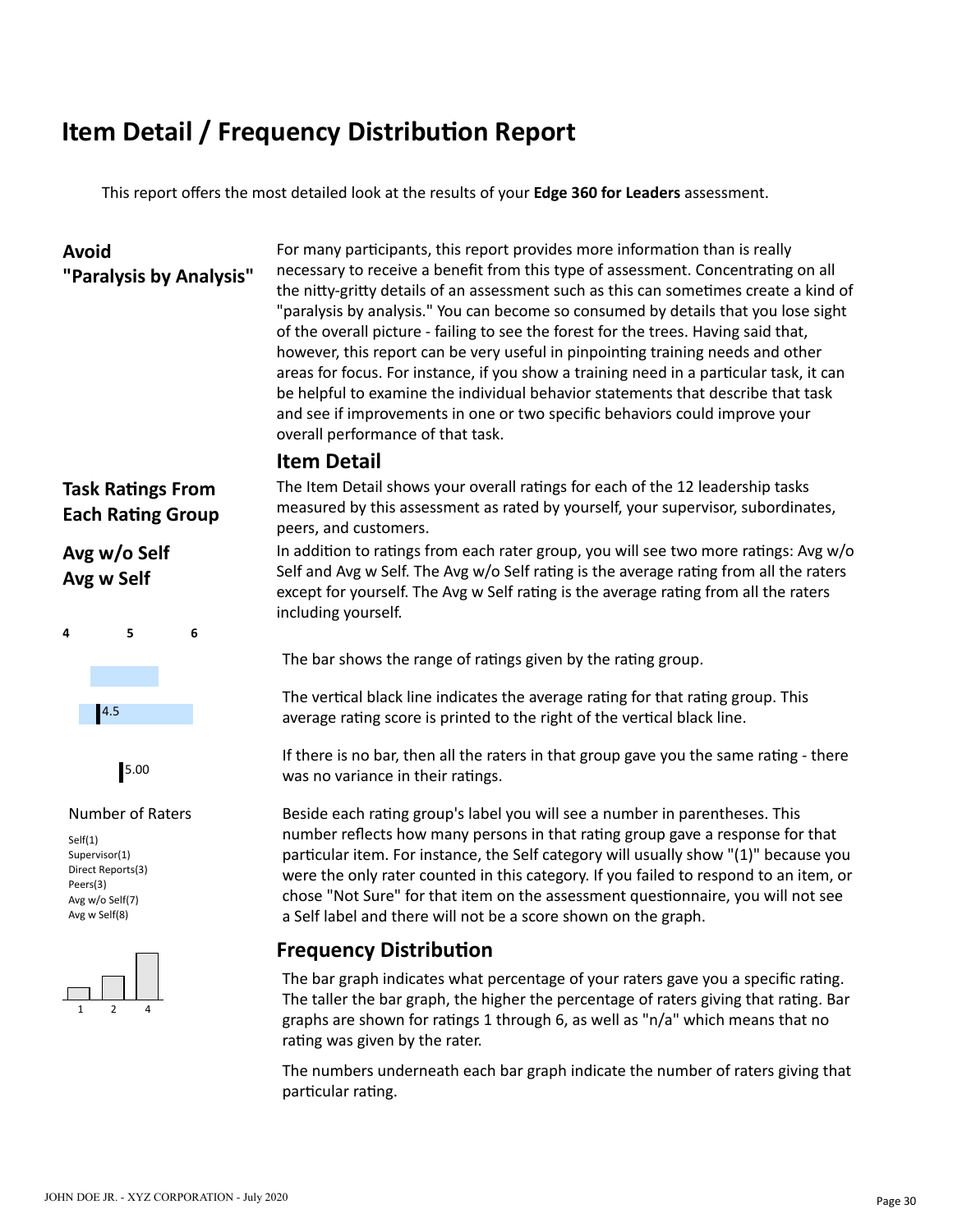### Adaptability & Innovation

|                                                                                      |                                      | $\mathbf 1$ | $\mathbf{2}$ | 3           | $\overline{4}$ | 5                        | 6                           | $\mathbf{1}$ | $\overline{2}$ | 3                   | 4              | 5              | 6              | n/a         |
|--------------------------------------------------------------------------------------|--------------------------------------|-------------|--------------|-------------|----------------|--------------------------|-----------------------------|--------------|----------------|---------------------|----------------|----------------|----------------|-------------|
|                                                                                      | Self                                 |             |              |             |                | 5.00                     |                             |              |                |                     |                |                |                |             |
|                                                                                      | Supervisor                           |             |              |             |                | 4.50                     |                             |              |                |                     |                |                |                |             |
|                                                                                      | <b>Direct Reports</b>                |             |              |             |                | 4.50                     |                             |              |                |                     |                |                |                |             |
|                                                                                      | Peers                                |             |              |             | 3.69           |                          |                             |              |                |                     |                |                |                |             |
|                                                                                      | Avg w/o Self                         |             |              |             |                | 4.23                     |                             |              |                |                     |                |                |                |             |
|                                                                                      | Avg w Self                           |             |              |             |                | 4.42                     |                             |              |                |                     |                |                |                |             |
|                                                                                      |                                      |             |              |             |                |                          |                             | $\mathbf{1}$ | 8              | 5                   | 11             | 19             | 12             | $\mathbf 0$ |
| Item #1                                                                              | Self $(1)$<br>Supervisor (1)         |             |              |             | 4.0            |                          | 6.0                         |              |                |                     |                |                |                |             |
| Is resourceful and versatile in responding to<br>changing demands and opportunities. | Direct Reports (3)<br>Peers (2)      |             |              |             | 4.0<br> 4.0    |                          |                             |              |                |                     |                |                |                |             |
|                                                                                      | Avg w/o Self (6)<br>Avg w Self (7)   |             |              |             |                | 4.3<br>4.3               |                             | $\mathbf 0$  |                |                     |                |                |                |             |
| Item #18                                                                             | Self $(1)$                           |             |              |             |                | 5.0                      |                             |              | $1\,$          | $\mathbf 1$         | $\overline{2}$ | $\mathbf 1$    | $\overline{2}$ | 0           |
| Able to build on others' ideas.                                                      | Supervisor (1)<br>Direct Reports (3) |             |              |             | 3.3            | 5.0                      |                             |              |                |                     |                |                |                |             |
|                                                                                      | Peers (2)                            |             |              |             | 4.0            |                          |                             |              |                |                     |                |                |                |             |
|                                                                                      | Avg w/o Self (6)<br>Avg w Self (7)   |             |              |             | 3.8<br>4.0     |                          |                             | $\pmb{0}$    | $\mathbf{1}$   | $\mathbf{1}$        | $\overline{2}$ | 3              | 0              | 0           |
| Item #41                                                                             | Self $(1)$                           |             |              |             |                | 5.0                      |                             |              |                |                     |                |                |                |             |
| Champions innovative ideas.                                                          | Supervisor (1)<br>Direct Reports (3) |             |              |             |                |                          | 6.0<br>15.7                 |              |                |                     |                |                |                |             |
|                                                                                      | Peers (2)<br>Avg w/o Self (6)        |             |              |             |                | 14.5                     | 5.3                         |              |                |                     |                |                |                |             |
|                                                                                      | Avg w Self (7)                       |             |              |             |                | 5.3                      |                             | $\mathbf 0$  | $\pmb{0}$      | 0                   | $\mathbf{1}$   | 3              | 3              | 0           |
| Item #45                                                                             | Self(1)<br>Supervisor (1)            |             | 2.0          |             | 4.0            |                          |                             |              |                |                     |                |                |                |             |
| Learns from experiences and is committed<br>to continuous learning and growth.       | Direct Reports (3)                   |             |              |             |                |                          | $\mathsf{I}$ <sub>5.7</sub> |              |                |                     |                |                |                |             |
|                                                                                      | Peers (2)<br>Avg w/o Self (6)        |             |              |             | 3.5            | 4.3                      |                             |              |                |                     |                |                |                |             |
|                                                                                      | Avg w Self (7)                       |             |              |             |                | 4.3                      |                             | $\mathbf 0$  | $\overline{2}$ | 0                   | $\mathbf{1}$   | $\overline{2}$ | $\overline{2}$ | $\mathbf 0$ |
| Item #53                                                                             | Self(1)<br>Supervisor (1)            |             |              |             |                |                          | 16.0<br>16.0                |              |                |                     |                |                |                |             |
| Creates an environment that encourages<br>breakthrough thinking.                     | Direct Reports (3)<br>Peers (2)      |             |              | $\vert$ 2.5 |                | 5.0                      |                             |              |                |                     |                |                |                |             |
|                                                                                      | Avg w/o Self (6)<br>Avg w Self (7)   |             |              |             |                | $\vert 4.3 \vert$<br>4.6 |                             |              |                |                     |                |                |                |             |
|                                                                                      |                                      |             |              |             |                |                          |                             | $\mathbf 0$  | $\mathbf{1}$   | $\mathbf{1}$        | $\mathbf{1}$   | $\mathbf 1$    | $\mathbf{3}$   | 0           |
| Item #57                                                                             | Self $(1)$<br>Supervisor (1)         |             |              |             |                | 5.0<br>$5.0$             |                             |              |                |                     |                |                |                |             |
| Initiates and supports new programs, ideas,<br>and processes.                        | Direct Reports (3)<br>Peers (2)      |             |              |             | 4.0<br>4.0     |                          |                             |              |                |                     |                |                |                |             |
|                                                                                      | Avg w/o Self (6)<br>Avg w Self (7)   |             |              |             | 4.2            | $\vert 4.3 \vert$        |                             |              |                |                     |                |                |                |             |
|                                                                                      |                                      |             |              |             |                |                          |                             | $\mathbf{1}$ | 0              | $\mathsf{O}\xspace$ | $\overline{2}$ | 3              | $\mathbf 1$    | 0           |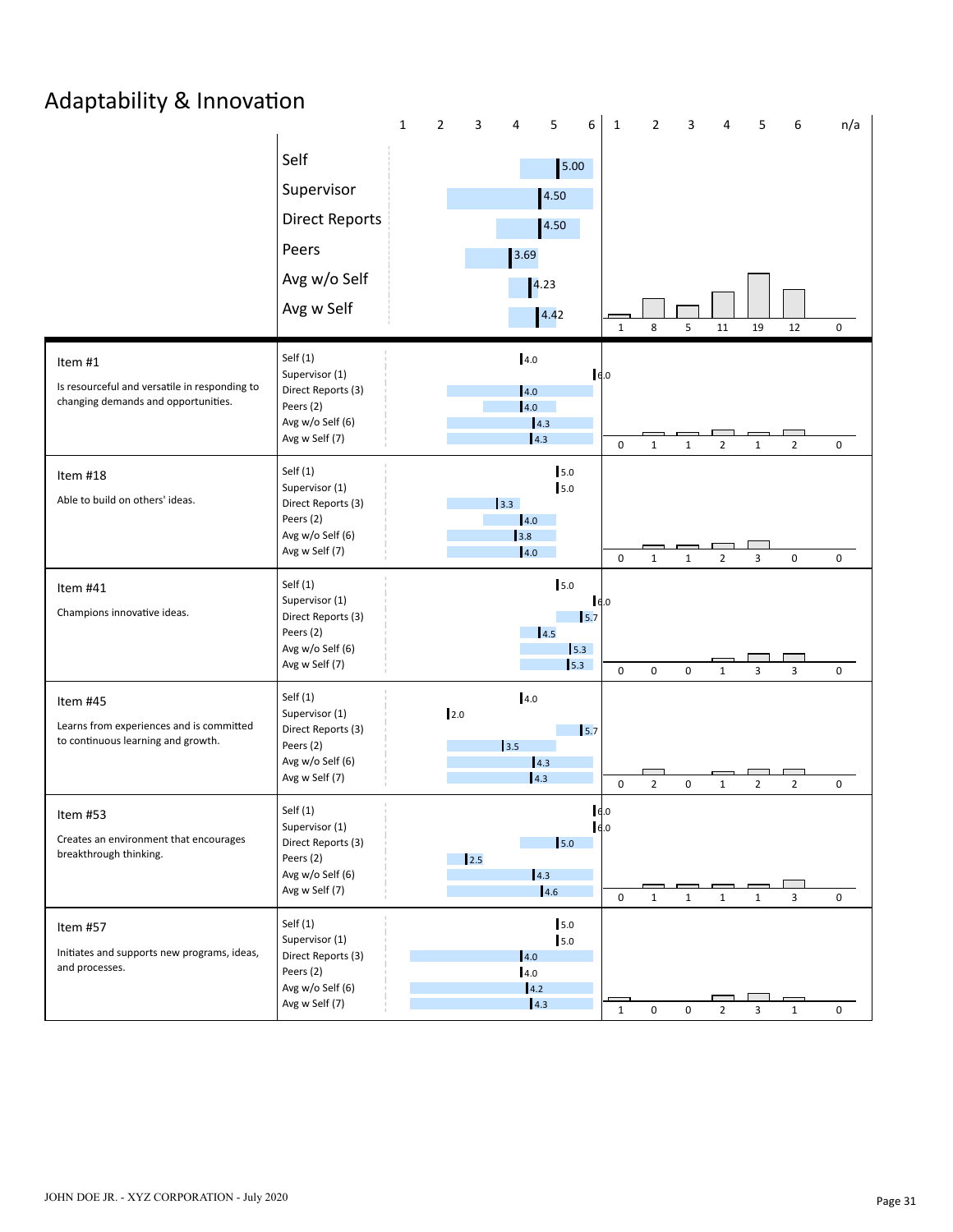### Adaptability & Innovation

|                                                                              |                                                                                                       | 1 | 2   | 3   | 4                        | 5.          | 6 |          | 2 | 3 | 4        | 5. | 6 | n/a         |
|------------------------------------------------------------------------------|-------------------------------------------------------------------------------------------------------|---|-----|-----|--------------------------|-------------|---|----------|---|---|----------|----|---|-------------|
| Item #65<br>Adapts to new situations and demands of<br>the job.              | Self $(1)$<br>Supervisor (1)<br>Direct Reports (3)<br>Peers (2)<br>Avg w/o Self (6)<br>Avg w Self (7) |   | 2.0 | 2.5 | 3.7<br>3.9               | 15.0<br>5.0 |   | 0        |   |   | $\Omega$ | 4  | 0 | $\mathbf 0$ |
| Item #92<br>Constantly strives to improve processes on<br>an on-going basis. | Self $(1)$<br>Supervisor (1)<br>Direct Reports (3)<br>Peers (2)<br>Avg w/o Self (6)<br>Avg w Self (7) |   |     |     | 4.0<br>3.3<br>3.8<br>4.1 | 4.5         |   | 6.0<br>0 |   |   |          |    |   | $\Omega$    |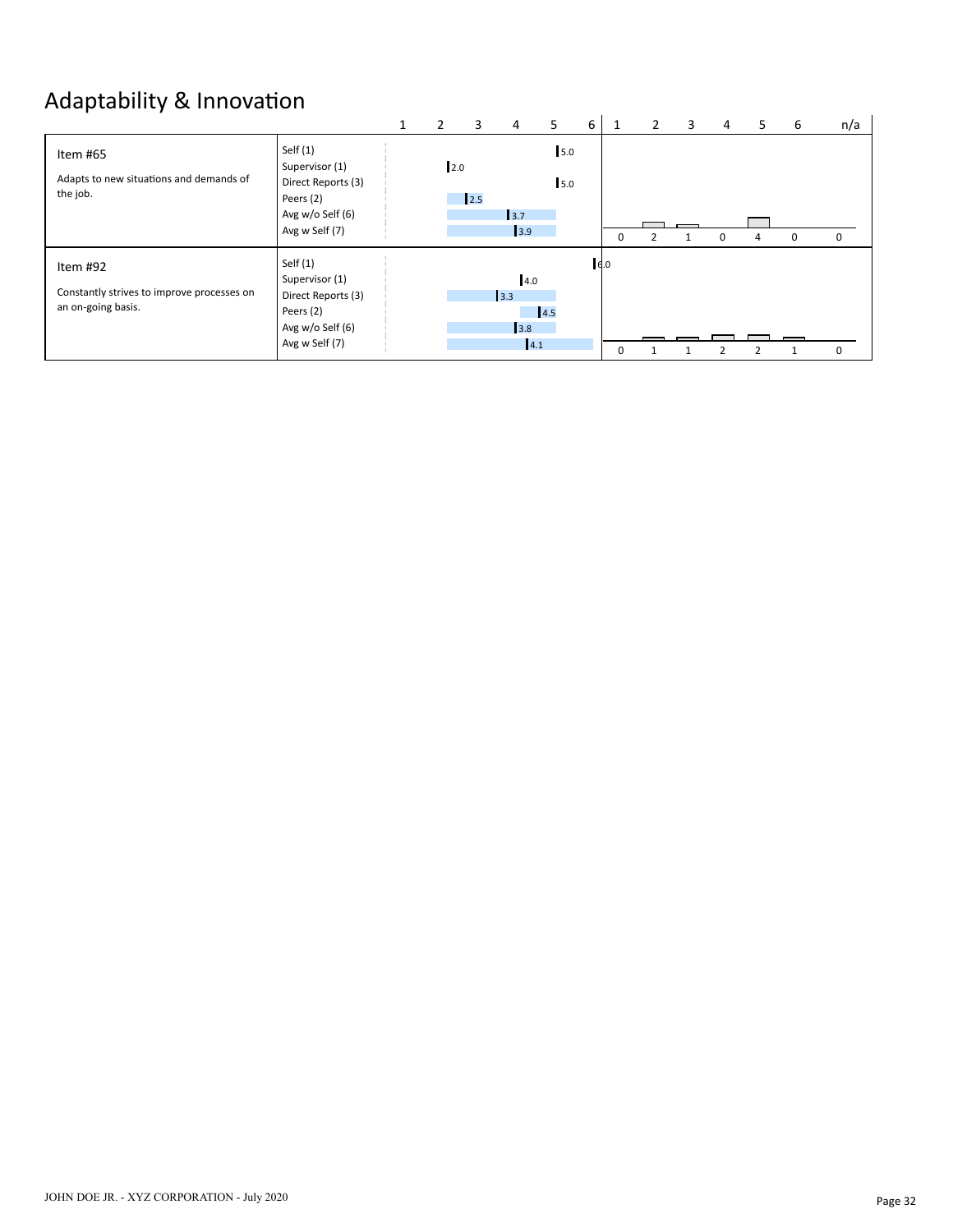### Building Trust & Integrity

|                                                                                                                     |                                                                                                       | $\mathbf 1$ | $\mathbf{2}$ | 3                      | 4                               | 5                              | 6                                          | $\mathbf{1}$ | $\mathbf{2}$   | 3                   | 4              | 5              | 6              | n/a                 |
|---------------------------------------------------------------------------------------------------------------------|-------------------------------------------------------------------------------------------------------|-------------|--------------|------------------------|---------------------------------|--------------------------------|--------------------------------------------|--------------|----------------|---------------------|----------------|----------------|----------------|---------------------|
|                                                                                                                     | Self<br>Supervisor<br><b>Direct Reports</b><br>Peers                                                  |             |              |                        | 3.58                            | $\boxed{5.17}$<br>4.33<br>4.61 |                                            |              |                |                     |                |                |                |                     |
|                                                                                                                     | Avg w/o Self                                                                                          |             |              |                        |                                 | 4.17                           |                                            |              |                |                     |                |                |                |                     |
|                                                                                                                     | Avg w Self                                                                                            |             |              |                        |                                 | 4.42                           |                                            | $\mathsf 0$  | 8              | $\overline{2}$      | 8              | 15             | 9              | 0                   |
| Item #33<br>Develops relationships with others<br>throughout the organization based on<br>mutual respect and trust. | Self $(1)$<br>Supervisor (1)<br>Direct Reports (3)<br>Peers (2)<br>Avg w/o Self (6)<br>Avg w Self (7) |             |              |                        | 3.5                             | 5.0<br>5.0<br> 4.7<br>4.7      | $\vert$ 5.3                                | $\mathbf 0$  | $\mathbf{1}$   | 0                   | $\mathsf 0$    | 5              | $\mathbf 1$    | 0                   |
| Item #52<br>Sets high standards for self and others.                                                                | Self $(1)$<br>Supervisor (1)<br>Direct Reports (3)<br>Peers (2)<br>Avg w/o Self (6)<br>Avg w Self (7) |             |              |                        |                                 | 5.0<br>4.5                     | $I_{6.0}$<br>$\mathsf{I}5.7$<br>5.3<br>5.3 | $\mathbf 0$  | $\mathbf 0$    | 0                   | $\mathbf{1}$   | 3              | 3              | $\mathbf 0$         |
| Item #56<br>Is open, honest, and non-political.                                                                     | Self $(1)$<br>Supervisor (1)<br>Direct Reports (3)<br>Peers (2)<br>Avg w/o Self (6)<br>Avg w Self (7) |             |              |                        | 3.5                             | $5.0$<br>4.3<br>4.3<br> 4.4    | $\vert$ $\epsilon$ .0                      | $\mathsf 0$  | $\mathbf{1}$   | $\mathbf{1}$        | $\mathbf{1}$   | $\overline{2}$ | $\overline{2}$ | $\mathbf 0$         |
| Item #81<br>Has personal integrity and can be trusted.                                                              | Self $(1)$<br>Supervisor (1)<br>Direct Reports (3)<br>Peers (2)<br>Avg w/o Self (6)<br>Avg w Self (7) |             | 2.0          | 3.0                    | 4.0<br>3.3<br>3.6               | 5.0                            |                                            | $\mathsf 0$  | $\overline{2}$ | $\mathbf{1}$        | $\overline{2}$ | $\overline{2}$ | $\mathsf 0$    | 0                   |
| Item #95<br>Is dedicated to meeting the expectations<br>and requirements of internal and external<br>customers.     | Self $(1)$<br>Supervisor (1)<br>Direct Reports (3)<br>Peers (2)<br>Avg w/o Self (6)<br>Avg w Self (7) |             | 2.0          |                        | 4.0<br>3.8<br>$\vert 4.1 \vert$ | 4.3                            | 6.0                                        | $\mathbf 0$  | $\overline{2}$ | 0                   | $\overline{2}$ | $\mathbf{1}$   | $\overline{2}$ | 0                   |
| Item #96<br>Works diligently and applies full effort on<br>the job.                                                 | Self $(1)$<br>Supervisor (1)<br>Direct Reports (3)<br>Peers (2)<br>Avg w/o Self (6)<br>Avg w Self (7) |             |              | $\vert$ <sub>3.0</sub> | 4.0<br>3.8<br>4.0               | 5.0<br>5.0                     |                                            | $\mathbf 0$  | $\overline{2}$ | $\mathsf{O}\xspace$ | $\overline{2}$ | $\overline{2}$ | $\mathbf{1}$   | $\mathsf{O}\xspace$ |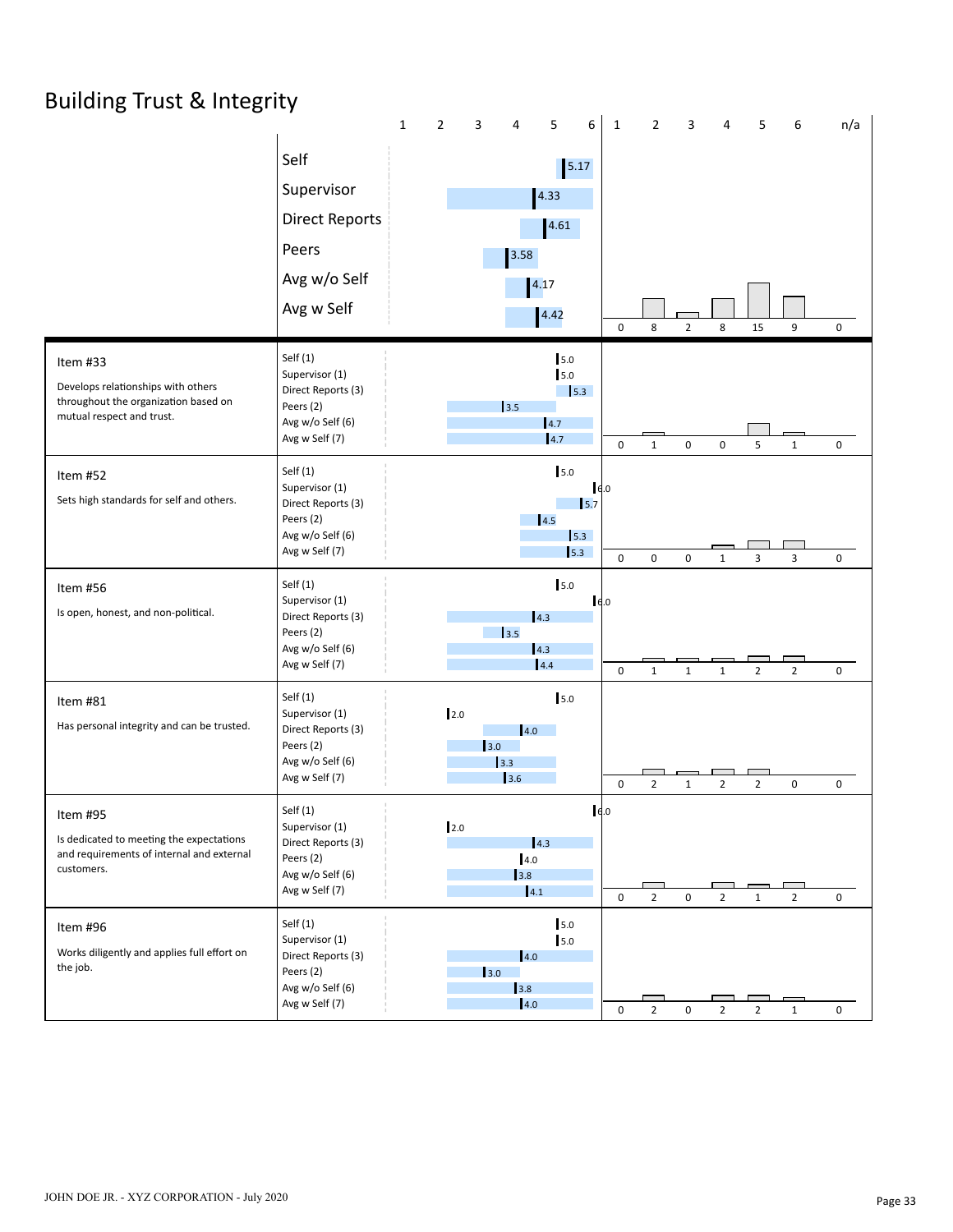### Coaching & Counseling

|                                                                                                                                   |                                                                                                       | $\mathbf 1$ | $\mathbf{2}$ | 3   | $\overline{4}$           | 5                                       | 6   | $\mathbf{1}$        | $\overline{2}$ | 3              | 4              | 5              | 6              | n/a         |
|-----------------------------------------------------------------------------------------------------------------------------------|-------------------------------------------------------------------------------------------------------|-------------|--------------|-----|--------------------------|-----------------------------------------|-----|---------------------|----------------|----------------|----------------|----------------|----------------|-------------|
|                                                                                                                                   | Self                                                                                                  |             |              |     |                          | 5.25                                    |     |                     |                |                |                |                |                |             |
|                                                                                                                                   | Supervisor                                                                                            |             |              |     |                          | 4.83                                    |     |                     |                |                |                |                |                |             |
|                                                                                                                                   | <b>Direct Reports</b>                                                                                 |             |              |     |                          | 4.83                                    |     |                     |                |                |                |                |                |             |
|                                                                                                                                   | Peers                                                                                                 |             |              |     | 3.58                     |                                         |     |                     |                |                |                |                |                |             |
|                                                                                                                                   | Avg w/o Self                                                                                          |             |              |     |                          | 4.41                                    |     |                     |                |                |                |                |                |             |
|                                                                                                                                   | Avg w Self                                                                                            |             |              |     |                          |                                         |     |                     |                |                |                |                |                |             |
|                                                                                                                                   |                                                                                                       |             |              |     |                          | 4.62                                    |     | $\mathsf{O}\xspace$ | 8              | 8              | 21             | 25             | 22             | 0           |
| Item #13<br>Gives employees both positive and<br>developmental feedback.                                                          | Self $(1)$<br>Supervisor (1)<br>Direct Reports (3)<br>Peers (2)<br>Avg w/o Self (6)                   |             | 2.0          |     | 3.5<br>4.0               | 5.0                                     | 6.0 |                     |                |                |                |                |                |             |
|                                                                                                                                   | Avg w Self (7)                                                                                        |             |              |     |                          | 4.3                                     |     | $\mathsf 0$         | $\mathbf{1}$   | $\overline{2}$ | $\mathbf 1$    | $\pmb{0}$      | 3              | $\mathbf 0$ |
| Item #28<br>When counseling employees, asks questions<br>to help the employee determine what is<br>causing a performance problem. | Self $(1)$<br>Supervisor (1)<br>Direct Reports (3)<br>Peers (2)<br>Avg w/o Self (6)                   |             |              | 3.0 |                          | 5.0<br>$\mathsf{I}5.0$<br> 4.3          | 6.0 |                     |                |                |                |                |                |             |
|                                                                                                                                   | Avg w Self (7)                                                                                        |             |              |     |                          | 4.6                                     |     | $\mathsf 0$         | $\mathbf{1}$   | 0              | $\overline{2}$ | $\overline{2}$ | $\overline{2}$ | $\pmb{0}$   |
| Item #31<br>Is willing to help others learn a new skill or<br>process.                                                            | Self(1)<br>Supervisor (1)<br>Direct Reports (3)<br>Peers (2)<br>Avg w/o Self (6)<br>Avg w Self (7)    |             |              |     | 4.0                      | 5.0<br>5.0<br>$\vert 4.7$<br>4.5<br>4.6 |     | $\mathbf 0$         | 0              | 0              | 3              | 4              | $\pmb{0}$      | $\mathbf 0$ |
| Item #48<br>Provides ongoing coaching for all<br>employees.                                                                       | Self(1)<br>Supervisor (1)<br>Direct Reports (3)<br>Peers (2)<br>Avg w/o Self (6)<br>Avg w Self (7)    |             |              |     | 4.0<br>3.5<br>4.0<br>4.1 | 5.0<br>4.3                              |     | $\mathbf 0$         | $\mathbf 0$    | $\overline{2}$ | $\overline{2}$ | 3              | $\pmb{0}$      | 0           |
| Item #51<br>Actively looks for things an employee does<br>well rather than just what an employee does<br>poorly.                  | Self (1)<br>Supervisor (1)<br>Direct Reports (3)<br>Peers (2)<br>Avg w/o Self (6)<br>Avg w Self (7)   |             |              |     | 4.0<br> 4.0              | 5.0<br>4.5<br>4.3<br>4.3                |     | $\mathbf 0$         | $\mathbf{1}$   | 0              | 3              | $\overline{2}$ | $\mathbf{1}$   | 0           |
| Item #59<br>Uses disciplinary action to help modify<br>employee behavior, not to punish.                                          | Self $(1)$<br>Supervisor (1)<br>Direct Reports (3)<br>Peers (2)<br>Avg w/o Self (6)<br>Avg w Self (7) |             |              |     | 4.0<br>3.5<br>4.2        | 5.0<br>4.3                              | 6.0 | $\mathbf 0$         | $\mathbf{1}$   | $\mathbf{1}$   | $\overline{2}$ | $\mathbf{1}$   | $\overline{2}$ | 0           |
|                                                                                                                                   |                                                                                                       |             |              |     |                          |                                         |     |                     |                |                |                |                |                |             |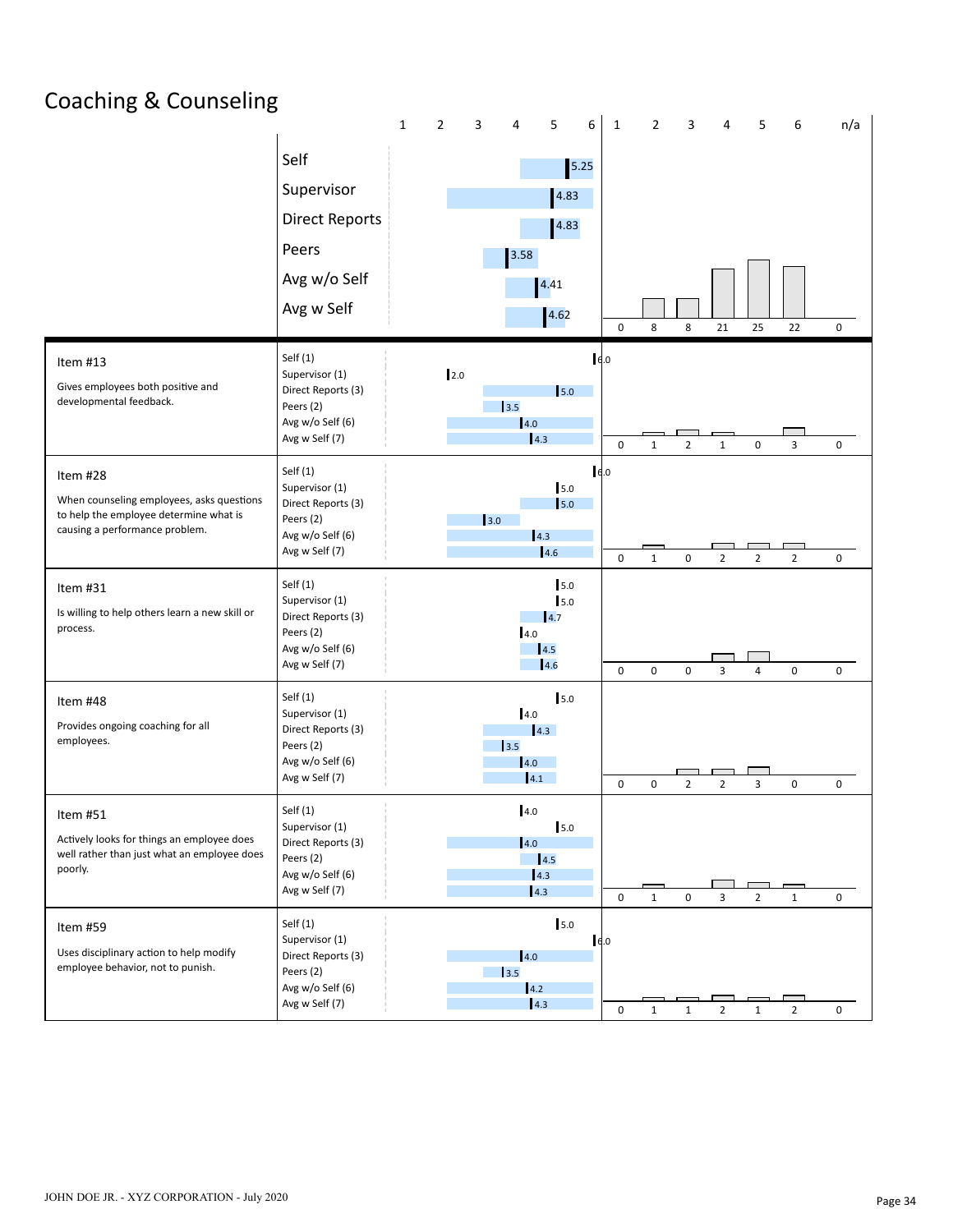### Coaching & Counseling

|                                                                                                                                 |                                                                                                       | $\mathbf{1}$ | $\overline{2}$ | 3   | $\overline{4}$ | 5                                                                             | 6          | $\mathbf{1}$           | $\overline{2}$ | 3              | 4              | 5              | 6              | n/a |
|---------------------------------------------------------------------------------------------------------------------------------|-------------------------------------------------------------------------------------------------------|--------------|----------------|-----|----------------|-------------------------------------------------------------------------------|------------|------------------------|----------------|----------------|----------------|----------------|----------------|-----|
| Item #74<br>After a counseling session, follows up with<br>the employee to monitor progress.                                    | Self $(1)$<br>Supervisor (1)<br>Direct Reports (3)<br>Peers (2)<br>Avg w/o Self (6)<br>Avg w Self (7) |              |                |     | 4.0            | 5.0<br>$\mathsf{I}_{5.3}$<br>$\vert$ <sub>5.0</sub><br>$\vert$ <sub>5.0</sub> | 6.0        | $\mathbf 0$            | 0              | $\mathbf{1}$   | $\mathbf{1}$   | $\overline{2}$ | $\overline{3}$ | 0   |
| Item #75<br>Observes the performance of employees on<br>the job in order to provide accurate<br>feedback.                       | Self $(1)$<br>Supervisor (1)<br>Direct Reports (3)<br>Peers (2)<br>Avg w/o Self (6)<br>Avg w Self (7) |              |                | 3.0 | 3.5<br>4.2     | 5.0<br>4.4                                                                    | 6.0        | $\mathbf 0$            | $\mathbf 0$    | $\overline{2}$ | $\mathbf{1}$   | 3              | $\mathbf{1}$   | 0   |
| Item #82<br>Gives specific, sincere, believable feedback.                                                                       | Self $(1)$<br>Supervisor (1)<br>Direct Reports (3)<br>Peers (2)<br>Avg w/o Self (6)<br>Avg w Self (7) |              |                | 3.0 |                | 14.7<br>4.3<br>14.6                                                           |            | 6.0<br>6.0<br>$\Omega$ | $\overline{2}$ | $\mathbf 0$    | $\mathbf{1}$   | $\mathbf 0$    | $\overline{4}$ | 0   |
| Item #85<br>Specifically describes further disciplinary<br>action to be taken if an employee's<br>performance has not improved. | Self $(1)$<br>Supervisor (1)<br>Direct Reports (3)<br>Peers (2)<br>Avg w/o Self (6)<br>Avg w Self (7) |              |                |     | 4.0            | 5.0<br>5.0<br>$\mathsf{I}_{5.0}$<br>5.0                                       | 15.7       | $\Omega$               | $\mathbf{0}$   | $\mathbf 0$    | $\overline{2}$ | 3              | $\overline{2}$ | 0   |
| Item #89<br>Helps build feelings of confidence in<br>employees, particularly when they most<br>need it.                         | Self $(1)$<br>Supervisor (1)<br>Direct Reports (3)<br>Peers (2)<br>Avg w/o Self (6)<br>Avg w Self (7) |              |                | 3.0 | 4.0            | $\mathsf{I}_{5.0}$<br>4.5<br>14.4                                             | 6.0        | $\Omega$               | $\mathbf{1}$   | $\mathbf 0$    | $\overline{3}$ | $\mathbf{1}$   | $\overline{2}$ | 0   |
| Item #90<br>Gives developmental feedback in a non-<br>threatening manner.                                                       | Self $(1)$<br>Supervisor (1)<br>Direct Reports (3)<br>Peers (2)<br>Avg w/o Self (6)<br>Avg w Self (7) |              |                |     | 3.5            | 5.0<br>4.7<br> 4.9                                                            | 6.0<br>5.3 | 0                      | $\mathbf{1}$   | 0              | 0              | 4              | $\overline{2}$ | 0   |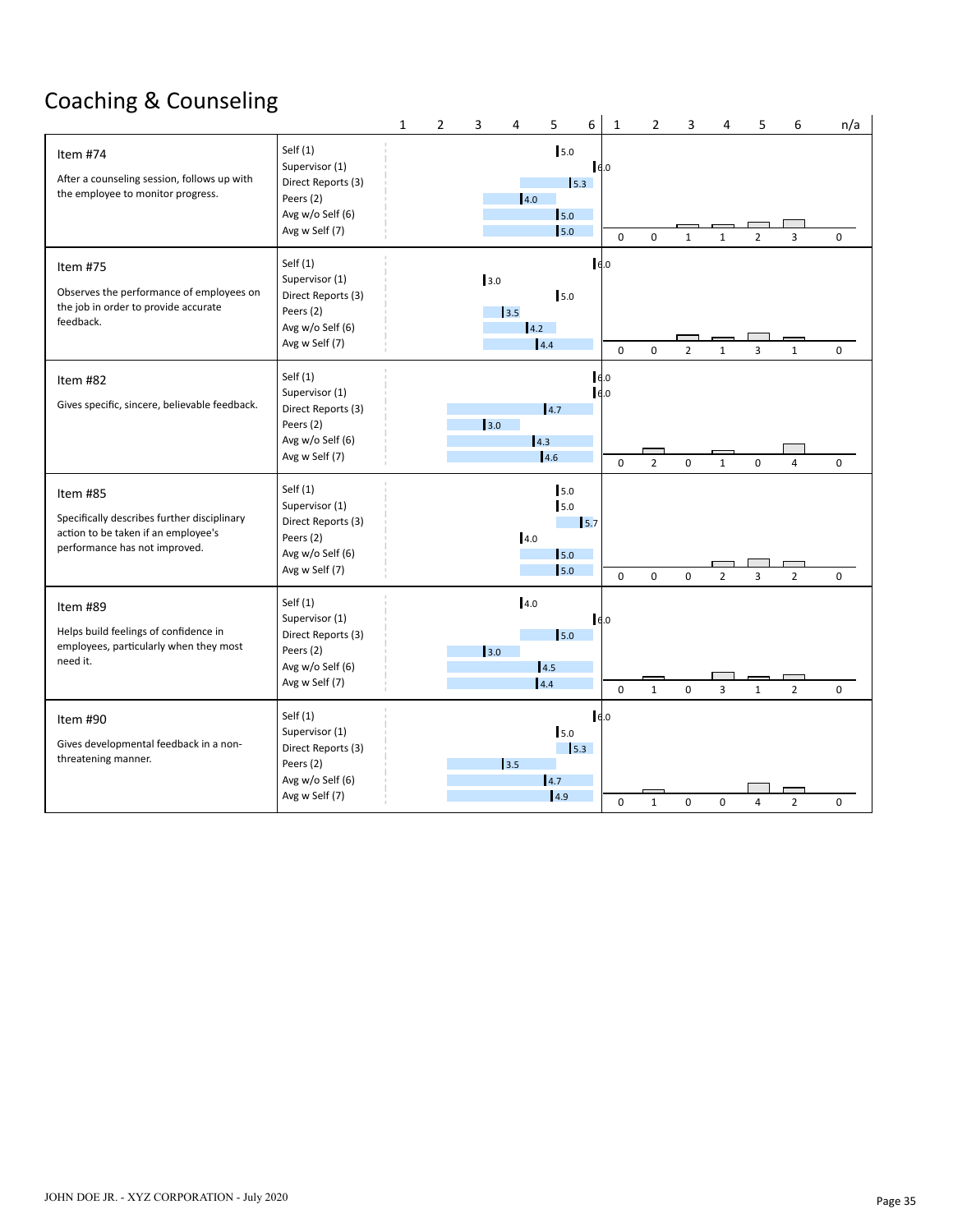## Communicating Effectively

|                                                                                                            |                                                                                                       | $\mathbf 1$ | $\mathbf{2}$ | 3   | 4                          | 5                               | 6            | $\mathbf{1}$ | $\mathbf{2}$ | 3            | 4              | 5              | 6                       | n/a                 |
|------------------------------------------------------------------------------------------------------------|-------------------------------------------------------------------------------------------------------|-------------|--------------|-----|----------------------------|---------------------------------|--------------|--------------|--------------|--------------|----------------|----------------|-------------------------|---------------------|
|                                                                                                            | Self<br>Supervisor<br><b>Direct Reports</b><br>Peers<br>Avg w/o Self<br>Avg w Self                    |             |              |     | 3.63                       | 4.17<br>4.78<br>4.19<br>4.50    | $5.42$       | $\pmb{0}$    | 9            | 9            | 22             | 23             | 21                      | 0                   |
| Item #2<br>Communicates clearly and effectively.                                                           | Self $(1)$<br>Supervisor (1)<br>Direct Reports (3)<br>Peers (2)<br>Avg w/o Self (6)<br>Avg w Self (7) |             |              | 3.0 |                            | 5.0<br>4.7<br> 4.3 <br>4.4      | 6.0          | $\mathbf 0$  | $1\,$        | $\mathbf{1}$ | $\mathbf{1}$   | $\overline{2}$ | $\overline{2}$          | 0                   |
| Item #9<br>Checks for complete understanding when<br>communicating with others.                            | Self $(1)$<br>Supervisor (1)<br>Direct Reports (3)<br>Peers (2)<br>Avg w/o Self (6)<br>Avg w Self (7) |             |              |     | 4.0<br>4.0<br>14.2<br> 4.3 | 5.0<br> 4.3                     |              | $\mathbf 0$  | $\mathbf 0$  | $\mathbf{1}$ | $\overline{4}$ | $\mathbf{1}$   | $\mathbf 1$             | $\mathbf 0$         |
| Item #10<br>Begins and ends meetings on time.                                                              | Self $(1)$<br>Supervisor (1)<br>Direct Reports (3)<br>Peers (2)<br>Avg w/o Self (6)<br>Avg w Self (7) |             |              | 3.0 | 3.5<br>4.2                 | 5.0<br>4.4                      | 16.0         | $\pmb{0}$    | $\mathbf{1}$ | $\mathbf{1}$ | 0              | $\overline{4}$ | $\mathbf 1$             | 0                   |
| Item #16<br>Allows others to respectfully express<br>emotions even when they are upset or<br>angry.        | Self $(1)$<br>Supervisor (1)<br>Direct Reports (3)<br>Peers (2)<br>Avg w/o Self (6)<br>Avg w Self (7) |             | 2.0          |     | 4.0<br>14.2                | 5.0<br>4.4                      | 6.0          | $\mathbf 0$  | $\mathbf{1}$ | 0            | 3              | $\mathbf{1}$   | $\overline{2}$          | 0                   |
| Item #19<br>Effectively uses visual aids, support<br>materials, and handouts when making<br>presentations. | Self $(1)$<br>Supervisor (1)<br>Direct Reports (3)<br>Peers (2)<br>Avg w/o Self (6)<br>Avg w Self (7) |             |              |     | 4.0                        | 4.7<br>$\vert 4.7 \vert$<br>4.9 | 16.0<br>16.0 | $\pmb{0}$    | 0            | $\mathbf{1}$ | $\overline{2}$ | $\mathbf 1$    | 3                       | $\mathsf{O}\xspace$ |
| Item #21<br>Prepares carefully for presentations.                                                          | Self $(1)$<br>Supervisor (1)<br>Direct Reports (3)<br>Peers (2)<br>Avg w/o Self (6)<br>Avg w Self (7) |             |              | 3.0 |                            | $5.0$<br>5.0<br>4.3<br>4.6      | 6.0          | 0            | $\mathbf 1$  | $\mathbf{1}$ | $\mathbf{1}$   | $\mathbf 1$    | $\overline{\mathbf{3}}$ | $\mathsf{O}\xspace$ |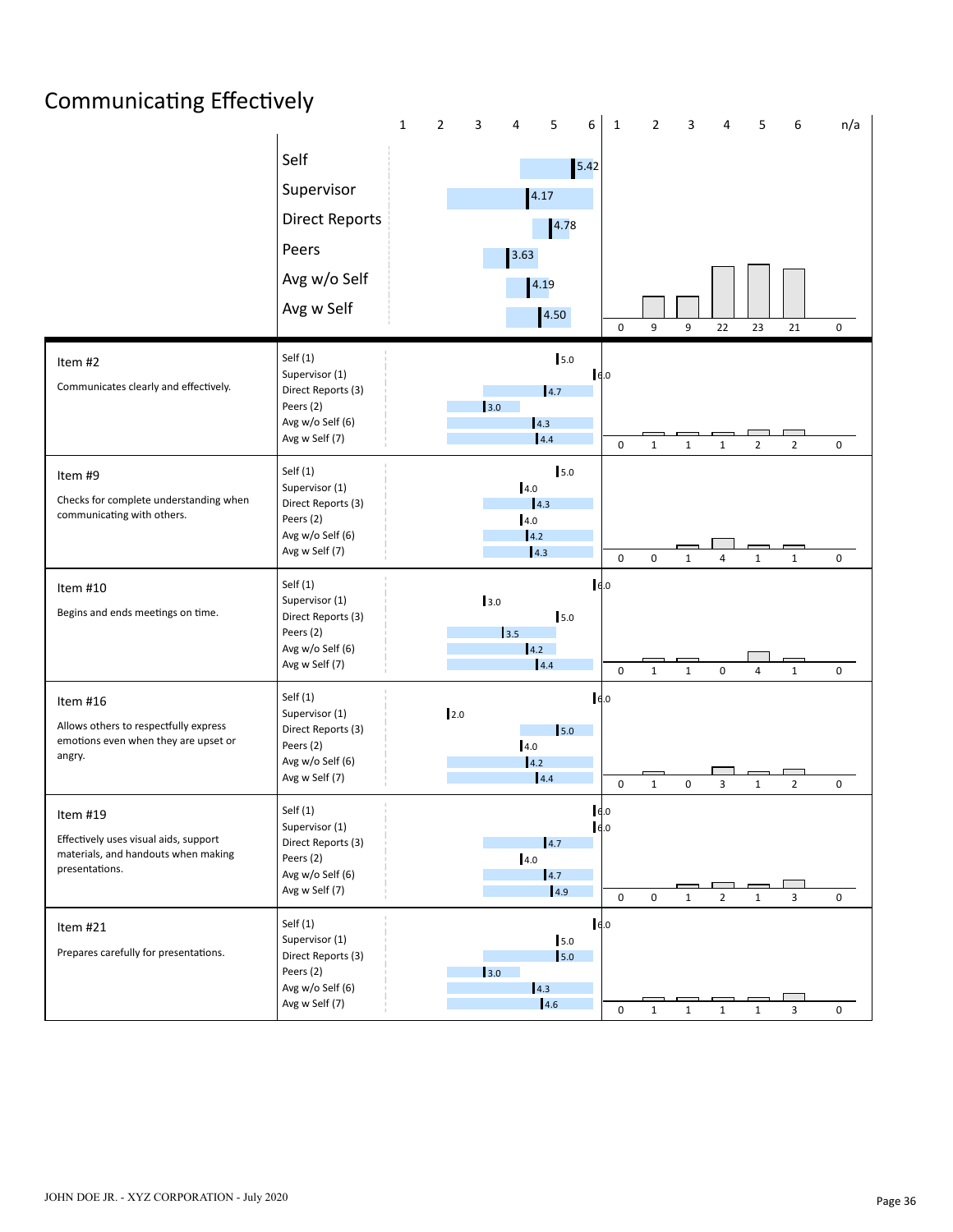## Communicating Effectively

|                                                                                |                                                                                                       | $\mathbf{1}$ | $\overline{2}$ | 3    | 4                  | 5                                                 | 6          | $\mathbf{1}$           | $\overline{2}$ | 3              | 4              | 5              | 6              | n/a         |
|--------------------------------------------------------------------------------|-------------------------------------------------------------------------------------------------------|--------------|----------------|------|--------------------|---------------------------------------------------|------------|------------------------|----------------|----------------|----------------|----------------|----------------|-------------|
| Item #25<br>Focuses attention on the person speaking.                          | Self $(1)$<br>Supervisor (1)<br>Direct Reports (3)<br>Peers (2)<br>Avg w/o Self (6)<br>Avg w Self (7) |              | 2.0            |      |                    | 5.0<br>$\vert 4.7$<br>4.5<br>4.2<br>4.3           |            | $\Omega$               | $\mathbf{1}$   | $\mathbf 0$    | $\overline{2}$ | $\overline{4}$ | $\mathbf 0$    | $\mathbf 0$ |
| Item #26<br>Provides meeting attendees with an agenda<br>prior to a meeting.   | Self $(1)$<br>Supervisor (1)<br>Direct Reports (3)<br>Peers (2)<br>Avg w/o Self (6)<br>Avg w Self (7) |              |                | 3.0  | 3.5                | 4.3<br>4.6                                        | 6.0<br>5.3 | $\Omega$               | $\Omega$       | $\overline{2}$ | $\overline{2}$ | $\mathbf 0$    | 3              | 0           |
| Item #27<br>Asks for clarification when things are unclear<br>in a discussion. | Self $(1)$<br>Supervisor (1)<br>Direct Reports (3)<br>Peers (2)<br>Avg w/o Self (6)<br>Avg w Self (7) |              |                |      | 3.5                | 4.7<br>14.5<br>4.7                                |            | 6.0<br>6.0<br>$\Omega$ | $\mathbf{1}$   | $\mathbf{1}$   | 0              | $\overline{2}$ | $\overline{3}$ | $\mathbf 0$ |
| Item #46<br>Asks open-ended questions to gather more<br>information.           | Self $(1)$<br>Supervisor (1)<br>Direct Reports (3)<br>Peers (2)<br>Avg w/o Self (6)<br>Avg w Self (7) |              |                | 3.0  |                    | 5.0<br>$\mathsf{I}$ <sub>5.0</sub><br>14.5<br>4.6 | 6.0        | $\mathbf 0$            | $\mathbf{1}$   | $\mathsf 0$    | $\overline{2}$ | $\overline{2}$ | $\overline{2}$ | 0           |
| Item #72<br>Doesn't allow distractions to hinder<br>communications.            | Self $(1)$<br>Supervisor (1)<br>Direct Reports (3)<br>Peers (2)<br>Avg w/o Self (6)<br>Avg w Self (7) |              | 2.0            |      |                    | 5.0<br>4.7<br>4.5<br>4.2<br> 4.3                  |            | $\mathbf 0$            | $\mathbf{1}$   | $\mathbf{1}$   | $\mathbf{1}$   | 3              | $\mathbf{1}$   | 0           |
| Item #77<br>Listens well to others.                                            | Self $(1)$<br>Supervisor (1)<br>Direct Reports (3)<br>Peers (2)<br>Avg w/o Self (6)<br>Avg w Self (7) |              |                | 13.0 | 4.0<br>4.0<br> 4.0 | 15.0<br>4.3                                       |            | 0                      | $\mathbf 1$    | 0              | $\overline{4}$ | $\overline{2}$ | 0              | 0           |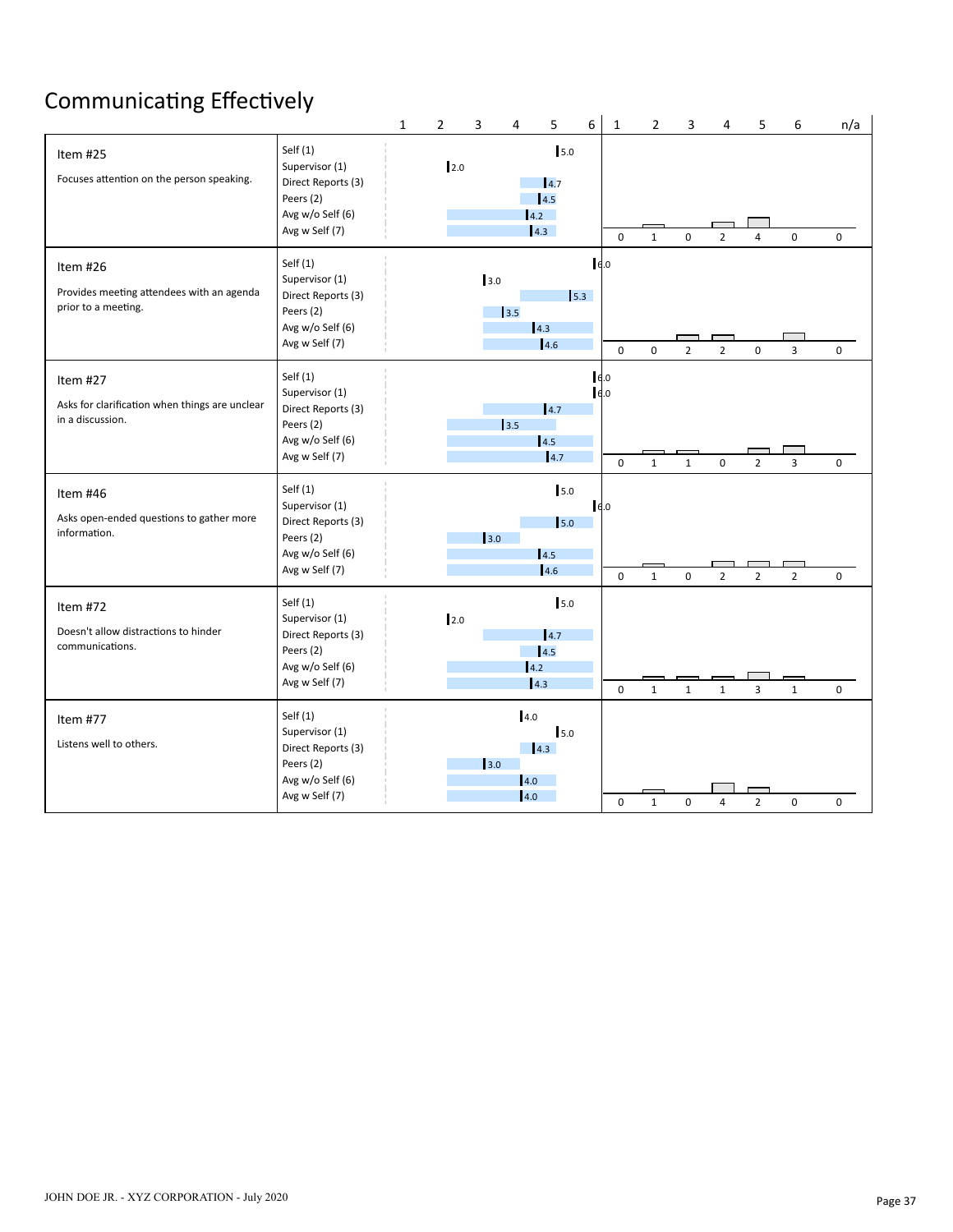## Influence & Negotiation

|                                                                                                                      |                                                                                                       | $\mathbf{1}$ | 2   | 3    | $\overline{4}$    | 5                                           | 6    | $\mathbf{1}$             | $\overline{2}$              | 3                 | 4                            | 5                 | 6                                | n/a                      |
|----------------------------------------------------------------------------------------------------------------------|-------------------------------------------------------------------------------------------------------|--------------|-----|------|-------------------|---------------------------------------------|------|--------------------------|-----------------------------|-------------------|------------------------------|-------------------|----------------------------------|--------------------------|
|                                                                                                                      | Self<br>Supervisor<br><b>Direct Reports</b><br>Peers<br>Avg w/o Self                                  |              |     |      | $3.67$            | 4.33<br>4.83                                | 5.50 |                          |                             |                   |                              |                   |                                  |                          |
|                                                                                                                      | Avg w Self                                                                                            |              |     |      |                   | 4.28                                        |      |                          |                             |                   |                              |                   |                                  |                          |
|                                                                                                                      |                                                                                                       |              |     |      |                   | 4.58                                        |      | 0                        | 3                           | $\overline{7}$    | 8                            | 13                | 11                               | 0                        |
| Item #8<br>When negotiating, helps to jointly develop<br>ideas that will satisfy both parties' needs<br>and desires. | Self $(1)$<br>Supervisor (1)<br>Direct Reports (3)<br>Peers (2)<br>Avg w/o Self (6)<br>Avg w Self (7) |              |     |      | 4.0               | $\vert$ 4.7<br>4.5<br>4.5<br> 4.7           | 6.0  | $\mathbf 0$              | $\mathbf 0$                 | $\mathbf{1}$      | $\overline{2}$               | $\overline{2}$    | $\overline{2}$                   | 0                        |
| Item #32<br>When negotiating, clearly identifies areas of<br>agreement as well as areas of disagreement.             | Self $(1)$<br>Supervisor (1)<br>Direct Reports (3)<br>Peers (2)<br>Avg w/o Self (6)<br>Avg w Self (7) |              |     |      |                   | 5.0<br>$\vert$ 5.3<br>4.5<br>5.0<br>5.1     | 6.0  |                          |                             |                   |                              |                   |                                  |                          |
| Item #47<br>Presents ideas in a clear, convincing, and<br>logical manner.                                            | Self $(1)$<br>Supervisor (1)<br>Direct Reports (3)<br>Peers (2)<br>Avg w/o Self (6)<br>Avg w Self (7) |              |     |      | 3.5               | 5.0<br>$\vert$ <sub>5.0</sub><br>4.5<br>4.7 | 6.0  | $\mathbf 0$<br>$\pmb{0}$ | $\mathbf 0$<br>$\mathbf{1}$ | $\mathbf{1}$<br>0 | $\mathbf{1}$<br>$\mathbf{1}$ | $\mathbf{1}$<br>3 | $\overline{4}$<br>$\overline{2}$ | $\mathbf 0$<br>$\pmb{0}$ |
| Item #61<br>Before negotiating, identifies objectives<br>which have room for compromise, and those<br>which don't.   | Self(1)<br>Supervisor (1)<br>Direct Reports (3)<br>Peers (2)<br>Avg w/o Self (6)<br>Avg w Self (7)    |              |     | 3.0  | 4.0<br>4.3        | 5.0<br>$\frac{1}{5.3}$<br>4.4               |      | $\pmb{0}$                | $\mathbf 0$                 | $\overline{2}$    | $\mathbf{1}$                 | 3                 | $\mathbf 1$                      | 0                        |
| Item #63<br>Strives to reach agreements which are<br>mutually beneficial or 'win-win.'                               | Self $(1)$<br>Supervisor (1)<br>Direct Reports (3)<br>Peers (2)<br>Avg w/o Self (6)<br>Avg w Self (7) |              |     | 12.5 | 4.0<br>3.8<br>4.0 | 5.0                                         | 16.0 | $\mathbf 0$              | $\mathbf{1}$                | 3                 | $\mathsf 0$                  | $\mathbf{1}$      | $\overline{2}$                   | 0                        |
| Item #71<br>Persuades and influences others with<br>information rather than by exerting formal<br>authority.         | Self $(1)$<br>Supervisor (1)<br>Direct Reports (3)<br>Peers (2)<br>Avg w/o Self (6)<br>Avg w Self (7) |              | 2.0 |      | 4.0<br>4.0<br>4.1 | 5.0<br>$\vert$ 4.7                          |      | 0                        | $\mathbf 1$                 | $\mathsf 0$       | 3                            | $\mathbf{3}$      | $\mathsf{O}\xspace$              | $\mathsf{O}\xspace$      |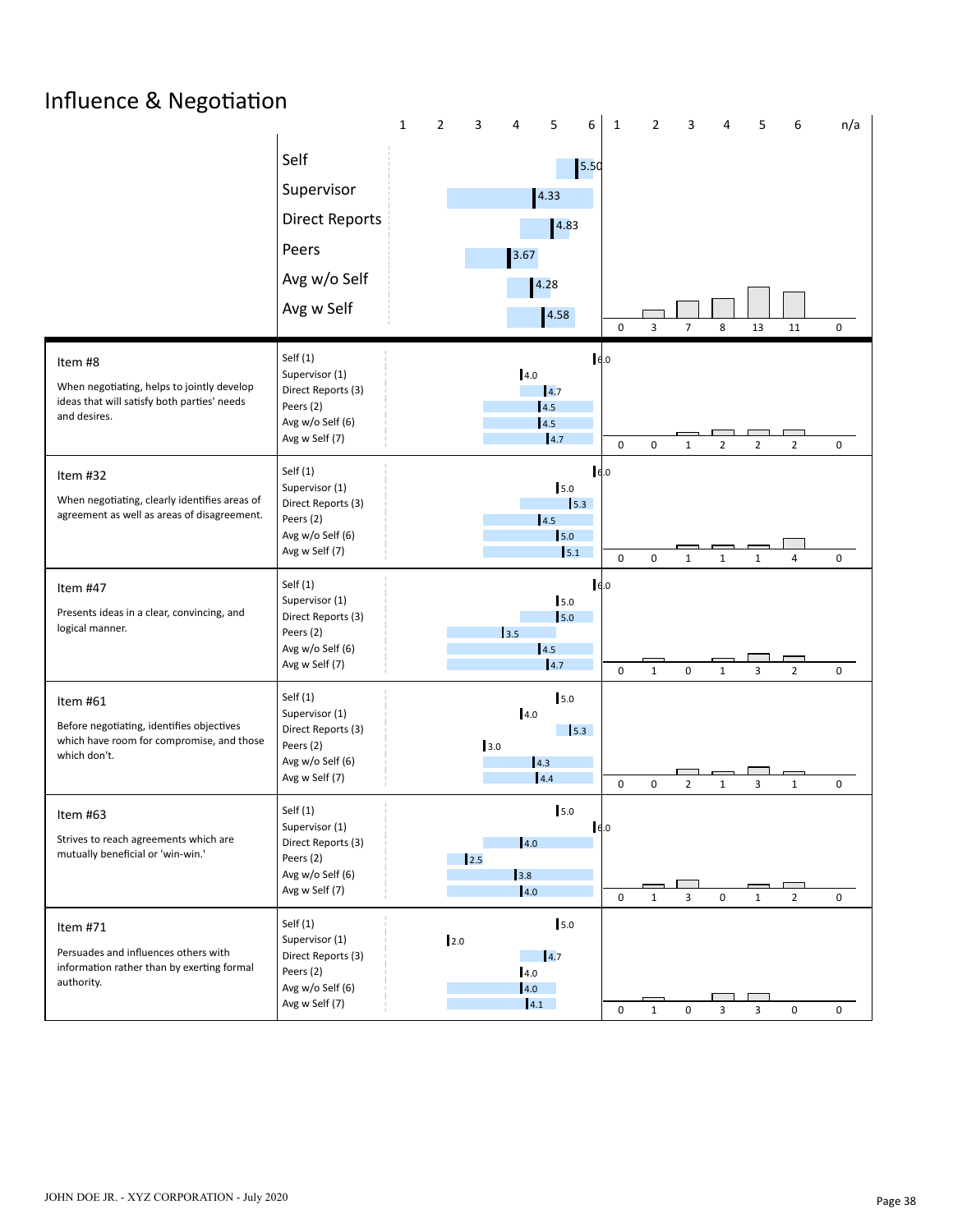### Managing Change

|                                                                                                                                                                       |                                                                                                       | $\mathbf{1}$ | $\overline{2}$ | 3    | 4                        | 5                                     | 6          | $\mathbf{1}$ | $\overline{2}$ | 3              | 4              | 5              | 6            | n/a |
|-----------------------------------------------------------------------------------------------------------------------------------------------------------------------|-------------------------------------------------------------------------------------------------------|--------------|----------------|------|--------------------------|---------------------------------------|------------|--------------|----------------|----------------|----------------|----------------|--------------|-----|
|                                                                                                                                                                       | Self<br>Supervisor<br><b>Direct Reports</b><br>Peers<br>Avg w/o Self<br>Avg w Self                    |              |                |      | 3.50                     | 4.83<br>4.83<br>5.06<br>4.46<br>4.56  |            | $\pmb{0}$    | $\mathbf 1$    | 6              | 10             | 19             | 6            | 0   |
| Item #37<br>Listens and responds appropriately to<br>employees' feelings and opinions about a<br>change being introduced or implemented.                              | Self $(1)$<br>Supervisor (1)<br>Direct Reports (3)<br>Peers (2)<br>Avg w/o Self (6)<br>Avg w Self (7) |              |                |      | 4.0                      | 5.0<br>5.2<br>5.1                     | 6.0<br>5.7 | $\mathbf 0$  | $\mathbf 0$    | $\mathbf{1}$   | 0              | 3              | 3            | 0   |
| Item #50<br>When introducing or implementing a<br>change, describes the details of that change<br>to employees.                                                       | Self $(1)$<br>Supervisor (1)<br>Direct Reports (3)<br>Peers (2)<br>Avg w/o Self (6)<br>Avg w Self (7) |              |                |      | 4.0<br>4.0               | 5.0<br>$\frac{1}{5.3}$<br>4.7<br>4.7  |            | $\mathsf 0$  | $\mathbf 0$    | 0              | 3              | 3              | $\mathbf 1$  | 0   |
| Item #67<br>When introducing a change, specifically<br>describes what will change as well as what<br>will not change.                                                 | Self $(1)$<br>Supervisor (1)<br>Direct Reports (3)<br>Peers (2)<br>Avg w/o Self (6)<br>Avg w Self (7) |              |                | 12.5 | 4.2                      | 5.0<br>5.0<br>4.4                     | 6.0        | $\pmb{0}$    | $\mathbf 1$    | $\mathbf{1}$   | 0              | $\overline{4}$ | $\mathbf{1}$ | 0   |
| Item #69<br>Explains how a change being introduced will<br>affect the employees, the department, and<br>the organization.                                             | Self $(1)$<br>Supervisor (1)<br>Direct Reports (3)<br>Peers (2)<br>Avg w/o Self (6)<br>Avg w Self (7) |              |                |      | 4.0<br>3.5               | 5.0<br>$\overline{4.7}$<br>4.3<br>4.3 |            | $\pmb{0}$    | 0              | $\mathbf{1}$   | 3              | 3              | 0            | 0   |
| Item #91<br>When introducing a change, solicits ideas<br>from employees for implementing the<br>change and enlists employee commitment<br>and support for the change. | Self $(1)$<br>Supervisor (1)<br>Direct Reports (3)<br>Peers (2)<br>Avg w/o Self (6)<br>Avg w Self (7) |              |                |      | 4.0                      | 5.0<br>5.0<br>4.7<br>4.5<br>4.6       |            | 0            | 0              | $\mathbf{1}$   | $\overline{2}$ | 3              | $\mathbf{1}$ | 0   |
| Item #97<br>Is an effective change agent.                                                                                                                             | Self $(1)$<br>Supervisor (1)<br>Direct Reports (3)<br>Peers (2)<br>Avg w/o Self (6)<br>Avg w Self (7) |              |                | 3.0  | 4.0<br>4.0<br>4.2<br>4.1 | 5.0                                   |            | 0            | $\mathbf 0$    | $\overline{2}$ | $\overline{2}$ | 3              | 0            | 0   |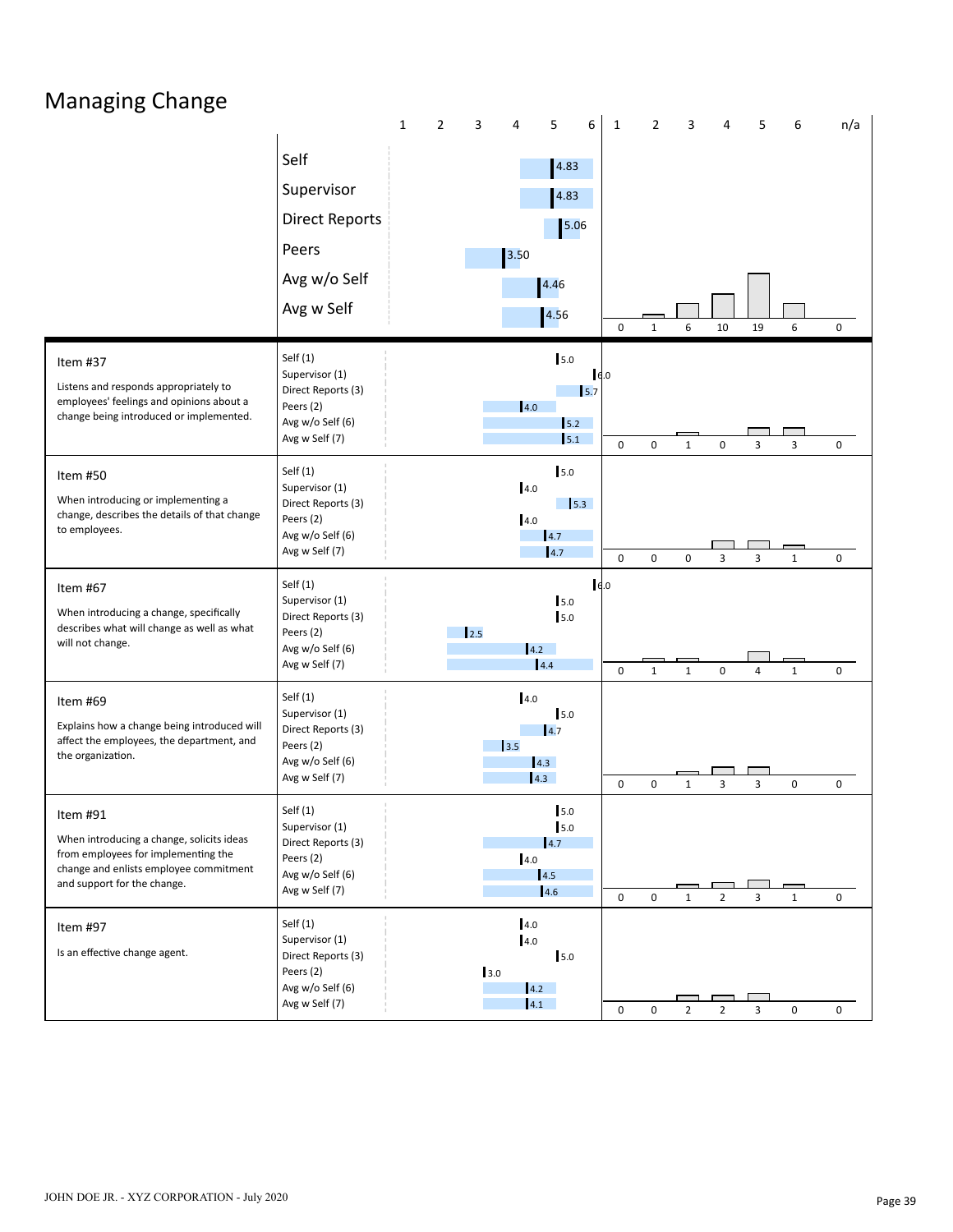## Managing Conflict

|                                                                                                                            |                                                                                                       | $\mathbf 1$ | $\overline{2}$ | 3                                         | 4                                | 5                                 | 6                              | $\mathbf{1}$ | $\overline{2}$ | 3                   | 4              | 5              | 6                   | n/a                 |
|----------------------------------------------------------------------------------------------------------------------------|-------------------------------------------------------------------------------------------------------|-------------|----------------|-------------------------------------------|----------------------------------|-----------------------------------|--------------------------------|--------------|----------------|---------------------|----------------|----------------|---------------------|---------------------|
|                                                                                                                            | Self                                                                                                  |             |                |                                           |                                  | 5.13                              |                                |              |                |                     |                |                |                     |                     |
|                                                                                                                            | Supervisor                                                                                            |             |                |                                           | 4.22                             |                                   |                                |              |                |                     |                |                |                     |                     |
|                                                                                                                            | <b>Direct Reports</b>                                                                                 |             |                |                                           |                                  | 4.52                              |                                |              |                |                     |                |                |                     |                     |
|                                                                                                                            | Peers                                                                                                 |             |                |                                           | 3.50                             |                                   |                                |              |                |                     |                |                |                     |                     |
|                                                                                                                            | Avg w/o Self                                                                                          |             |                |                                           | 4.08                             |                                   |                                |              |                |                     |                |                |                     |                     |
|                                                                                                                            | Avg w Self                                                                                            |             |                |                                           |                                  | 4.34                              |                                |              |                |                     |                |                |                     |                     |
|                                                                                                                            |                                                                                                       |             |                |                                           |                                  |                                   |                                | $\mathbf{1}$ | 10             | 4                   | 15             | 21             | 11                  | $\mathbf{1}$        |
| Item #5<br>Is consistent in enforcing rules and policies.                                                                  | Self $(1)$<br>Supervisor (1)<br>Direct Reports (3)<br>Peers (2)<br>Avg w/o Self (6)<br>Avg w Self (7) |             |                |                                           | 14.0                             | 5.0<br>5.0<br>4.7<br> 4.5 <br>4.6 |                                |              |                |                     |                |                |                     |                     |
|                                                                                                                            |                                                                                                       |             |                |                                           |                                  |                                   |                                | $\mathbf 0$  | $\mathbf 0$    | $\overline{2}$      | $\mathsf 0$    | $\overline{4}$ | $\mathbf{1}$        | $\mathbf 0$         |
| Item #7<br>Encourages employees to bring workplace<br>concerns or problems to his or her attention.                        | Self $(1)$<br>Supervisor (1)<br>Direct Reports (3)<br>Peers (2)<br>Avg w/o Self (6)<br>Avg w Self (7) |             |                |                                           | 4.0<br>4.0<br>4.2<br>$\vert$ 4.3 | 5.0<br>5.0                        |                                | $\mathbf 0$  | $\mathbf{1}$   | $\pmb{0}$           | 3              | $\overline{2}$ | $\mathbf{1}$        | 0                   |
| Item #34<br>Responds to and addresses employee<br>conflicts when appropriate.                                              | Self $(1)$<br>Supervisor (1)<br>Direct Reports (3)<br>Peers (2)<br>Avg w/o Self (6)<br>Avg w Self (7) |             |                | 3.0                                       | 3.7<br>3.8<br> 4.0               | $5.0$                             | 6.0                            | $\mathbf 0$  | $\overline{2}$ | 0                   | $\overline{2}$ | $\overline{2}$ | $\mathbf{1}$        | 0                   |
| Item #43<br>Resolves conflict by clarifying and discussing<br>issues positively and patiently.                             | Self $(1)$<br>Supervisor (1)<br>Direct Reports (3)<br>Peers (2)<br>Avg w/o Self (6)<br>Avg w Self (7) | 1.0         |                | 3.5<br>3.5                                | 4.3 <br>$\vert$ <sub>3.9</sub>   |                                   | 16.0                           | $\mathbf{1}$ | $\overline{2}$ | 0                   | 0              | $\overline{2}$ | $\overline{2}$      | 0                   |
| Item #44<br>Asks appropriate questions to get to the root<br>cause of an employee's complaint.                             | Self $(1)$<br>Supervisor (1)<br>Direct Reports (3)<br>Peers (2)<br>Avg w/o Self (6)<br>Avg w Self (7) |             | 2.0            | 3.0<br>$\begin{array}{c} 3.3 \end{array}$ | 4.0<br>3.6                       | 5.0                               |                                | $\mathbf 0$  | $\overline{2}$ | $\mathbf{1}$        | $\overline{2}$ | $\overline{2}$ | $\mathsf{O}\xspace$ | $\mathsf{O}\xspace$ |
| Item #78<br>Keeps parties to a conflict focused on finding<br>solutions instead of making accusations or<br>placing blame. | Self $(1)$<br>Supervisor (1)<br>Direct Reports (3)<br>Peers (2)<br>Avg w/o Self (6)<br>Avg w Self (7) |             |                | 3.5                                       | 4.0                              | 4.7<br>4.9                        | 16.0<br>$\vert$ <sub>5.7</sub> | $\mathsf 0$  | $\mathbf 1$    | $\mathsf{O}\xspace$ | $\mathbf{1}$   | $2^{\circ}$    | $\mathbf{3}$        | 0                   |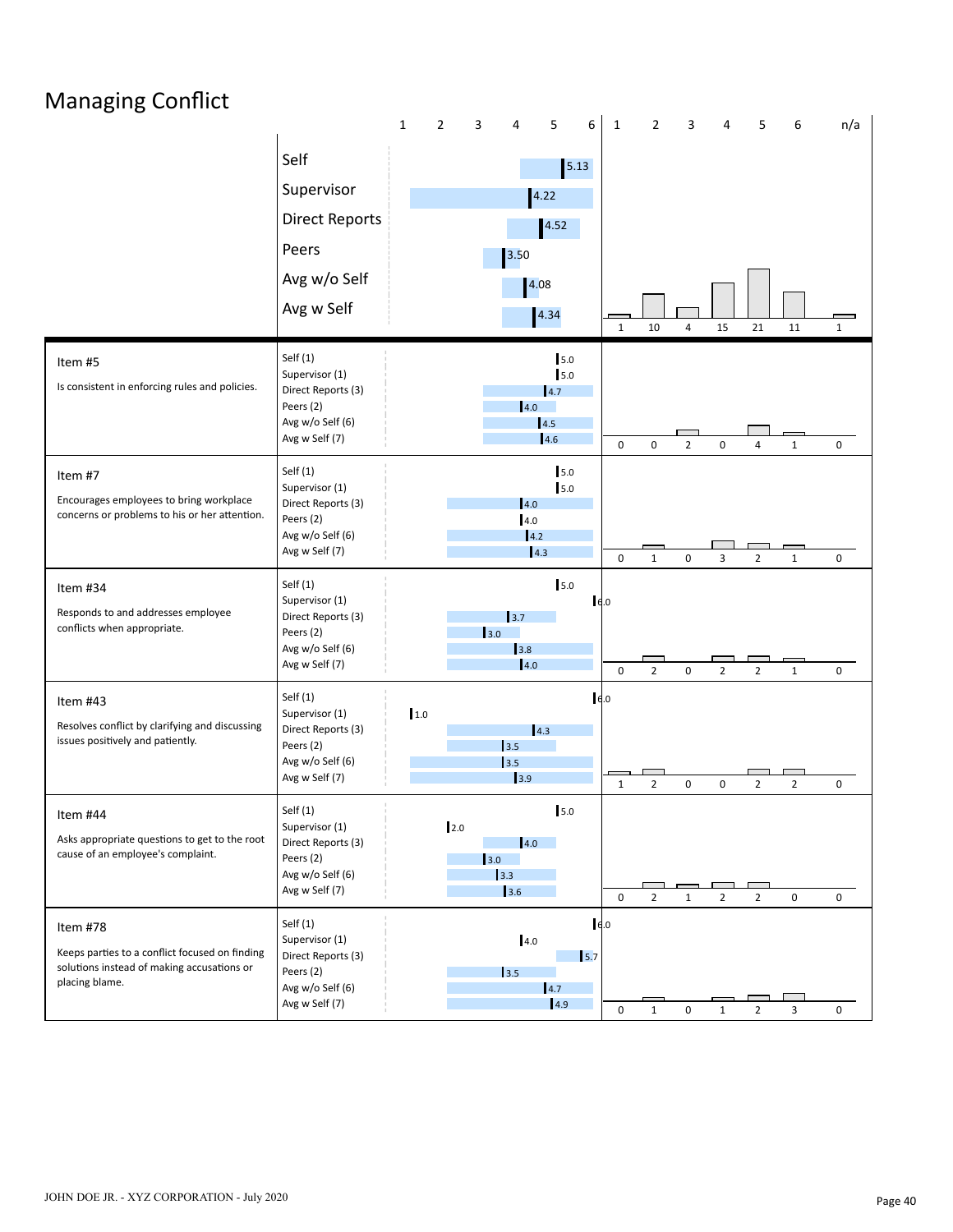## Managing Conflict

|                                                                                                                                                     |                                                                                                       | 1 | 3   | 4          | 5                                       | 6 | 1               |          | 3        | 4 | 5 | 6              | n/a         |
|-----------------------------------------------------------------------------------------------------------------------------------------------------|-------------------------------------------------------------------------------------------------------|---|-----|------------|-----------------------------------------|---|-----------------|----------|----------|---|---|----------------|-------------|
| Item #79<br>Works with employees to develop specific<br>solutions to their complaints.                                                              | Self $(1)$<br>Supervisor (1)<br>Direct Reports (3)<br>Peers (2)<br>Avg w/o Self (6)<br>Avg w Self (7) |   |     | 3.5        | 5.0<br>5.0<br>$\vert 4.7$<br>4.3<br>4.4 |   | $\Omega$        |          | $\Omega$ |   | 5 | 0              | $\Omega$    |
| Item #80<br>Involves conflicting parties in a problem-<br>solving approach to manage the conflict,<br>rather than forcing or imposing a resolution. | Self $(1)$<br>Supervisor (1)<br>Direct Reports (3)<br>Peers (2)<br>Avg w/o Self (6)<br>Avg w Self (7) |   | 3.0 | 4.0        | 5.0<br>4.5<br>4.4                       |   | 6.0<br>$\Omega$ |          | 0        | 3 | 1 | $\overline{2}$ | $\mathbf 0$ |
| Item #99<br>Doesn't get angry or defensive when<br>listening to an employee complaint even if it<br>involves personal criticism.                    | Supervisor (1)<br>Direct Reports (3)<br>Peers (2)<br>Avg w/o Self (6)<br>Avg w Self (6)               |   |     | 4.0<br>4.0 | 4.7<br>4.3<br>4.3                       |   | 0               | $\Omega$ |          | З |   |                |             |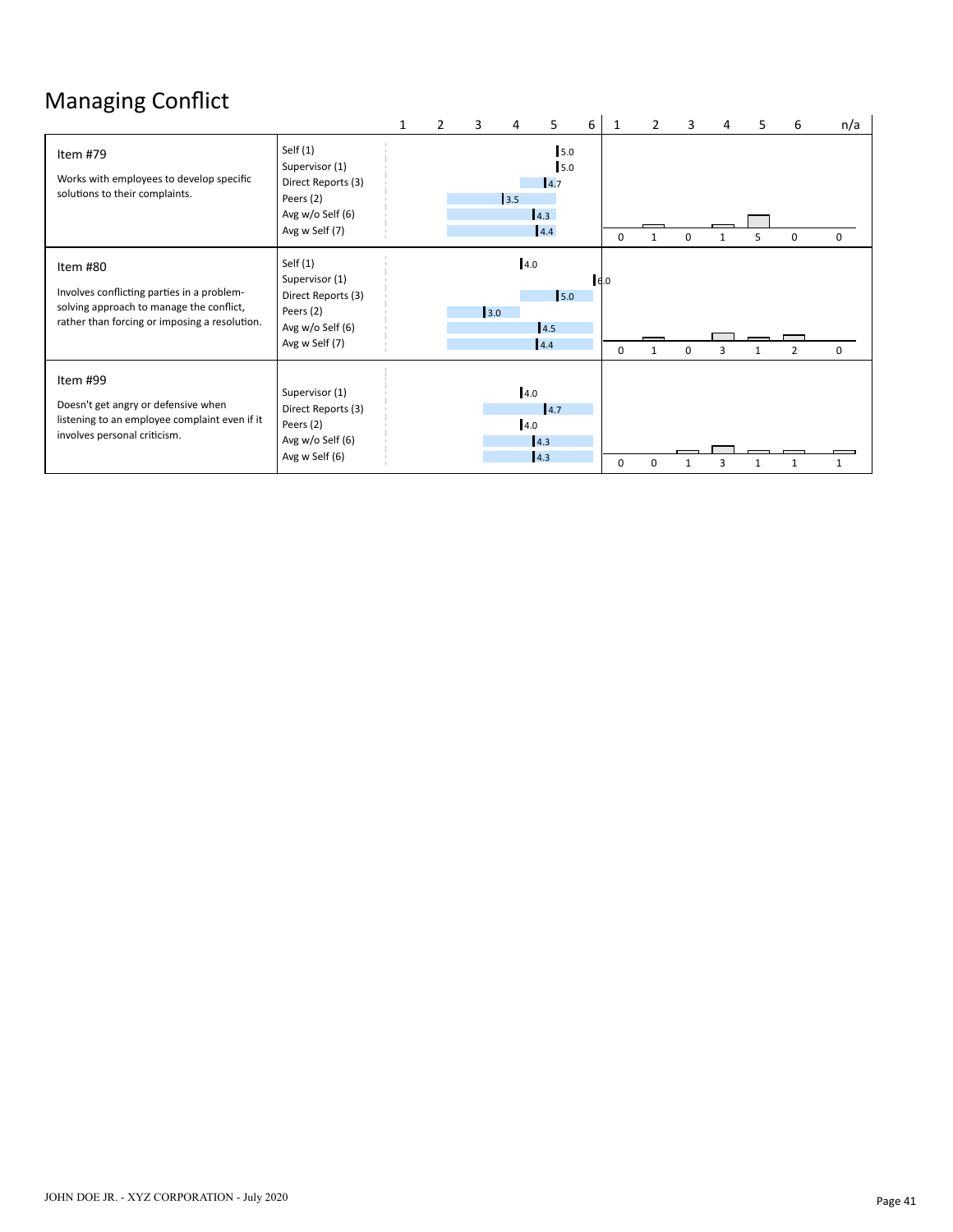### Managing Diversity

|                                                                                   |                                                                                                       | $\mathbf 1$ | $\overline{2}$ | 3    | $\overline{4}$                  | 5                    | 6    | $\mathbf{1}$ | $\overline{2}$ | 3                   | 4              | 5              | 6                   | n/a |
|-----------------------------------------------------------------------------------|-------------------------------------------------------------------------------------------------------|-------------|----------------|------|---------------------------------|----------------------|------|--------------|----------------|---------------------|----------------|----------------|---------------------|-----|
|                                                                                   | Self                                                                                                  |             |                |      |                                 | 4.83                 |      |              |                |                     |                |                |                     |     |
|                                                                                   | Supervisor                                                                                            |             |                |      |                                 | 4.83                 |      |              |                |                     |                |                |                     |     |
|                                                                                   | <b>Direct Reports</b>                                                                                 |             |                |      |                                 | 4.33                 |      |              |                |                     |                |                |                     |     |
|                                                                                   | Peers                                                                                                 |             |                |      |                                 |                      |      |              |                |                     |                |                |                     |     |
|                                                                                   |                                                                                                       |             |                |      | 3.42                            |                      |      |              |                |                     |                |                |                     |     |
|                                                                                   | Avg w/o Self                                                                                          |             |                |      | 4.19                            |                      |      |              |                |                     |                |                |                     |     |
|                                                                                   | Avg w Self                                                                                            |             |                |      |                                 | 4.35                 |      | $\mathbf 0$  | 5              | 6                   | 12             | 13             | 6                   | 0   |
| Item #3<br>Encourages others to provide diverse<br>perspectives on an issue.      | Self $(1)$<br>Supervisor (1)<br>Direct Reports (3)<br>Peers (2)<br>Avg w/o Self (6)<br>Avg w Self (7) |             |                |      | 4.0<br>3.5                      | 5.0<br>4.7<br>4.6    | 6.0  |              |                |                     |                |                |                     |     |
|                                                                                   |                                                                                                       |             |                |      |                                 |                      |      | $\mathsf 0$  | $\pmb{0}$      | $\mathbf{1}$        | $\overline{2}$ | 3              | $\mathbf 1$         | 0   |
| Item #6<br>Effectively works with people of diverse<br>backgrounds.               | Self $(1)$<br>Supervisor (1)<br>Direct Reports (3)<br>Peers (2)<br>Avg w/o Self (6)                   |             |                |      | 4.0<br>3.5<br>$\vert 4.2 \vert$ | 5.0                  | 16.0 |              |                |                     |                |                |                     |     |
|                                                                                   | Avg w Self (7)                                                                                        |             |                |      | $\vert$ 4.3                     |                      |      | $\mathbf 0$  | $\mathbf{1}$   | $\mathbf{1}$        | $\mathbf{1}$   | 3              | $\mathbf{1}$        | 0   |
| Item #55<br>Appreciates individual differences and<br>diversity among others.     | Self(1)<br>Supervisor (1)<br>Direct Reports (3)<br>Peers (2)<br>Avg w/o Self (6)<br>Avg w Self (7)    |             | 2.0            |      | 4.0<br>4.2<br>4.4               | $\mathsf{I}5.0$      | 6.0  | $\pmb{0}$    | $\mathbf{1}$   | 0                   | 3              | $\mathbf{1}$   | $\overline{2}$      | 0   |
| Item #62                                                                          | Self(1)                                                                                               |             |                |      | 4.0                             |                      |      |              |                |                     |                |                |                     |     |
| Respects others' opinions and feelings.                                           | Supervisor (1)<br>Direct Reports (3)<br>Peers (2)<br>Avg w/o Self (6)<br>Avg w Self (7)               |             |                | 3.3  | 3.5<br>3.7<br>3.7               | 5.0                  |      | $\mathbf 0$  | $\mathbf 1$    | $\overline{2}$      | $\overline{2}$ | $\overline{2}$ | $\mathsf 0$         | 0   |
| Item #73                                                                          | Self (1)                                                                                              |             |                |      | 4.0                             |                      |      |              |                |                     |                |                |                     |     |
| Understands the value of working in a<br>diversity-rich environment.              | Supervisor (1)<br>Direct Reports (3)<br>Peers (2)<br>Avg w/o Self (6)<br>Avg w Self (7)               |             |                | 3.0  | 4.2<br>4.1                      | $5.0$<br>$\vert 4.7$ |      | $\mathbf 0$  | $\mathbf 0$    | $\overline{2}$      | $\overline{2}$ | 3              | $\mathsf{O}\xspace$ | 0   |
| Item #98<br>Is able to capitalize on and learn from<br>others' different talents. | Self $(1)$<br>Supervisor (1)<br>Direct Reports (3)<br>Peers (2)<br>Avg w/o Self (6)<br>Avg w Self (7) |             |                | 13.0 | 4.0<br>3.8<br> 4.1              | 5.0                  | 6.0  | $\mathbf 0$  | $\overline{2}$ | $\mathsf{O}\xspace$ | $\overline{2}$ | $\mathbf{1}$   | $\overline{2}$      | 0   |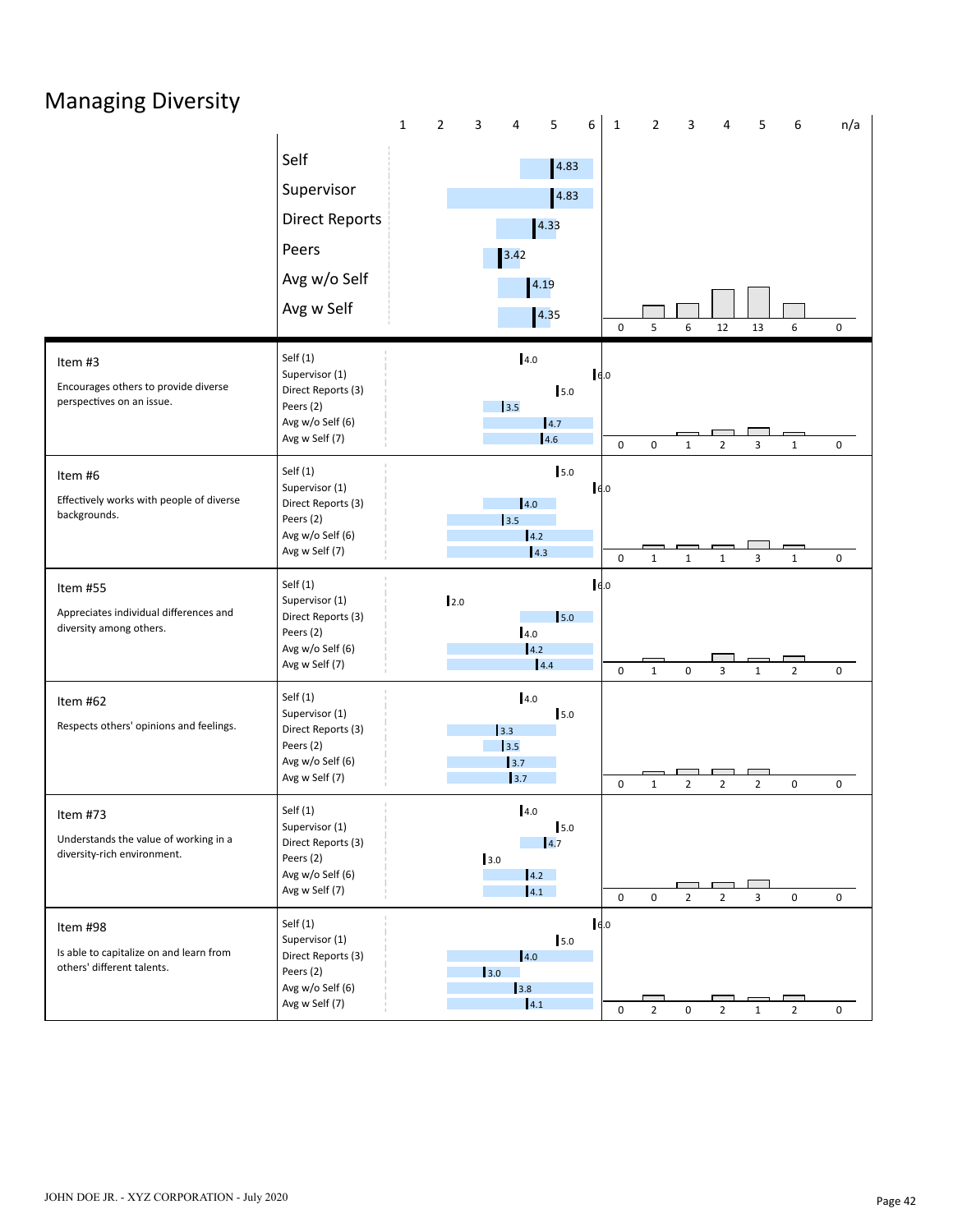#### Performance Management

|                                                                                                                            |                                                                                                       | $\mathbf 1$ | $\mathbf{2}$ | 3   | 4           | 5                                                              | 6                     | $\mathbf{1}$ | $\mathbf{2}$   | 3            | 4              | 5              | 6              | n/a                 |
|----------------------------------------------------------------------------------------------------------------------------|-------------------------------------------------------------------------------------------------------|-------------|--------------|-----|-------------|----------------------------------------------------------------|-----------------------|--------------|----------------|--------------|----------------|----------------|----------------|---------------------|
|                                                                                                                            | Self<br>Supervisor                                                                                    |             |              |     |             | 5.09<br>4.42                                                   |                       |              |                |              |                |                |                |                     |
|                                                                                                                            | <b>Direct Reports</b>                                                                                 |             |              |     |             | 4.69                                                           |                       |              |                |              |                |                |                |                     |
|                                                                                                                            | Peers                                                                                                 |             |              |     | 3.83        |                                                                |                       |              |                |              |                |                |                |                     |
|                                                                                                                            | Avg w/o Self                                                                                          |             |              |     |             |                                                                |                       |              |                |              |                |                |                |                     |
|                                                                                                                            | Avg w Self                                                                                            |             |              |     |             | 4.31                                                           |                       |              |                |              |                |                |                |                     |
|                                                                                                                            |                                                                                                       |             |              |     |             | 4.51                                                           |                       | $\mathsf 0$  | 8              | 5            | 29             | 23             | 18             | $\mathbf{1}$        |
| Item #14<br>Carefully prepares for performance<br>appraisals with employees.                                               | Self $(1)$<br>Supervisor (1)<br>Direct Reports (3)<br>Peers (2)<br>Avg w/o Self (6)<br>Avg w Self (7) |             |              |     |             | 5.0<br>4.7<br>5.0<br>$\vert$ <sub>5.0</sub><br>5.0             | 6.0                   | $\mathbf 0$  | $\mathbf 0$    | 0            | $\overline{2}$ | 3              | $\overline{2}$ | 0                   |
| Item #29<br>Asks questions to make sure employees                                                                          | Self $(1)$<br>Supervisor (1)<br>Direct Reports (3)                                                    |             |              |     | 4.0         | 5.0<br>4.3                                                     |                       |              |                |              |                |                |                |                     |
| understand new work assignments given to<br>them.                                                                          | Peers (2)<br>Avg w/o Self (6)<br>Avg w Self (7)                                                       |             |              |     |             | 5.0<br>4.5<br>4.6                                              |                       | $\mathbf 0$  | $\mathbf 0$    | 0            | 4              | $\overline{2}$ | $\mathbf{1}$   | $\mathbf 0$         |
| Item #36<br>Provides employees appropriate resources,<br>authority, and support necessary to<br>complete a delegated task. | Self $(1)$<br>Supervisor (1)<br>Direct Reports (3)<br>Peers (2)<br>Avg w/o Self (6)<br>Avg w Self (7) |             | 2.0          | 3.0 | 3.8<br>4.0  | $5.0$<br>5.0                                                   |                       | $\pmb{0}$    | $\overline{2}$ | 0            | $\overline{2}$ | $\overline{2}$ | $\mathbf{1}$   | $\mathbf 0$         |
| Item #38<br>Uses delegation effectively.                                                                                   | Self $(1)$<br>Supervisor (1)<br>Direct Reports (3)<br>Peers (2)<br>Avg w/o Self (6)<br>Avg w Self (7) |             |              |     | 4.0<br>4.0  | 5.0<br>4.7<br>4.5<br>4.4                                       |                       | $\mathsf 0$  | $\pmb{0}$      | 0            | 4              | 3              | $\mathsf 0$    | 0                   |
| Item #40<br>Completes work on a timely basis.                                                                              | Self $(1)$<br>Supervisor (1)<br>Direct Reports (3)<br>Peers (2)<br>Avg w/o Self (6)<br>Avg w Self (7) |             |              |     | 4.0         | 5.0<br>$\vert$ <sub>5.3</sub><br>4.8<br>$\vert$ <sub>5.0</sub> | $\vert$ $\epsilon$ .0 | $\mathsf 0$  | 0              | 0            | $\overline{2}$ | 3              | $\overline{2}$ | 0                   |
| Item #49<br>Lets employees know how the tasks they are<br>assigned fit into the bigger organizational<br>picture.          | Self $(1)$<br>Supervisor (1)<br>Direct Reports (3)<br>Peers (2)<br>Avg w/o Self (6)<br>Avg w Self (7) |             |              |     | 4.0<br> 4.0 | $\vert$ 5.3<br>$\vert 4.7 \vert$<br> 4.9                       | 6.0                   | $\mathsf 0$  | $\mathbf 0$    | $\mathbf{1}$ | $\overline{2}$ | $\mathbf{1}$   | $\overline{3}$ | $\mathsf{O}\xspace$ |
|                                                                                                                            |                                                                                                       |             |              |     |             |                                                                |                       |              |                |              |                |                |                |                     |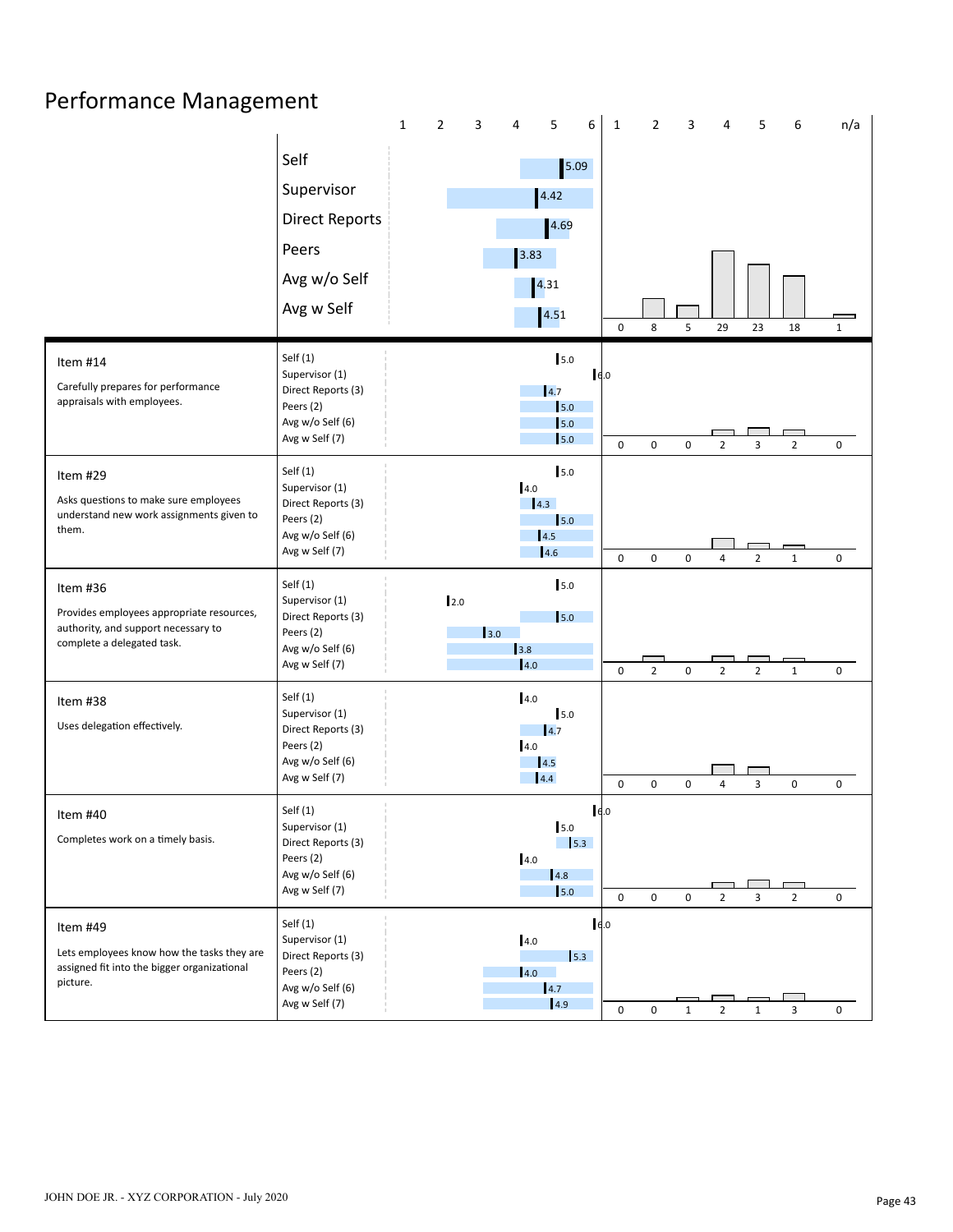#### Performance Management

|                                                                                                                                                  |                                                                                                       | $\mathbf{1}$ | $\overline{2}$ | 3   | 4                         | 5                                 | 6                | $\mathbf{1}$           | $\overline{2}$ | 3              | 4              | 5              | 6              | n/a          |
|--------------------------------------------------------------------------------------------------------------------------------------------------|-------------------------------------------------------------------------------------------------------|--------------|----------------|-----|---------------------------|-----------------------------------|------------------|------------------------|----------------|----------------|----------------|----------------|----------------|--------------|
| Item #66<br>During a performance appraisal, seeks input<br>from employee to identify areas of strength<br>and areas of concern for the employee. | Self $(1)$<br>Supervisor (1)<br>Direct Reports (3)<br>Peers (2)<br>Avg w/o Self (6)<br>Avg w Self (7) |              |                |     | 4.0<br>3.5                | 14.7<br>14.5<br>4.4               | 16.0             | $\Omega$               | $\mathbf{1}$   | $\mathbf 0$    | $\overline{3}$ | $\mathbf{1}$   | $\overline{2}$ | $\mathbf 0$  |
| Item #70<br>Includes discussion of both employee<br>strengths and needs during a performance<br>appraisal.                                       | Self $(1)$<br>Supervisor (1)<br>Direct Reports (3)<br>Peers (2)<br>Avg w/o Self (6)<br>Avg w Self (7) |              |                |     |                           | 5.0<br>14.5<br>5.0<br>5.1         |                  | 6.0<br>6.0<br>$\Omega$ | $\Omega$       | $\Omega$       | $\overline{2}$ | $\overline{2}$ | 3              | $\mathbf 0$  |
| Item #86<br>Helps employees accept personal<br>responsibility for time management.                                                               | Self $(1)$<br>Supervisor (1)<br>Direct Reports (3)<br>Peers (2)<br>Avg w/o Self (6)<br>Avg w Self (7) |              |                |     | 4.0<br>13.5               | 4.3<br>4.3<br>4.3                 | 6.0              | 0                      | $\Omega$       | $\mathbf{1}$   | 4              | $\mathbf{1}$   | $\mathbf{1}$   | $\mathbf 0$  |
| Item #87<br>Recognizes what types of tasks can be<br>delegated to employees and what tasks<br>should not be delegated.                           | Self $(1)$<br>Supervisor (1)<br>Direct Reports (3)<br>Peers (2)<br>Avg w/o Self (6)<br>Avg w Self (7) |              |                | 2.0 | 13.5<br>3.8<br> 4.1       | 4.7                               | $\mathsf{Id}$ .0 | $\mathbf 0$            | $\overline{2}$ | $\mathbf 1$    | 0              | $\overline{2}$ | $\overline{2}$ | $\mathbf 0$  |
| Item #93<br>Helps employees develop written action<br>plans as a part of the performance appraisal<br>process.                                   | Self $(1)$<br>Supervisor (1)<br>Direct Reports (3)<br>Peers (2)<br>Avg w/o Self (6)<br>Avg w Self (7) |              |                | 3.0 | 4.0<br>4.2                | 5.0<br>$\mathsf{I}_{5.0}$<br> 4.3 |                  | $\mathbf 0$            | $\mathbf{1}$   | 0              | 3              | $\overline{2}$ | $\mathbf{1}$   | $\mathbf 0$  |
| Item #100<br>Manages time effectively.                                                                                                           | Supervisor (1)<br>Direct Reports (3)<br>Peers (2)<br>Avg w/o Self (6)<br>Avg w Self (6)               |              |                | 3.0 | 13.3<br>3.0<br>3.2<br>3.2 |                                   |                  | $\pmb{0}$              | $\overline{2}$ | $\overline{2}$ | $\mathbf{1}$   | $\mathbf 1$    | 0              | $\mathbf{1}$ |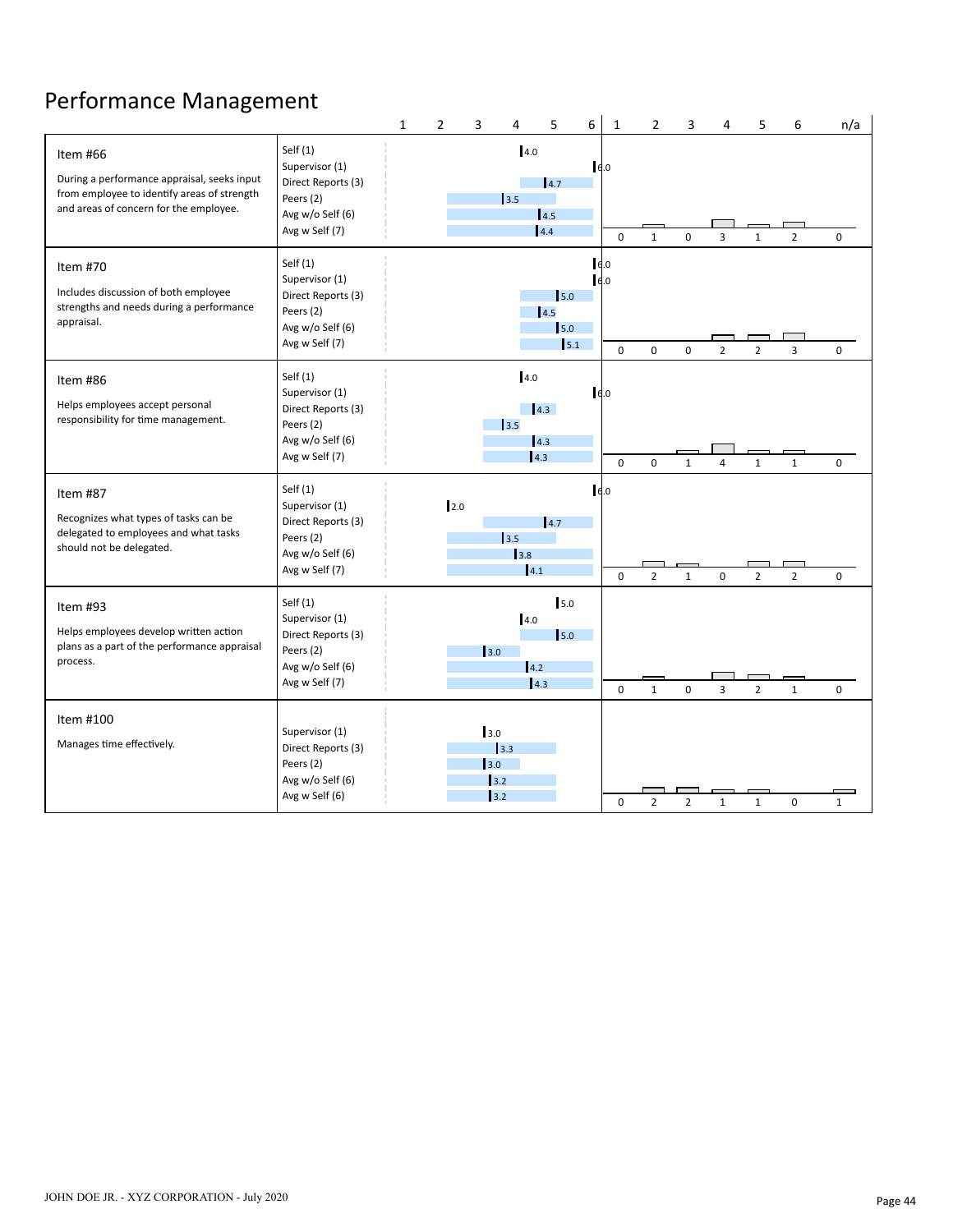### Problem Solving & Decision Making

|                                                                                                                            |                                                                                                       | $\mathbf{1}$ | $\overline{2}$ | 3 | 4                               | 5                                | 6                         | $\mathbf{1}$ | $\overline{2}$ | 3              | 4              | 5              | 6              | n/a         |
|----------------------------------------------------------------------------------------------------------------------------|-------------------------------------------------------------------------------------------------------|--------------|----------------|---|---------------------------------|----------------------------------|---------------------------|--------------|----------------|----------------|----------------|----------------|----------------|-------------|
|                                                                                                                            | Self<br>Supervisor<br><b>Direct Reports</b><br>Peers                                                  |              |                |   |                                 | 4.45<br>4.27                     | $5.45$                    |              |                |                |                |                |                |             |
|                                                                                                                            | Avg w/o Self                                                                                          |              |                |   | 3.77                            | 4.16                             |                           |              |                |                |                |                |                |             |
|                                                                                                                            | Avg w Self                                                                                            |              |                |   |                                 | 4.49                             |                           | $\mathbf 0$  | 12             | 8              | 15             | 27             | 15             | 0           |
| Item #12<br>Exhibits a positive outlook and a can-do<br>attitude in accomplishing goals even when<br>overcoming obstacles. | Self $(1)$<br>Supervisor (1)<br>Direct Reports (3)<br>Peers (2)<br>Avg w/o Self (6)<br>Avg w Self (7) |              |                |   | 4.0<br>3.3<br>3.5<br>3.7<br>3.7 | 5.0                              |                           | $\mathsf 0$  | $\overline{2}$ | $\mathbf 1$    | $\mathbf{1}$   | 3              | $\mathsf 0$    | $\mathbf 0$ |
| Item $#15$<br>When problems arise, immediately tackles<br>and alerts others who would be impacted.                         | Self $(1)$<br>Supervisor (1)<br>Direct Reports (3)<br>Peers (2)<br>Avg w/o Self (6)<br>Avg w Self (7) |              |                |   | 4.0                             | 5.0<br>4.5<br>4.3<br>4.6         | $I_{6.0}$                 | $\pmb{0}$    | $\mathbf 0$    | $\mathbf{1}$   | $\overline{2}$ | 3              | $\mathbf 1$    | $\mathbf 0$ |
| Item #17<br>Effectively determines the root cause of a<br>problem.                                                         | Self $(1)$<br>Supervisor (1)<br>Direct Reports (3)<br>Peers (2)<br>Avg w/o Self (6)<br>Avg w Self (7) |              |                |   | 4.0                             | 5.0<br> 4.7<br>4.5<br>4.5<br>4.6 |                           | $\mathsf 0$  | 0              | $\overline{2}$ | $\mathbf{1}$   | $\overline{2}$ | $\overline{2}$ | 0           |
| Item #20<br>Gathers information necessary for making a<br>decision.                                                        | Self $(1)$<br>Supervisor (1)<br>Direct Reports (3)<br>Peers (2)<br>Avg w/o Self (6)<br>Avg w Self (7) |              | 2.0            |   | 3.5<br>3.8<br>4.0               | 5.0<br> 4.7                      |                           | $\pmb{0}$    | $\overline{2}$ | 0              | $\mathbf{1}$   | 4              | $\mathsf 0$    | 0           |
| Item #30<br>Brainstorms possible alternatives in making<br>a decision.                                                     | Self(1)<br>Supervisor (1)<br>Direct Reports (3)<br>Peers (2)<br>Avg w/o Self (6)<br>Avg w Self (7)    |              |                |   |                                 | 5.0<br>4.5                       | 16.0<br>6.0<br>5.3<br>5.4 | $\mathsf 0$  | 0              | 0              | $\mathbf 1$    | $\overline{2}$ | 4              | 0           |
| Item #35<br>Does not attempt to solve problems without<br>first analyzing the cause of the problem.                        | Self $(1)$<br>Supervisor (1)<br>Direct Reports (3)<br>Peers (2)<br>Avg w/o Self (6)<br>Avg w Self (7) |              |                |   | 3.5<br>4.2                      | 5.0<br> 4.3 <br>4.4              | 6.0                       | $\mathsf 0$  | $\mathbf{1}$   | $\mathbf{1}$   | $\mathbf{1}$   | $\overline{2}$ | $\overline{2}$ | 0           |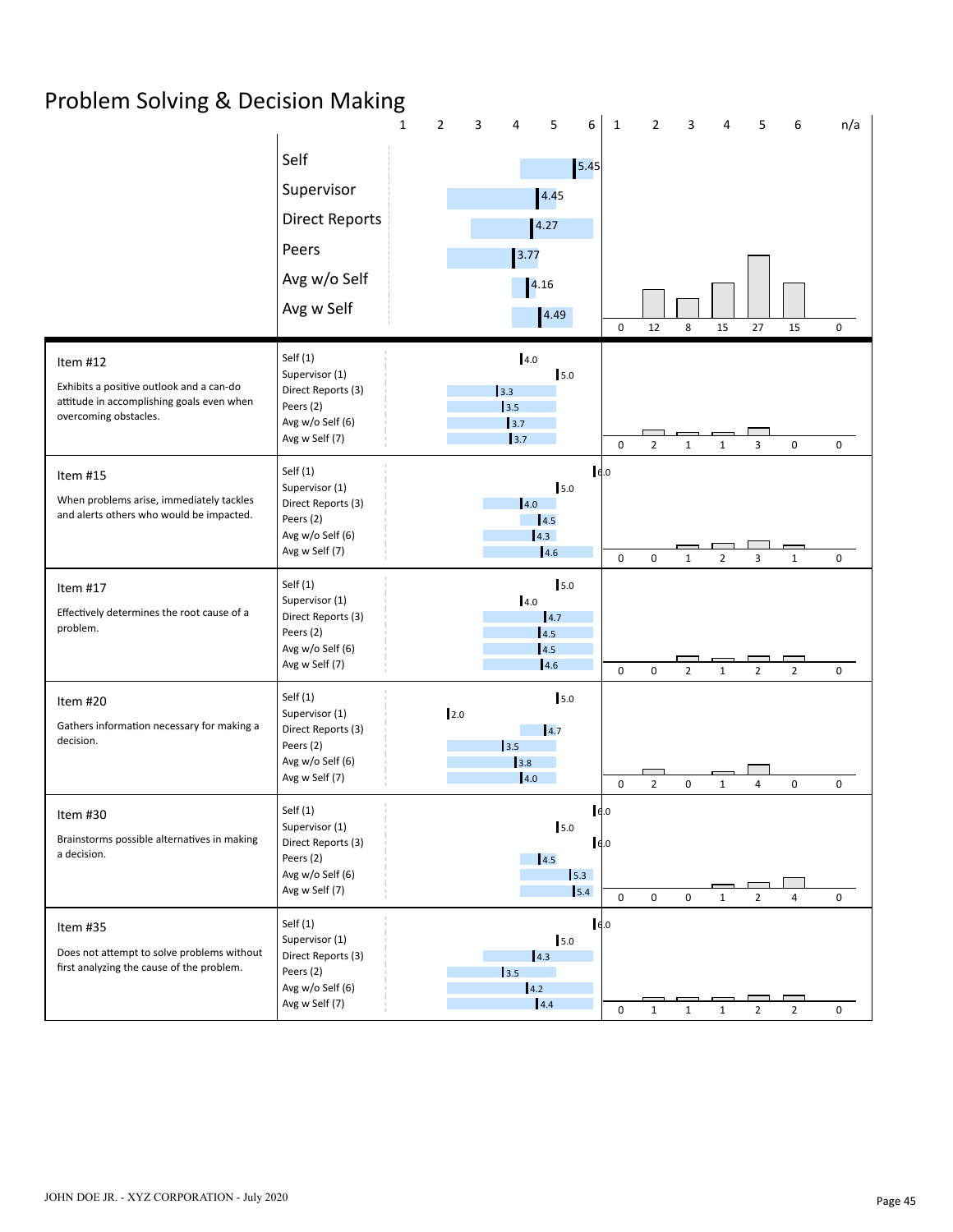## Problem Solving & Decision Making

|                                                                                          |                                                                                                       | $\mathbf{1}$ | $\overline{2}$ | 3    | 4                                                  | 5                                | 6    | 1           | 2              | 3              | Δ              | 5              | 6              | n/a         |
|------------------------------------------------------------------------------------------|-------------------------------------------------------------------------------------------------------|--------------|----------------|------|----------------------------------------------------|----------------------------------|------|-------------|----------------|----------------|----------------|----------------|----------------|-------------|
| Item #39<br>Recognizes and analyzes any underlying risks<br>of a decision.               | Self (1)<br>Supervisor (1)<br>Direct Reports (3)<br>Peers (2)<br>Avg w/o Self (6)<br>Avg w Self (7)   |              |                |      | 4.0                                                | 5.0<br>4.7<br>14.5<br>4.5<br>4.6 |      | $\mathbf 0$ | $\mathbf 0$    | 0              | $\overline{4}$ | $\overline{2}$ | $\mathbf{1}$   | 0           |
| Item #60<br>Uses a logical process for solving problems.                                 | Self $(1)$<br>Supervisor (1)<br>Direct Reports (3)<br>Peers (2)<br>Avg w/o Self (6)<br>Avg w Self (7) |              |                |      | 14.0<br>$\vert 4.0 \vert$<br>4.2                   | 5.0<br>4.4                       | 6.0  | $\mathbf 0$ | $\mathbf 0$    | $\overline{2}$ | $\mathbf{1}$   | $\overline{3}$ | $\mathbf{1}$   | 0           |
| Item #64<br>Exercises creativity and initiative in solving<br>complex problems.          | Self $(1)$<br>Supervisor (1)<br>Direct Reports (3)<br>Peers (2)<br>Avg w/o Self (6)<br>Avg w Self (7) |              |                | 12.7 | 13.5<br>3.3<br>3.7                                 | 5.0                              | 6.0  | $\Omega$    | $\overline{3}$ | $\mathbf 0$    | $\mathbf{1}$   | $\overline{2}$ | $\mathbf{1}$   | 0           |
| Item #84<br>Keeps the end objective in mind when<br>making a decision.                   | Self $(1)$<br>Supervisor (1)<br>Direct Reports (3)<br>Peers (2)<br>Avg w/o Self (6)<br>Avg w Self (7) |              |                |      | 4.0<br>$\vert$ 3.5<br>4.0<br>$\vert 4.3 \vert$     | 4.3                              | 16.0 | $\Omega$    | $\mathbf{1}$   | $\mathbf{1}$   | $\overline{2}$ | $\mathbf{1}$   | $\overline{2}$ | 0           |
| Item #88<br>Is able to sift through large amounts of data<br>for meaningful information. | Self $(1)$<br>Supervisor (1)<br>Direct Reports (3)<br>Peers (2)<br>Avg w/o Self (6)<br>Avg w Self (7) |              | 12.0           |      | $\begin{array}{c} \boxed{3.7} \end{array}$<br>13.9 | 5.0<br>5.0<br>$\vert$ 4.3        |      | $\mathbf 0$ | $\overline{3}$ | $\mathbf 0$    | $\pmb{0}$      | 3              | $\mathbf{1}$   | $\mathbf 0$ |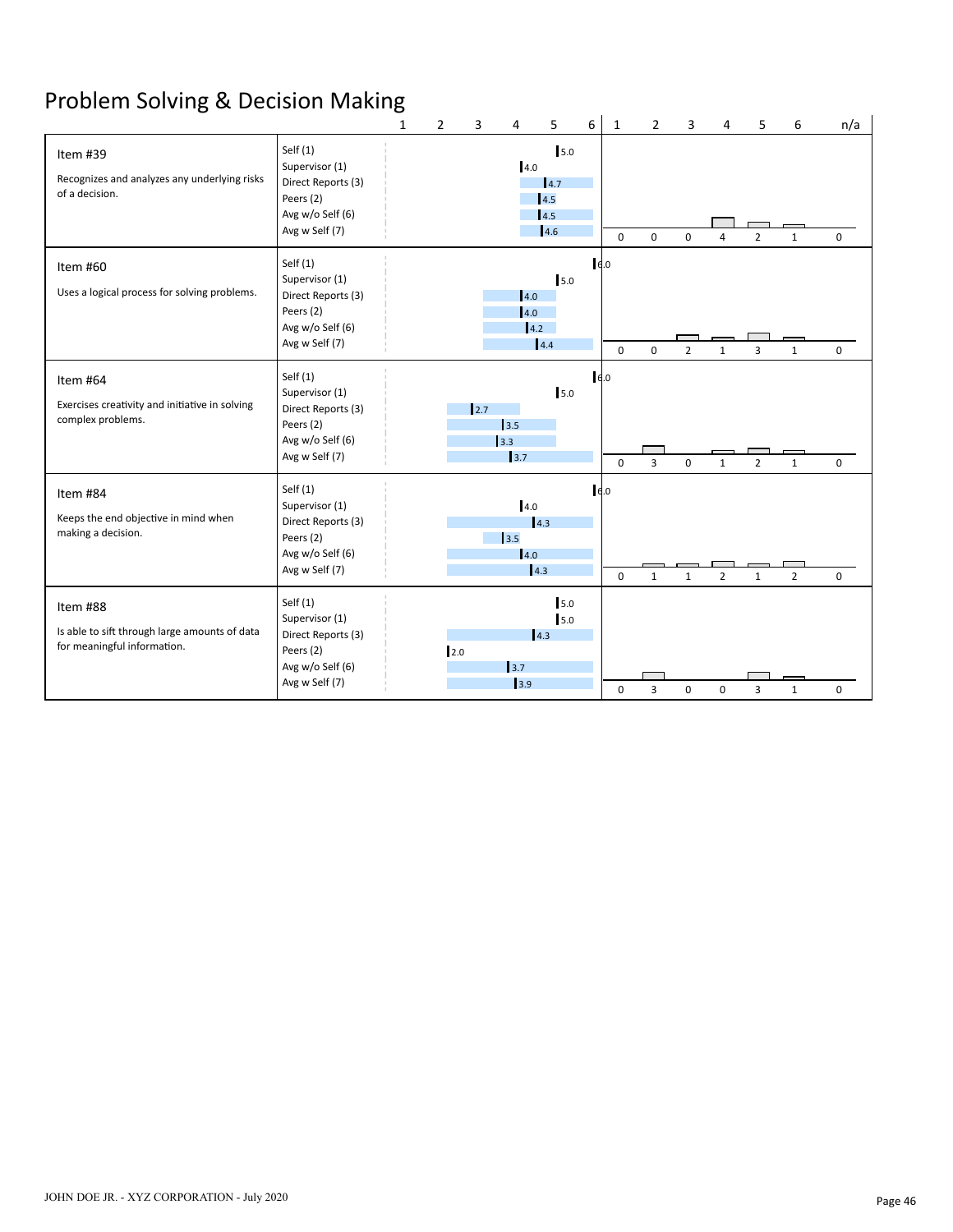### Setting Goals & Standards

|                                                                                                                                                            |                                                                                                       | $\mathbf 1$ | $\overline{2}$ | 3   | $\overline{4}$                    | 5                                | 6    | $\mathbf{1}$ | $\overline{2}$ | 3                   | 4              | 5              | 6              | n/a       |
|------------------------------------------------------------------------------------------------------------------------------------------------------------|-------------------------------------------------------------------------------------------------------|-------------|----------------|-----|-----------------------------------|----------------------------------|------|--------------|----------------|---------------------|----------------|----------------|----------------|-----------|
|                                                                                                                                                            | Self<br>Supervisor<br><b>Direct Reports</b><br>Peers<br>Avg w/o Self<br>Avg w Self                    |             |                |     | 4.17<br>3.92                      | 4.67<br>4.47<br>4.52             | 5.33 | $\mathsf 0$  | 3              | 8                   | 11             | 12             | 8              | 0         |
| Item #4<br>Develops measurable, specific, and<br>achievable written objectives.                                                                            | Self $(1)$<br>Supervisor (1)<br>Direct Reports (3)<br>Peers (2)<br>Avg w/o Self (6)<br>Avg w Self (7) |             |                | 3.0 | 4.0<br>3.7<br>3.9                 | 5.0<br>5.0                       |      | $\mathbf 0$  | $\mathbf{1}$   | $\mathbf{1}$        | 3              | $\overline{2}$ | $\mathsf 0$    | 0         |
| Item #11<br>Assumes responsibility for the outcome(s) of<br>goals for self and employees.                                                                  | Self $(1)$<br>Supervisor (1)<br>Direct Reports (3)<br>Peers (2)<br>Avg w/o Self (6)<br>Avg w Self (7) |             |                |     | 3.3<br> 4.3                       | 5.0<br>5.0<br>4.4                | 16.0 | $\mathbf 0$  | $\mathbf 0$    | $\overline{2}$      | $\overline{2}$ | $\mathbf{1}$   | $\overline{2}$ | $\pmb{0}$ |
| Item #22<br>Identifies potential problems with a plan and<br>how those problems might be prevented or<br>contingency plans developed to achieve a<br>goal. | Self $(1)$<br>Supervisor (1)<br>Direct Reports (3)<br>Peers (2)<br>Avg w/o Self (6)<br>Avg w Self (7) |             |                |     |                                   | 5.0<br>4.3<br>14.5<br>4.7<br>4.7 | 16.0 | $\pmb{0}$    | $\mathbf 0$    | $\mathbf{1}$        | $\overline{2}$ | $\overline{2}$ | $\overline{2}$ | 0         |
| Item #23<br>Establishes job performance standards<br>which are specific and measurable.                                                                    | Self (1)<br>Supervisor (1)<br>Direct Reports (3)<br>Peers (2)<br>Avg w/o Self (6)<br>Avg w Self (7)   |             |                |     | 4.0<br>4.0<br> 4.0 <br>4.3<br>4.3 | 4.7                              |      | $\pmb{0}$    | $\mathbf 0$    | $\overline{2}$      | $\overline{2}$ | $\overline{2}$ | $\mathbf{1}$   | 0         |
| Item #76<br>Makes sure employees understand job<br>performance standards.                                                                                  | Self (1)<br>Supervisor (1)<br>Direct Reports (3)<br>Peers (2)<br>Avg w/o Self (6)<br>Avg w Self (7)   |             |                |     | 4.0                               | 5.0<br>5.0<br>4.8<br>4.9         | 16.0 | $\mathbf 0$  | 0              | $\overline{2}$      | 0              | $\overline{2}$ | 3              | 0         |
| Item #83<br>Understands how their role impacts the<br>organization's bottom line results.                                                                  | Self $(1)$<br>Supervisor (1)<br>Direct Reports (3)<br>Peers (2)<br>Avg w/o Self (6)<br>Avg w Self (7) |             | 2.0            |     | 4.0<br>3.8<br>3.9                 | $5.0$<br>$\vert 4.7$             |      | $\mathbf 0$  | $\overline{2}$ | $\mathsf{O}\xspace$ | $\overline{2}$ | $\mathbf{3}$   | $\pmb{0}$      | 0         |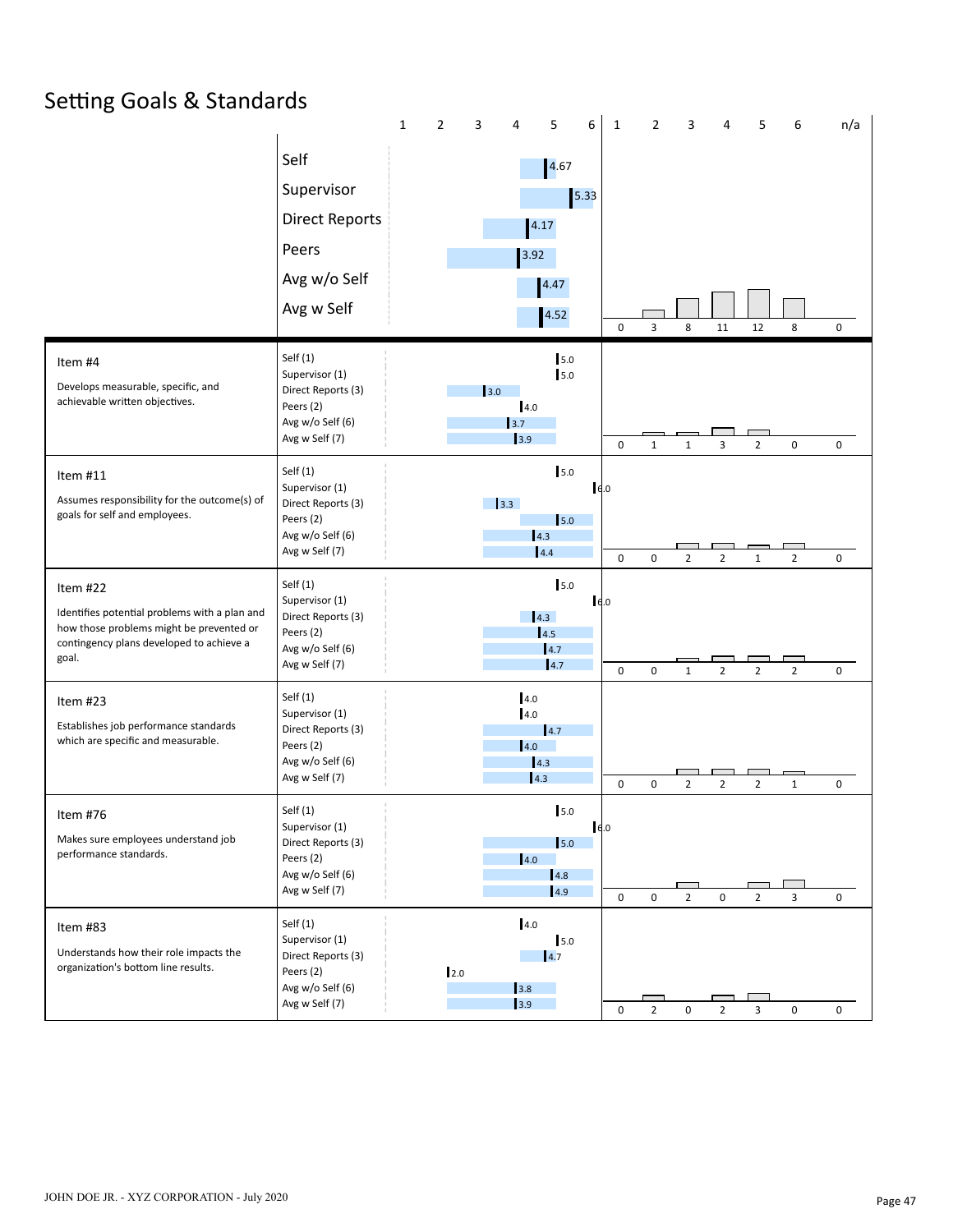### Team Building

|                                                                                                                                    |                                                                                                       | $\mathbf{1}$ | $\overline{2}$ | 3<br>4             | 5                                         | 6 | $\mathbf{1}$             | $\overline{2}$               | 3              | 4              | 5                                | 6                            | n/a                 |
|------------------------------------------------------------------------------------------------------------------------------------|-------------------------------------------------------------------------------------------------------|--------------|----------------|--------------------|-------------------------------------------|---|--------------------------|------------------------------|----------------|----------------|----------------------------------|------------------------------|---------------------|
|                                                                                                                                    | Self<br>Supervisor<br><b>Direct Reports</b><br>Peers<br>Avg w/o Self<br>Avg w Self                    |              |                | 3.33               | 4.50<br>3.83<br>4.67<br>3.94<br>4.08      |   | 0                        | $\boldsymbol{7}$             | 4              | 13             | 12                               | 6                            | 0                   |
| Item #24<br>Creates an environment that enables people<br>to achieve their highest potential.                                      | Self $(1)$<br>Supervisor (1)<br>Direct Reports (3)<br>Peers (2)<br>Avg w/o Self (6)<br>Avg w Self (7) |              |                |                    | 4.0<br>5.0<br>4.3<br>4.0<br>4.3<br>4.3    |   |                          |                              |                |                |                                  |                              |                     |
| Item #42<br>Ensures meaningful participation,<br>collaboration, and work toward shared goals<br>in all team projects.              | Self $(1)$<br>Supervisor (1)<br>Direct Reports (3)<br>Peers (2)<br>Avg w/o Self (6)<br>Avg w Self (7) |              | 2.0            |                    | 5.0<br>$\vert$ 5.0<br>4.0<br>14.2<br> 4.3 |   | $\pmb{0}$<br>$\mathbf 0$ | $\mathbf{1}$<br>$\mathbf{1}$ | 0<br>0         | 3<br>3         | $\overline{2}$<br>$\overline{2}$ | $\mathbf{1}$<br>$\mathbf{1}$ | 0<br>$\mathbf 0$    |
| Item #54<br>Motivates and inspires teams to achieve<br>their highest potential.                                                    | Self $(1)$<br>Supervisor (1)<br>Direct Reports (3)<br>Peers (2)<br>Avg w/o Self (6)<br>Avg w Self (7) |              |                | 3.5                | 5.0<br>5.0<br>5.0<br>4.5<br>4.6           |   | $\pmb{0}$                | $\mathbf{1}$                 | 0              | $\mathbf{1}$   | $\overline{4}$                   | $\mathbf 1$                  | 0                   |
| Item #58<br>Recognizes the importance of teamwork.                                                                                 | Self $(1)$<br>Supervisor (1)<br>Direct Reports (3)<br>Peers (2)<br>Avg w/o Self (6)<br>Avg w Self (7) |              | 2.0            | 12.5<br>3.2<br>3.3 | 4.0<br> 4.0                               |   | 0                        | $\overline{2}$               | $\overline{2}$ | $\overline{2}$ | $\mathbf{1}$                     | 0                            | 0                   |
| Item #68<br>Creates an environment that fosters and<br>rewards collaboration, mutual support, and<br>achievement of a common goal. | Self $(1)$<br>Supervisor (1)<br>Direct Reports (3)<br>Peers (2)<br>Avg w/o Self (6)<br>Avg w Self (7) |              |                |                    | 5.0<br>4.0<br>5.0<br>4.0<br>4.5<br>4.6    |   | $\mathsf 0$              | 0                            | $\mathbf{1}$   | 3              | $\mathbf{1}$                     | $\overline{2}$               | 0                   |
| Item #94<br>Empowers team members and employees<br>when appropriate.                                                               | Self $(1)$<br>Supervisor (1)<br>Direct Reports (3)<br>Peers (2)<br>Avg w/o Self (6)<br>Avg w Self (7) |              | 2.0            |                    | 4.0<br>5.0<br> 4.7<br>3.8<br>3.9          |   | $\mathbf 0$              | $\overline{2}$               | $\mathbf{1}$   | $\mathbf{1}$   | $\overline{2}$                   | $\mathbf 1$                  | $\mathsf{O}\xspace$ |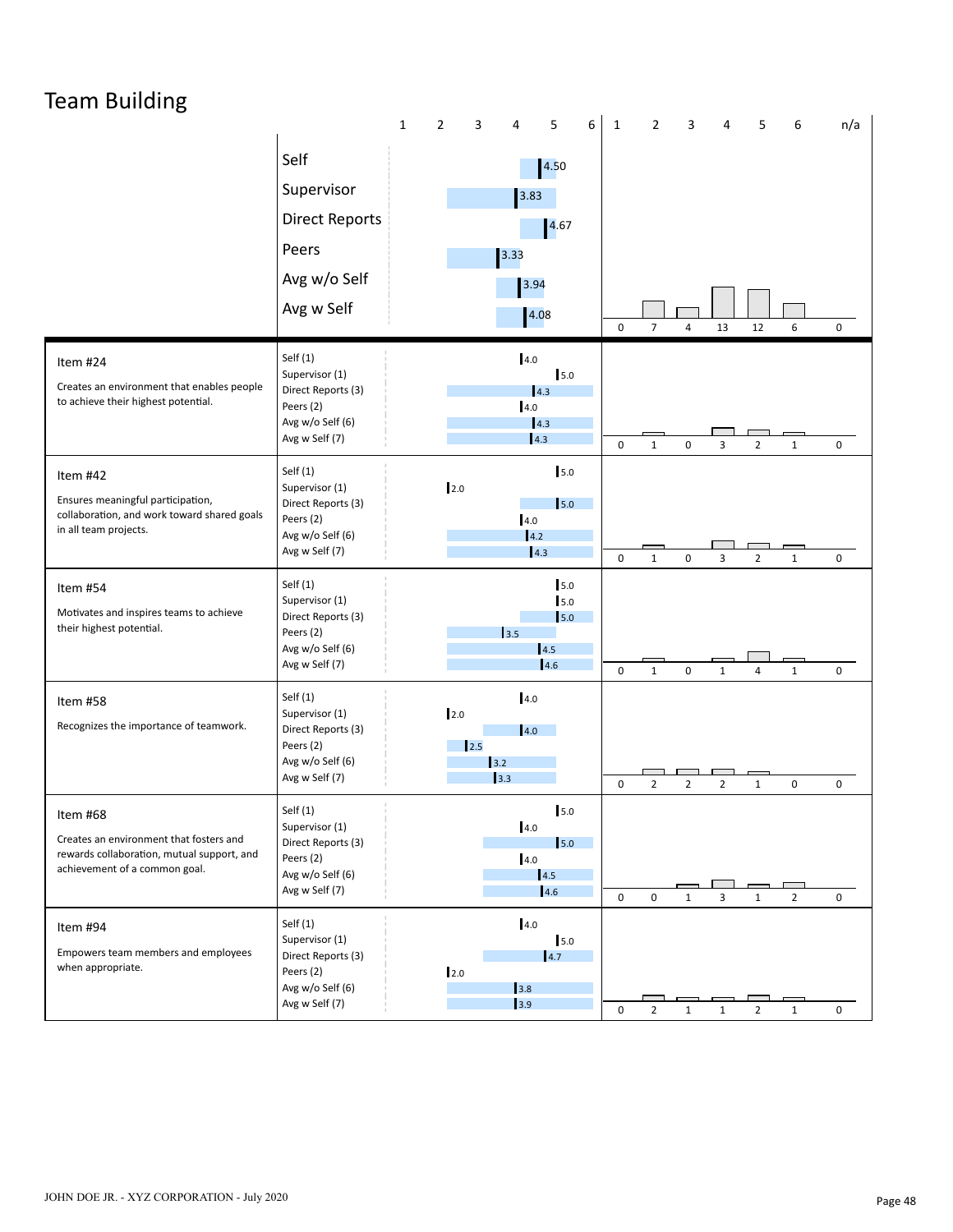## Written Comments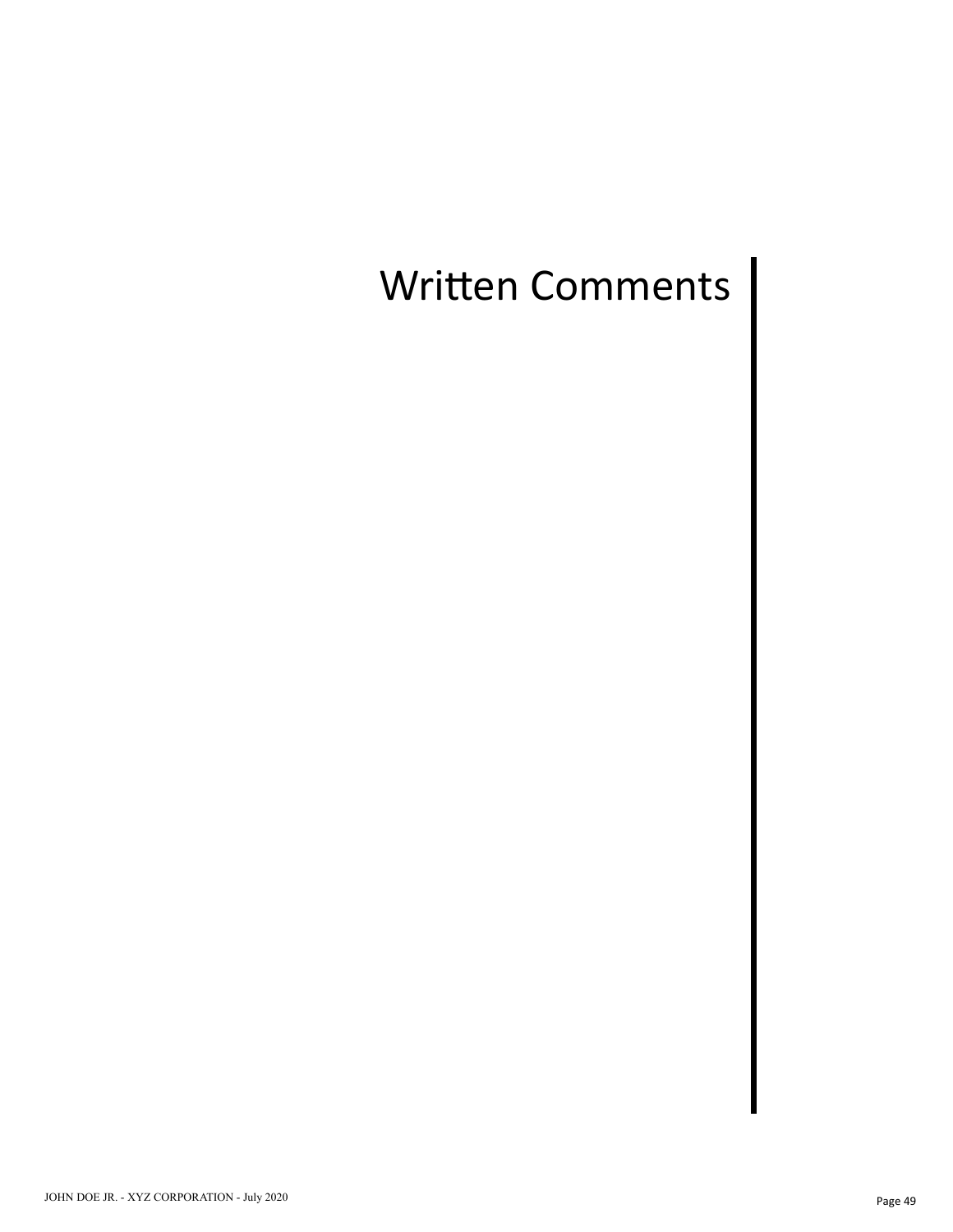#### **Written Comments**

These written comments have been provided by your assessors to provide further feedback, observations, and suggestions for your continued development. These comments are presented as they have been received, without editing or alterations made.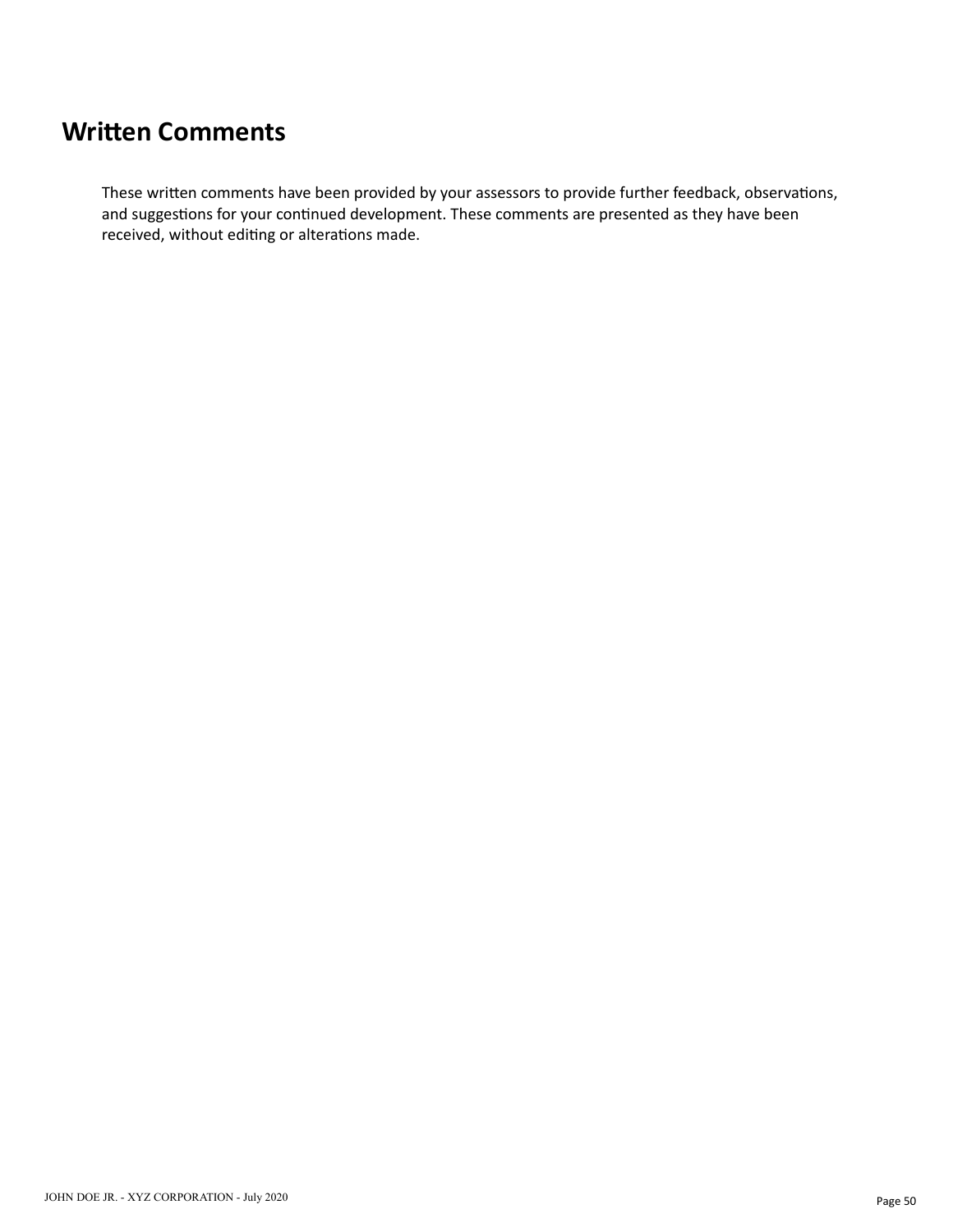## **Written Comments**

Things the person does that should be continued:

- Checking on how things are going with your employees.  $\bullet$
- Does things in a timely fashion.
- Good Communication.
- Personable, friendly.
- Team building, time management, creativity & inovation

#### *What could this person do to be more effective?*

- Delegating.  $\ddot{\phantom{a}}$
- Focus more on all aspects of your job, not just one aspect.
- Focus more on helping out your employees.
- Help develop your employees on new areas of the business.
- Needs to delegate more.

#### *What does this person do that should be stopped?*

- Expecting the same person to do all the work.  $\bullet$
- Making decisions without all the facts.
- Quit delegating all of your work.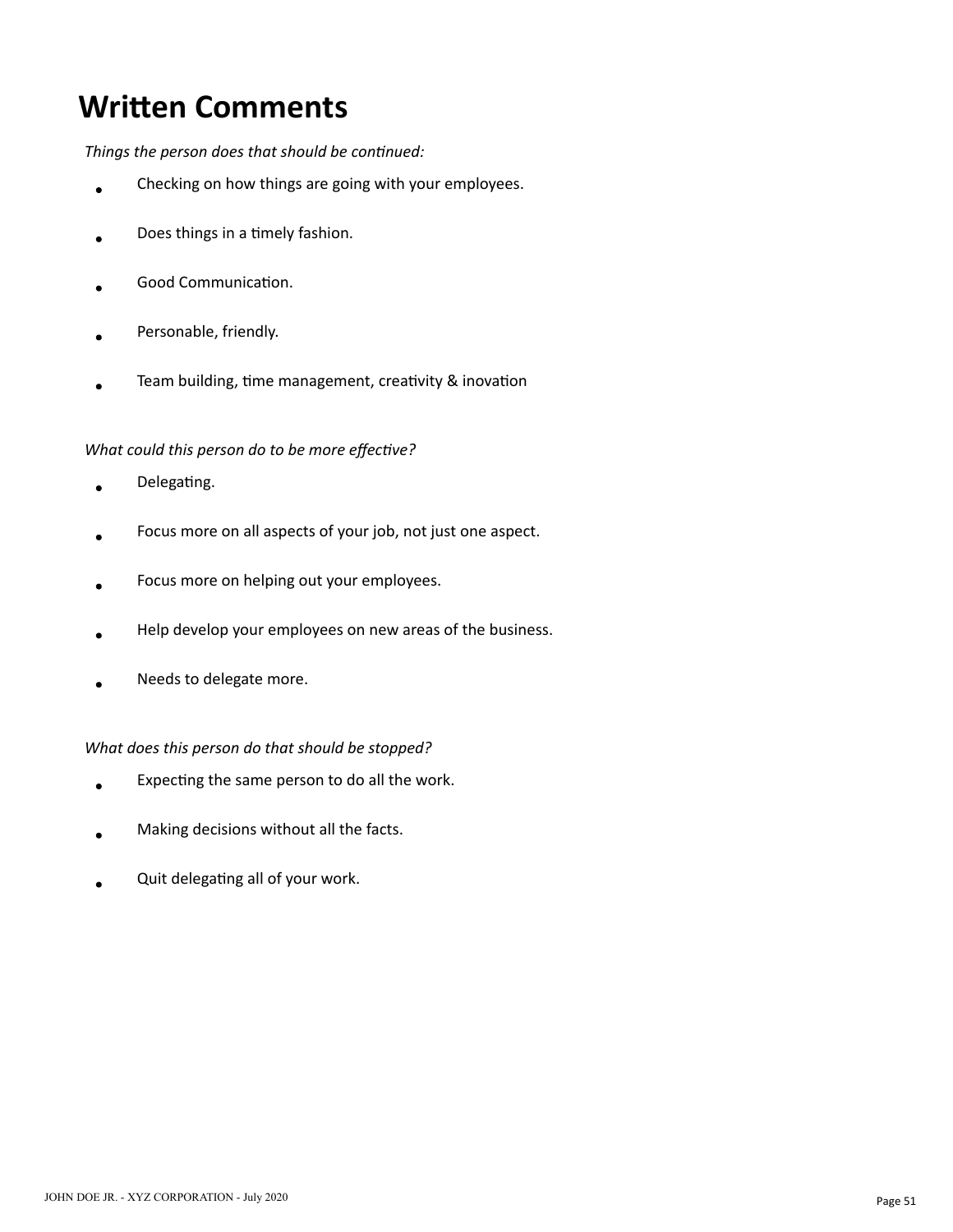# Action Plan |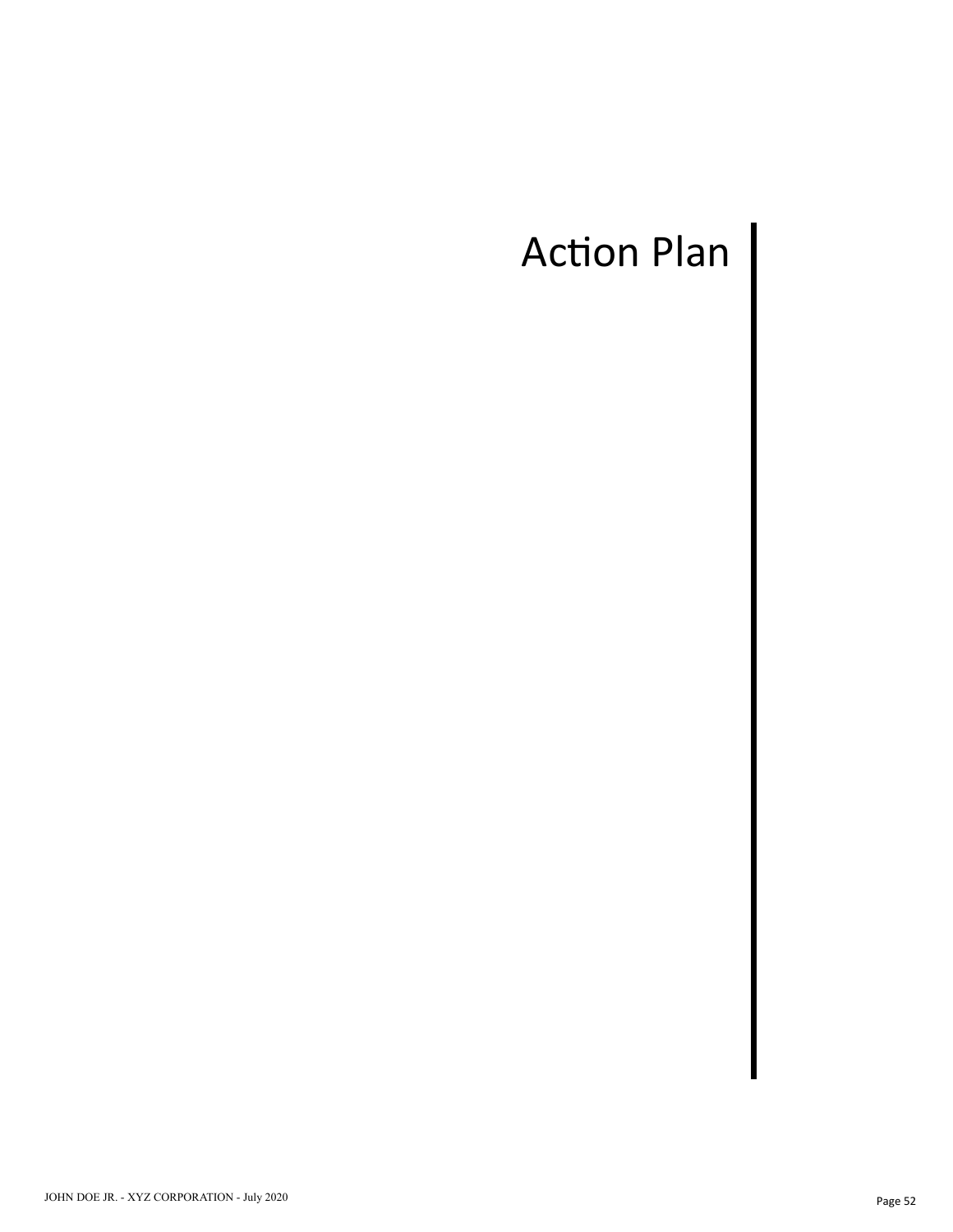#### **Action Plan**

Use the following pages to create your own personalized action plan for further development. This action plan should include steps to build on the strengths you have idenfied, and to further develop areas of need.

- 1. Select no more than three strengths and three needs to start with and list those on the following pages.
- 2. State your objective *(what do you want to do?)* regarding this particular strength or need.
- 3. Plan appropriate actions, learning experiences, and exercises to further develop this area.
- 4. Identify other people and resources that you can turn to for assistance in developing this area.
- 5. Finally, set specific target dates or milestones for completion of these development activities.

You might want to turn to your supervisor, peers, or others to help develop your action plan. Discuss this plan with others, get additional ideas and feedback, involve others in helping you achieve your objectives.

As you reach your objectives and complete these plans, turn to a new strength or need and continue to develop your skills and abilities as an effective leader.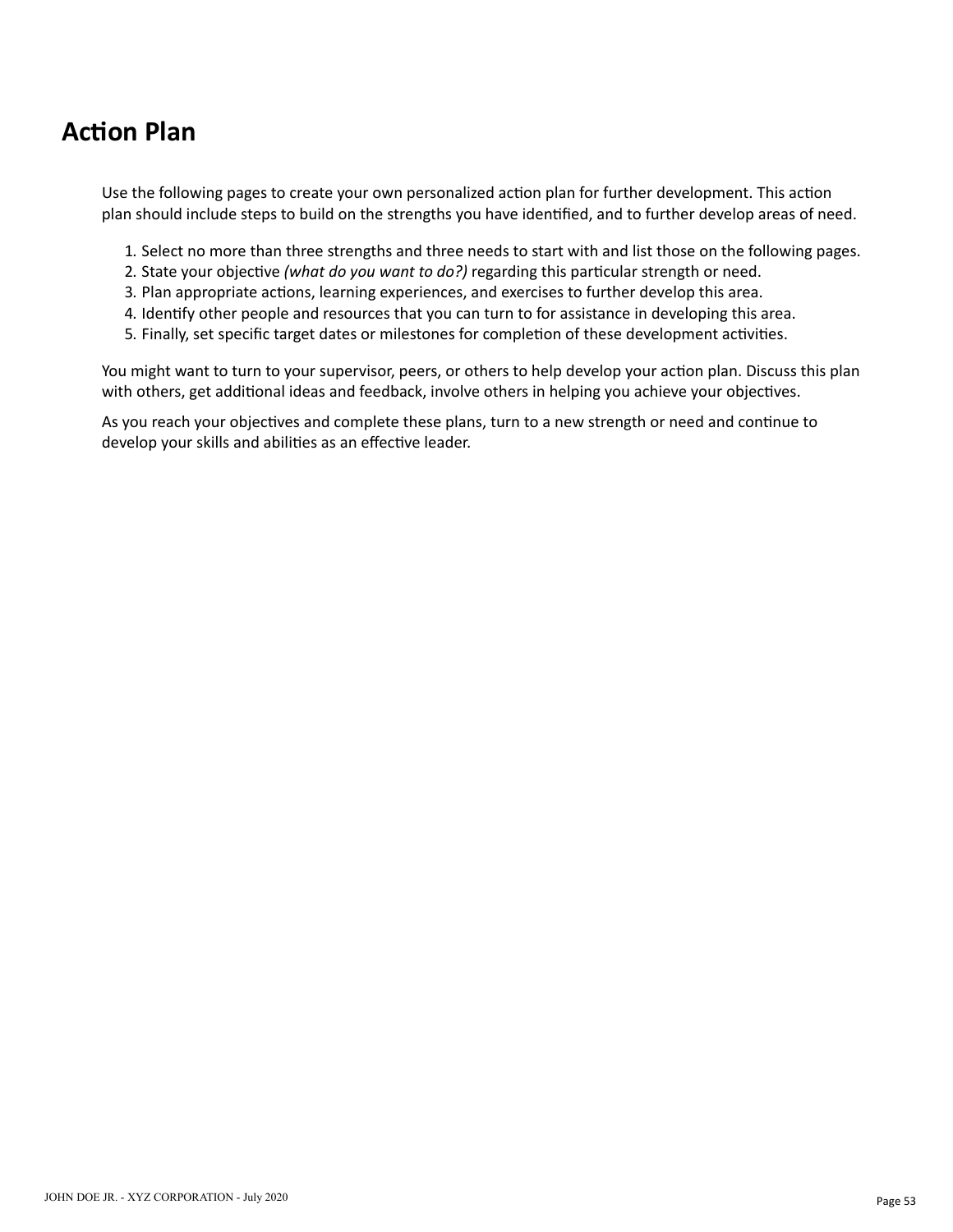## **Strengths On Which To Build**

| Strength: | Objective:          |                           |  |  |  |  |  |  |
|-----------|---------------------|---------------------------|--|--|--|--|--|--|
|           |                     |                           |  |  |  |  |  |  |
| Actions:  | Resources / People: | Milestone / Target Dates: |  |  |  |  |  |  |
|           |                     |                           |  |  |  |  |  |  |
|           |                     |                           |  |  |  |  |  |  |
| Strength: | Objective:          |                           |  |  |  |  |  |  |
|           |                     |                           |  |  |  |  |  |  |
| Actions:  | Resources / People: | Milestone / Target Dates: |  |  |  |  |  |  |
|           |                     |                           |  |  |  |  |  |  |
|           |                     |                           |  |  |  |  |  |  |
| Strength: | Objective:          |                           |  |  |  |  |  |  |
|           |                     |                           |  |  |  |  |  |  |
| Actions:  | Resources / People: | Milestone / Target Dates: |  |  |  |  |  |  |
|           |                     |                           |  |  |  |  |  |  |
|           |                     |                           |  |  |  |  |  |  |
|           |                     |                           |  |  |  |  |  |  |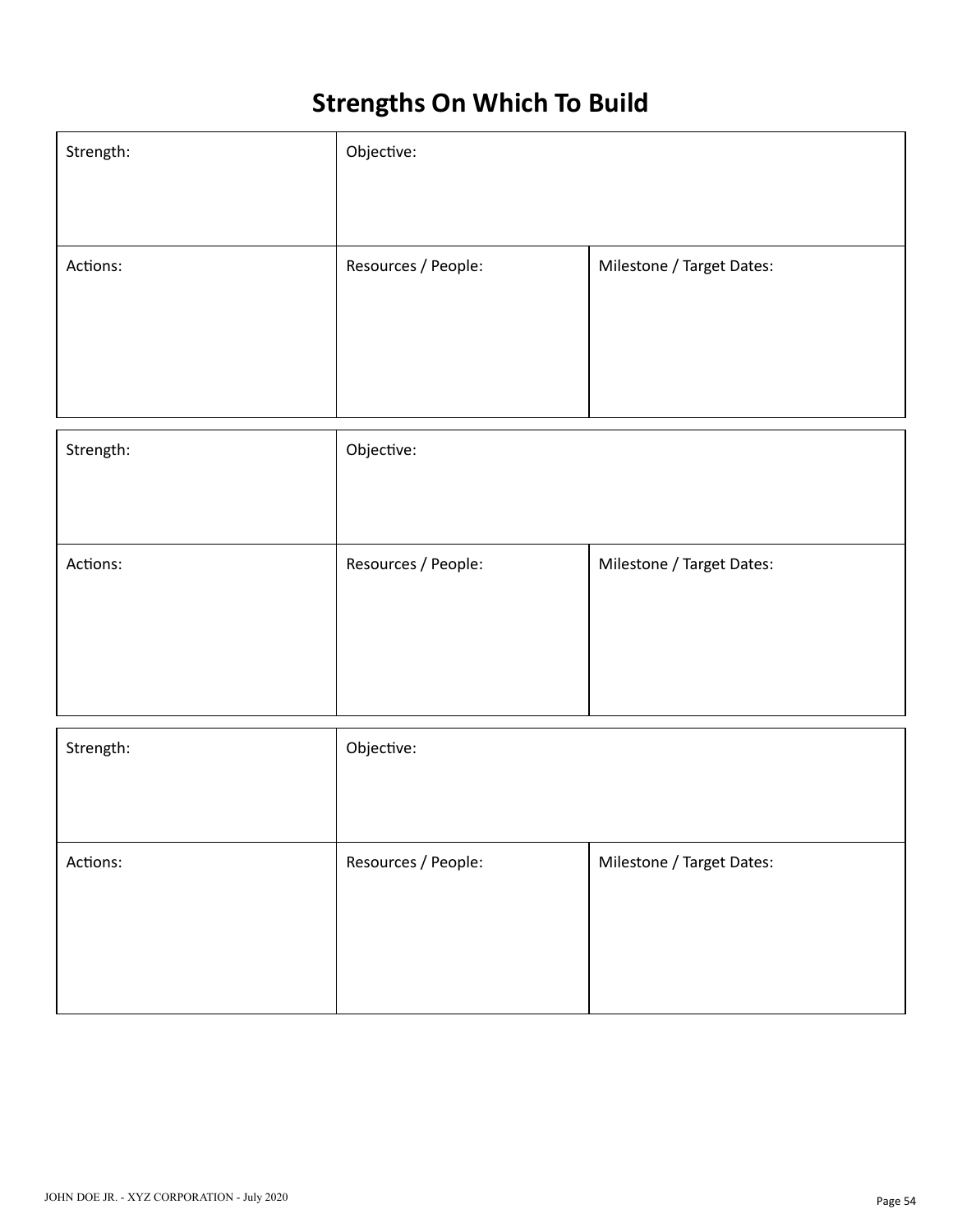**Notes:**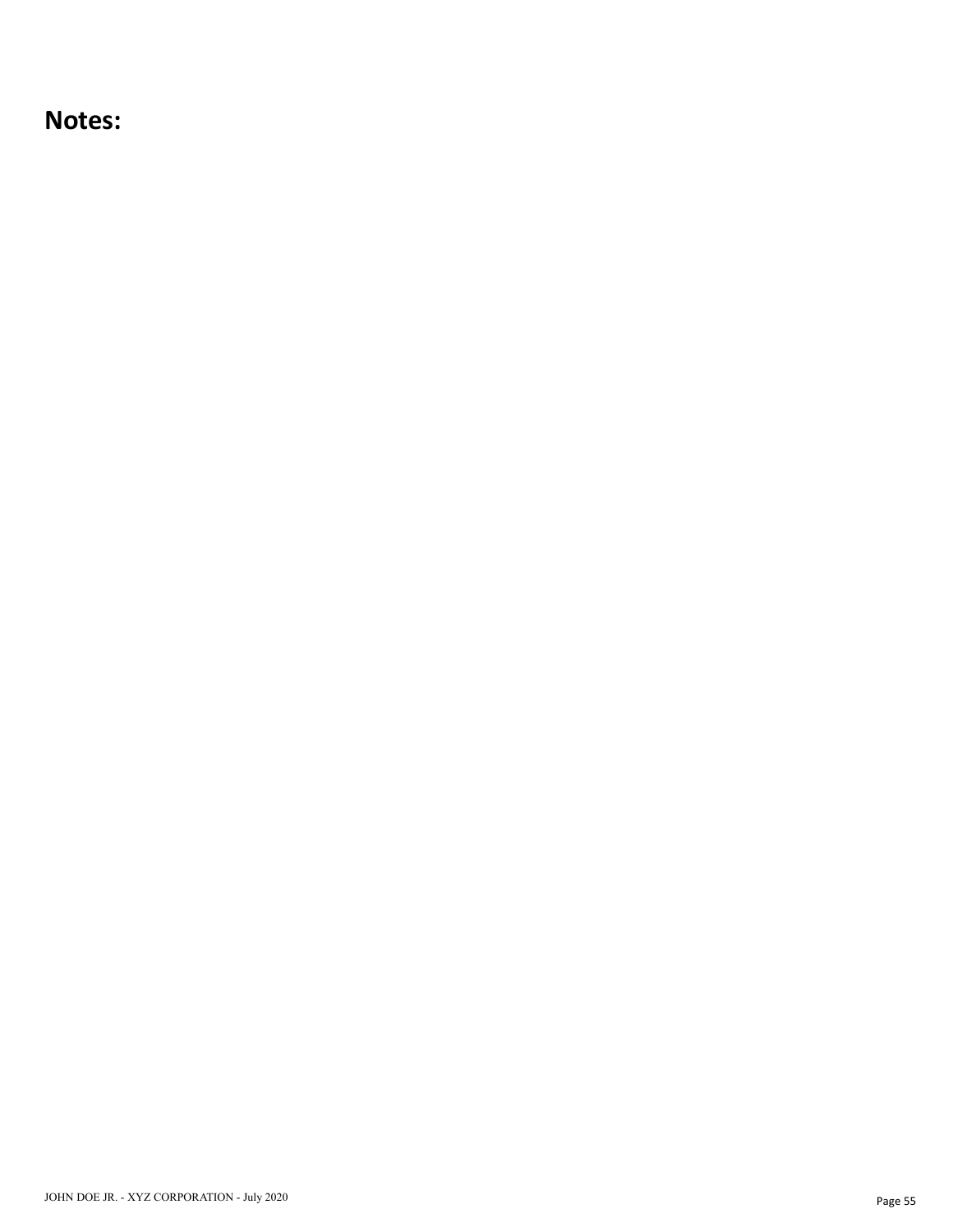#### **Needs To Address**

| Need:    | Objective:          |                           |  |  |  |  |  |
|----------|---------------------|---------------------------|--|--|--|--|--|
|          |                     |                           |  |  |  |  |  |
| Actions: | Resources / People: | Milestone / Target Dates: |  |  |  |  |  |
|          |                     |                           |  |  |  |  |  |
|          |                     |                           |  |  |  |  |  |
| Need:    | Objective:          |                           |  |  |  |  |  |
|          |                     |                           |  |  |  |  |  |
| Actions: | Resources / People: | Milestone / Target Dates: |  |  |  |  |  |
|          |                     |                           |  |  |  |  |  |
|          |                     |                           |  |  |  |  |  |
| Need:    | Objective:          |                           |  |  |  |  |  |
|          |                     |                           |  |  |  |  |  |
| Actions: | Resources / People: | Milestone / Target Dates: |  |  |  |  |  |
|          |                     |                           |  |  |  |  |  |
|          |                     |                           |  |  |  |  |  |